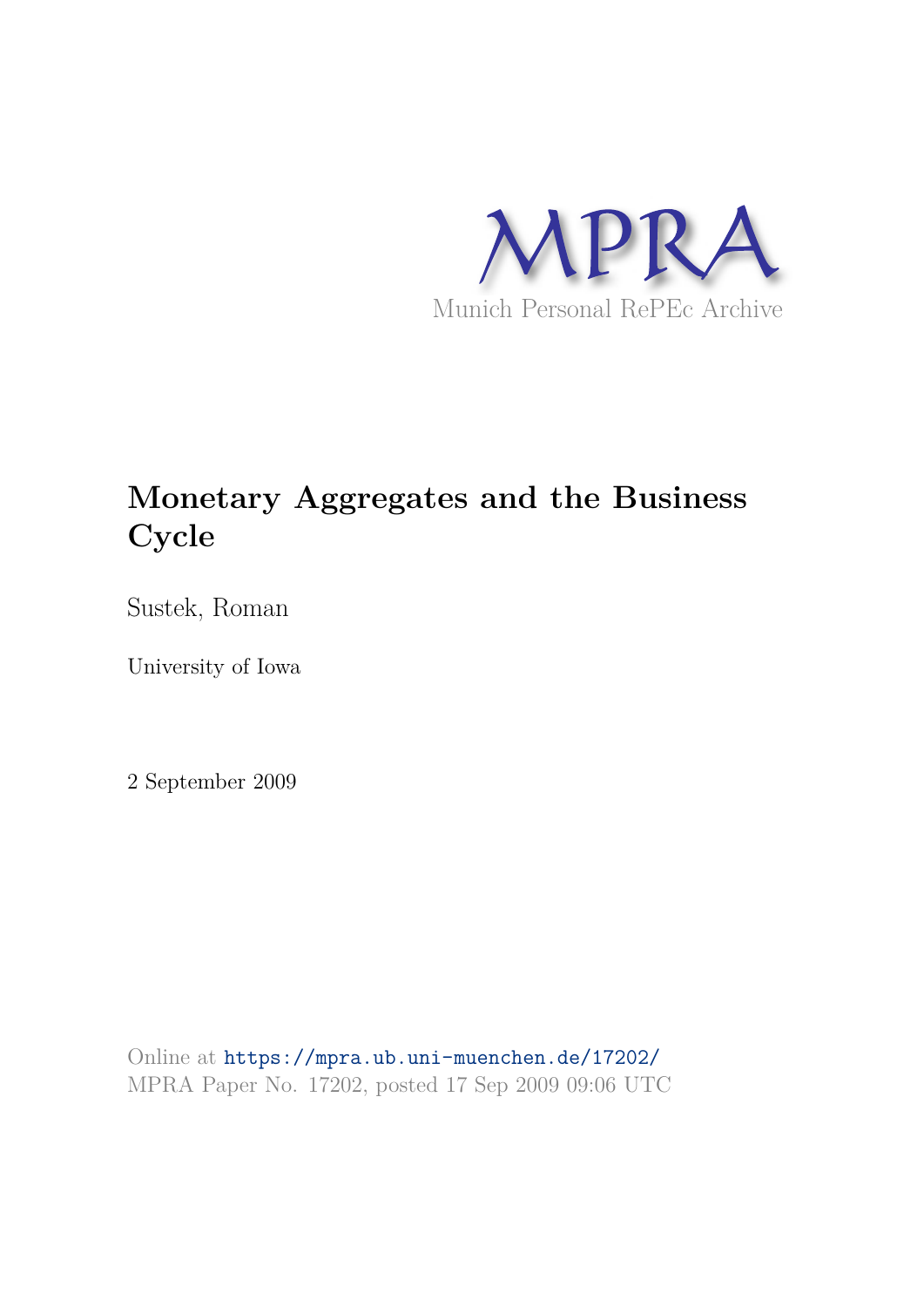# Monetary aggregates and the business cycle<sup>∗</sup>

Roman Šustek<sup>†</sup>

University of Iowa

September 2, 2009

#### Abstract

In the U.S. business cycle, a monetary aggregate consisting predominantly of sight deposits strongly leads output, time deposits strongly lag output, and a monetary aggregate consisting of both types of deposits tends to be coincident with the cycle. Such movements are observed both before and after the 1979 monetary policy change. Similar dynamics are obtained in a model with multi-stage production and purchasesize heterogeneity when agents optimally choose their mix of cash, checkable, and time deposits used in transactions. The causality in the model runs from real activity to money, rather than the other way around.

JEL Classification Codes: E32, E41, E51.

Keywords: Monetary aggregates, business cycle, general equilibrium.

<sup>∗</sup> I thank Luca Benati, Marvin Goodfriend, Finn Kydland, Paolo Surico, and seminar participants at the Bank of England for valuable comments and suggestions.

<sup>†</sup>Correspondence: Department of Economics, University of Iowa, Pappajohn Business Building, 21 E Market Street, Iowa City, IA 52242-1994, Phone: 319-335-0504. Fax: 319-335-1956. E-mail: roman sustek@hotmail.com.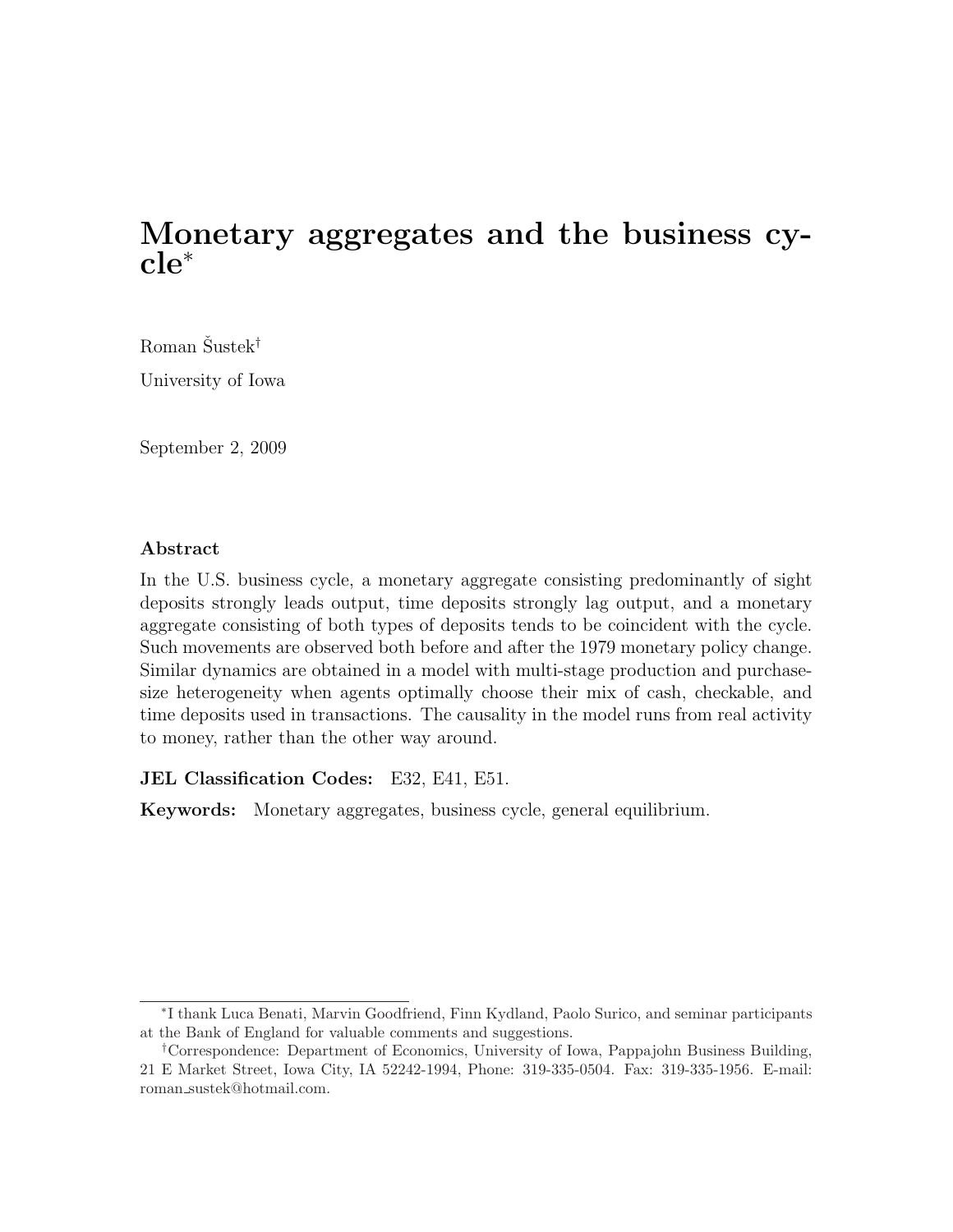# 1 Introduction

Explaining the observed positive comovements between nominal money stocks and real activity over the business cycle has been one of the principal challenges to monetary economics. Is the empirical relationship between money and real activity a result of significant causal effects of money on output, or do the movements in nominal money stocks reflect developments in the real economy?

Friedman and Schwartz (1963) represent the most influential study arguing for the former interpretation of the data. A key observation in their study motivating their view is that in the U.S. business cycle movements in the monetary aggregate M2 systematically precede movements in real output. Tobin (1970), King and Plosser (1984), and Freeman and Huffman (1991), however, challenge such a view. Specifically, Tobin (1970) makes the point that the observed movements in money likely reflect systematic responses of the Federal Reserve to the economy, while King and Plosser (1984) and Freeman and Huffman (1991) make the case that movements in broad monetary aggregates, such as  $M2$ , result from the endogenous responses of the banking sector to cyclical fluctuations in the demand for deposits. Thus, according to these researchers the causality primarily runs from real economic activity to money.

However, when Coleman (1996) and Ireland (2003) quantitatively evaluate such 'reverse causality' mechanisms within dynamic general equilibrium models (an otherwise prototypical real business cycle model in the case of Coleman and a New-Keynesian model in the case of Ireland), they find that the reverse causality channels do not account for the cyclical behavior of money data. Coleman (1996) especially points out the inability of reverse causality to generate the lead-lag relationship between money and output documented by Friedman and Schwartz  $(1963).$ <sup>1</sup> Our aim is

<sup>&</sup>lt;sup>1</sup>In line with the data, reverse causality channels generate positive contemporaneous correlations between broad monetary aggregates, such as  $M1$  or  $M2$ , and output, as Coleman (1996) and Freeman and Kydland (2000) show. But, in contrast to the data, such aggregates lag output in their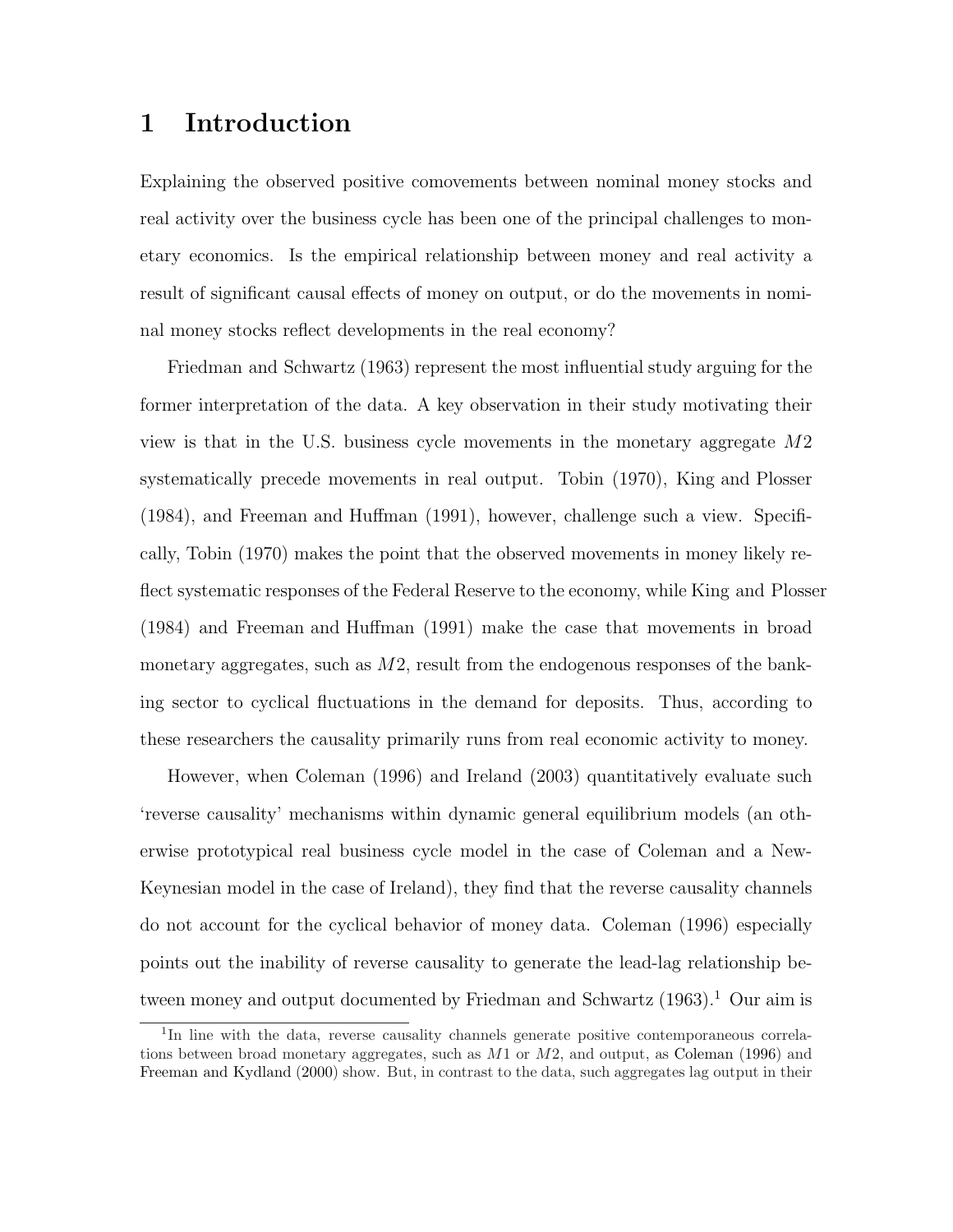to revisit this issue. Although our primary focus is on the Friedman-Schwartz observation, we evaluate our general equilibrium model against a broader set of monetary facts that we document here.

Figure 1 presents a version of the empirical regularity highlighted by Friedman and Schwartz  $(1963)$ . It plots the correlations of real GDP in quarter t with a monetary aggregate called  $MZM$  in quarter  $t + j$ , for  $j \in \{-5, -4, -3, -2, -1, 0, 1, 2, 3, 4, 5\}$ . Both data series are in logs and filtered with the Christiano and Fitzgerald (2003) band-pass filter.<sup>2</sup> The acronym  $MZM$  stands for 'money zero maturity'. This aggregate was proposed by Motley (1988) in response to compositional issues with M2 and the label was coined by Poole (1991). The reason for using  $MZM$  rather than M1 or M2 is that, unlike  $M1$  or  $M2$ ,  $MZM$  is constructed in a consistent way. More precisely, it consists of currency and all sight deposits – deposits that are immediately available for withdrawal. In contrast,  $M1$  does not contain all sight deposits, while  $M2$  contains also time deposits – deposits that are issued in specific maturities and withdrawal of which prior to the maturity date is subject to stiff penalties. The key point of the figure is that  $MZM$ , like  $M2$  in Friedman and Schwartz (1963), on average leads real GDP – it is more strongly positively correlated with future output than with current and past output. The lead is of three to four quarters.

Figure 1 also plots cross-correlations with real GDP for some other measures of money. Specifically, the monetary base (central bank money given as the sum of currency in circulation and bank reserves), time deposits, and the broadest monetary aggregate published by the Federal Reserve, labeled L. This aggregate is given as the sum of  $MZM$  and time deposits.<sup>3</sup> We see that the monetary base slightly lags real

models – the aggregates are more strongly positively correlated with past output than with current and future output.

<sup>&</sup>lt;sup>2</sup>The data are for the period 1959.Q1-2003.Q4. Detrending the series with the HP filter or taking first differences does not qualitatively change the basic finding presented in the figure.

<sup>&</sup>lt;sup>3</sup>The measure of time deposits used here – a difference between L and  $MZM$  – also includes short-term Treasury securities held by the public, in addition to genuine time deposits issued by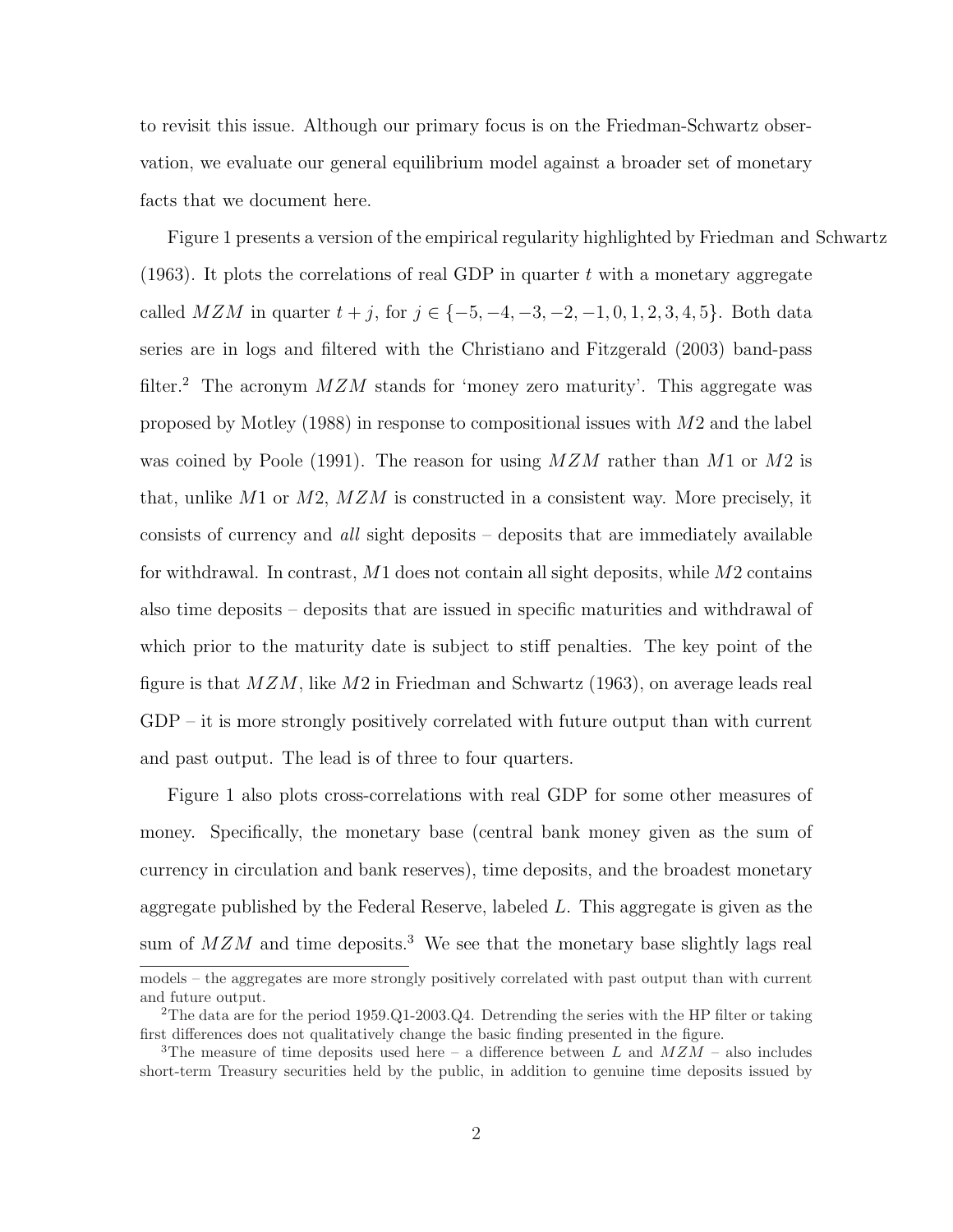GDP by one quarter, time deposits lag by four to five quarters, and the  $L$  aggregate lags by one quarter.

Figure 2 shows the cross-correlations with real GDP when the nominal stocks are deflated with a GDP deflator. We see that MZM still exhibits a strong lead while time deposits still exhibit a strong lag. The only lead-lag relationships that change relative to Figure 1 are that the monetary base and the L aggregate become coincident with the cycle.

It is worth pointing out that the dynamics of  $MZM$  and time deposits in relation to output are *qualitatively* unaffected by the 1979 monetary policy change aimed at combating inflation.<sup>4</sup> Figure 3 plots the cross-correlations between real GDP and nominal money stocks for two subsamples, 1959.Q1-1979.Q3 and 1979.Q4-2003.Q4. We see that in both subsamples  $MZM$  strongly leads while time deposits strongly lag real GDP. In contrast, the dynamics of the monetary base – an aggregate directly controlled by the Federal Reserve – change not only quantitatively, but also qualitatively. While the monetary base strongly lags output in the first subsample, it slightly leads in the second subsample. Similar findings are also obtained for the real stocks, as Figure 4 shows. (For comparison we also include  $M1$  in both figures, whose dynamics change in a similar way as the dynamics of the monetary base.)

We ask if reverse causality can account for the empirical lead-lag relationships documented in Figure 1, and for the lead in  $MZM$  in particular. We do so within a calibrated dynamic general equilibrium model with multi-stage production and purchase-size heterogeneity, in which business cycles are set off by technology shocks.

banks. The cyclical behavior of time deposits is unaffected when these securities are stripped out off the measure of time deposits. As the Federal Reserve stopped publishing the  $L$  aggregate in 1998, our data for  $L$ , and thus also for time deposits, are only for  $1959 \cdot Q1 - 1997 \cdot Q4$ .

 $4G$ avin and Kydland (1999) document that the cyclical behavior of the monetary base,  $M1$ , and M2 changes in a statistically significant way with the 1979 policy change. Dressler (2007) constructs a dynamic general equilibrium model that accounts for the observed changes in the behavior of the monetary base and M1.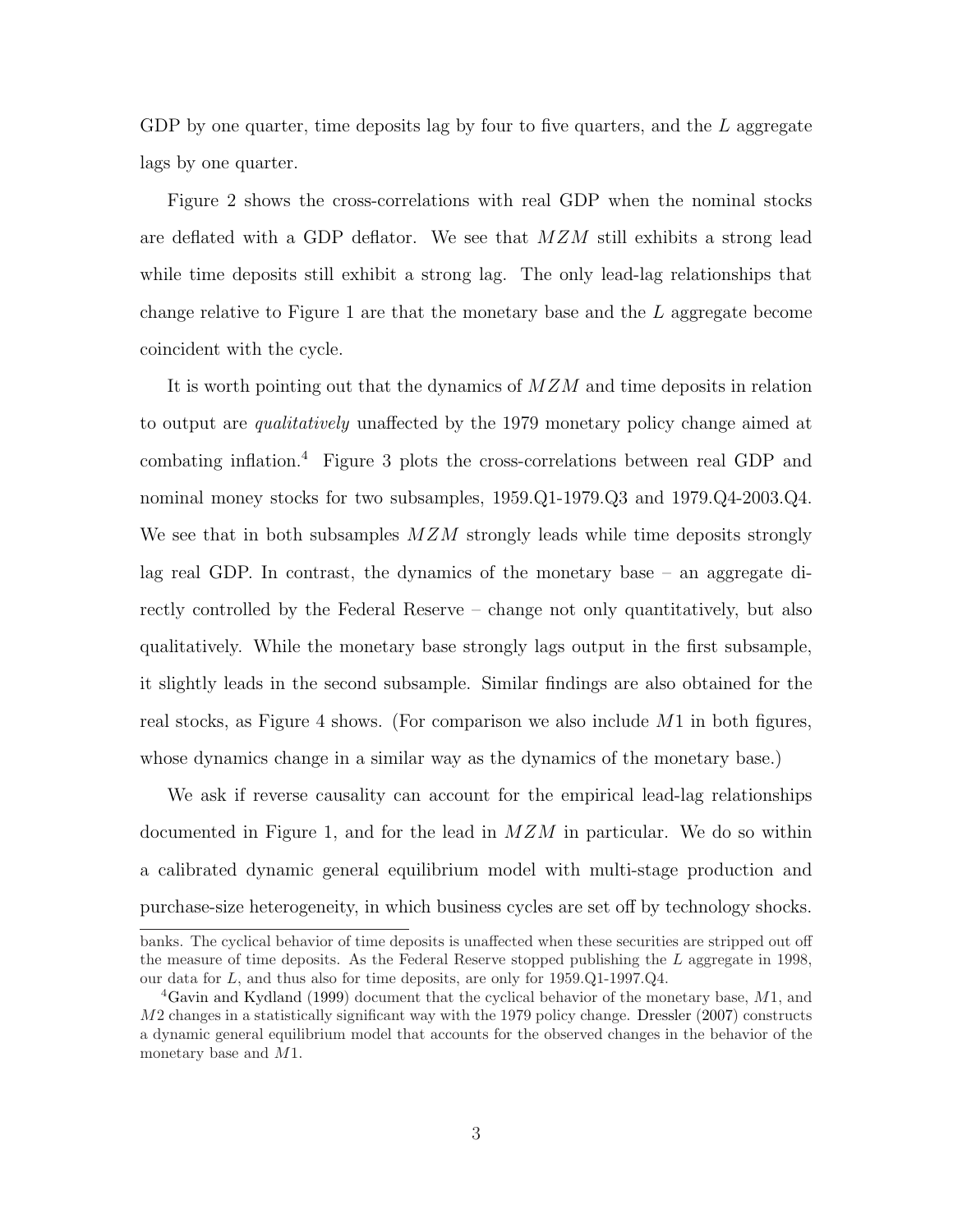We allow for the reverse causality mechanism highlighted by Tobin (1970) as well as for that suggested by King and Plosser (1984) and Freeman and Huffman (1991).

Our way of modeling endogenous responses of deposits to real factors builds on the framework of Freeman and Kydland (2000). In our model agents buy a continuum of goods of different sizes that are used for consumption, capital accumulation, and as intermediate inputs in multi-stage production. They optimally choose their balances of cash and checkable deposits based on the size of purchases made and the nominal rate of return paid by deposits. Tobin's mechanism is captured by assuming that a central monetary authority controls a nominal rate of return on a one-period bond, set according to the Taylor (1993) rule. The authority then endogenously supplies the monetary base in an amount consistent with the nominal interest rate.

As in Coleman (1996) both consumption and investment purchases (and in our case also purchases of intermediate inputs) have to be made with either cash or checkable deposits. While the use of cash in transactions is costless, the use of checkable deposits incurs a fixed cost – a cost independent of the purchase size. Weighting this cost against the nominal rate of return paid by deposits, agents optimally choose checkable deposits for purchases of big-ticket items and cash for purchases of smallticket items. On average, consumption purchases are small, while investment purchases are large (and intermediate input purchases fall somewhere in-between). In addition, similarly to Baumol (1952) and Tobin (1956), agents can use higher-yield time deposits to replenish their balances of cash and checkable deposits within a period. The responses of consumption, investment, and intermediate inputs to technology shocks then induce dynamics of monetary aggregates as the agents optimally rebalance their mix of cash, checkable, and time deposits over the business cycle in response to the purchases made and the rates of return.

We find that when calibrated to meet long-run features of the U.S. economy the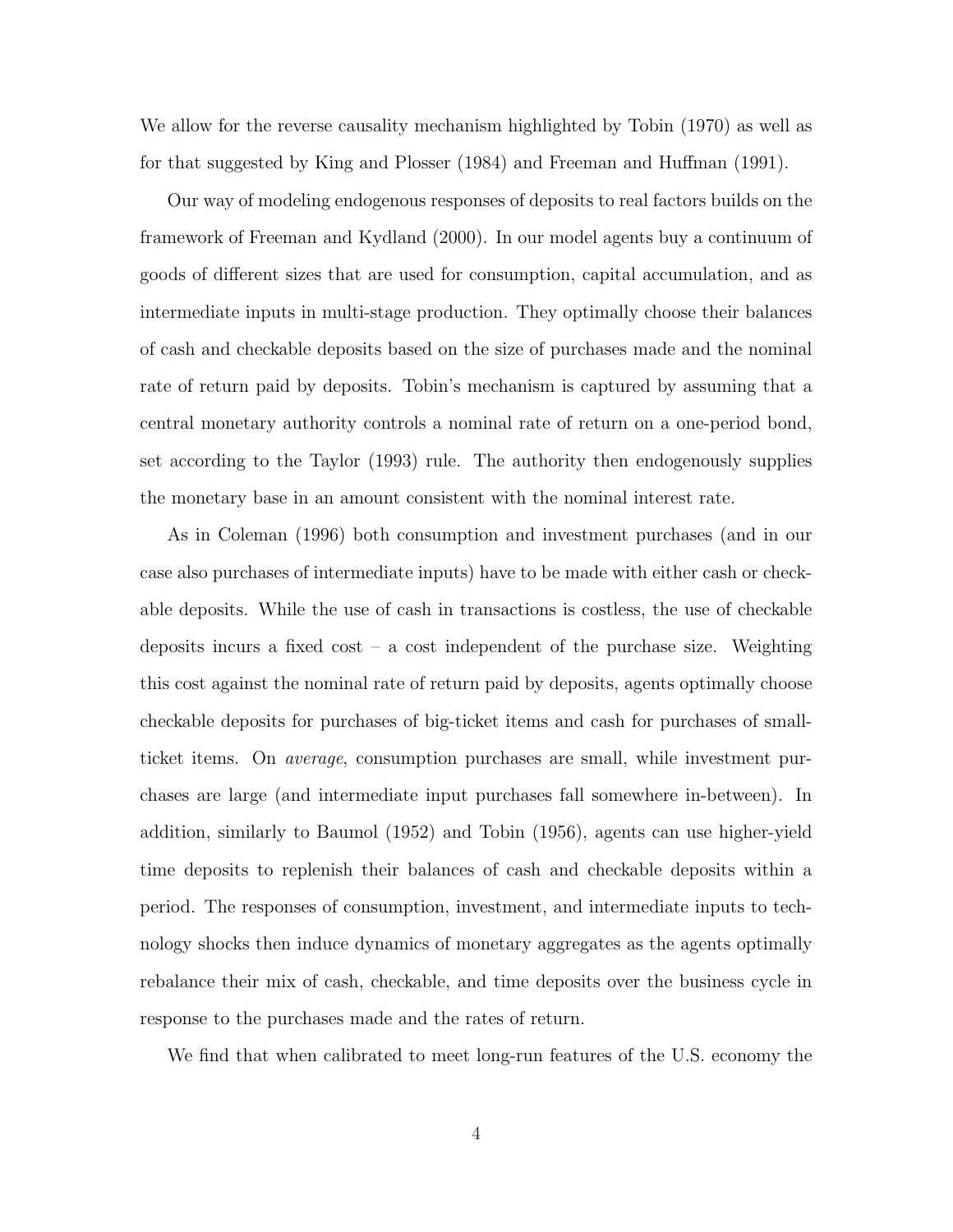model accounts for three key monetary facts documented in this paper: MZM leads real GDP, time deposits lag real GDP, and the  $L$  aggregate is broadly coincident with real GDP. In addition to these monetary facts, the model's implications are also consistent with the observed cyclical dynamics of real variables, such as consumption, investment, the change in input inventories, the flow of bank lending, and labor productivity. The key elements of our model generating many of these results are the multi-stage nature of production and purchase-size heterogeneity of consumption, investment, and intermediate goods.

The lead in  $MZM$  in our calibrated model is not affected, at least qualitatively, by the way monetary policy is conducted. Specifically, the model predicts  $MZM$  leading real GDP even when the monetary authority uses the growth rate of the monetary base as its instrument (and keeps it constant) rather than the nominal interest rate set according to a Taylor rule. The dynamics of  $MZM$  are thus primarily determined by the reverse causality mechanism highlighted by King and Plosser (1984) and Freeman and Huffman (1991), rather than by that suggested by Tobin (1970). This robustness of the lead-lag relationship between broad money and real GDP in our model is generally in line with our empirical finding that qualitatively the lead-lag relationship between  $MZM$  and output was not affected by the 1979 monetary policy change.

The rest of the paper is organized as follows. Section 2 describes the model. Section 3 qualitatively characterizes the optimal choice of the mix of cash, checkable, and time deposits and describes how it relates to movements in monetary aggregates. Section 4 describes calibration. Section 5 presents the quantitative results. Section 6 concludes.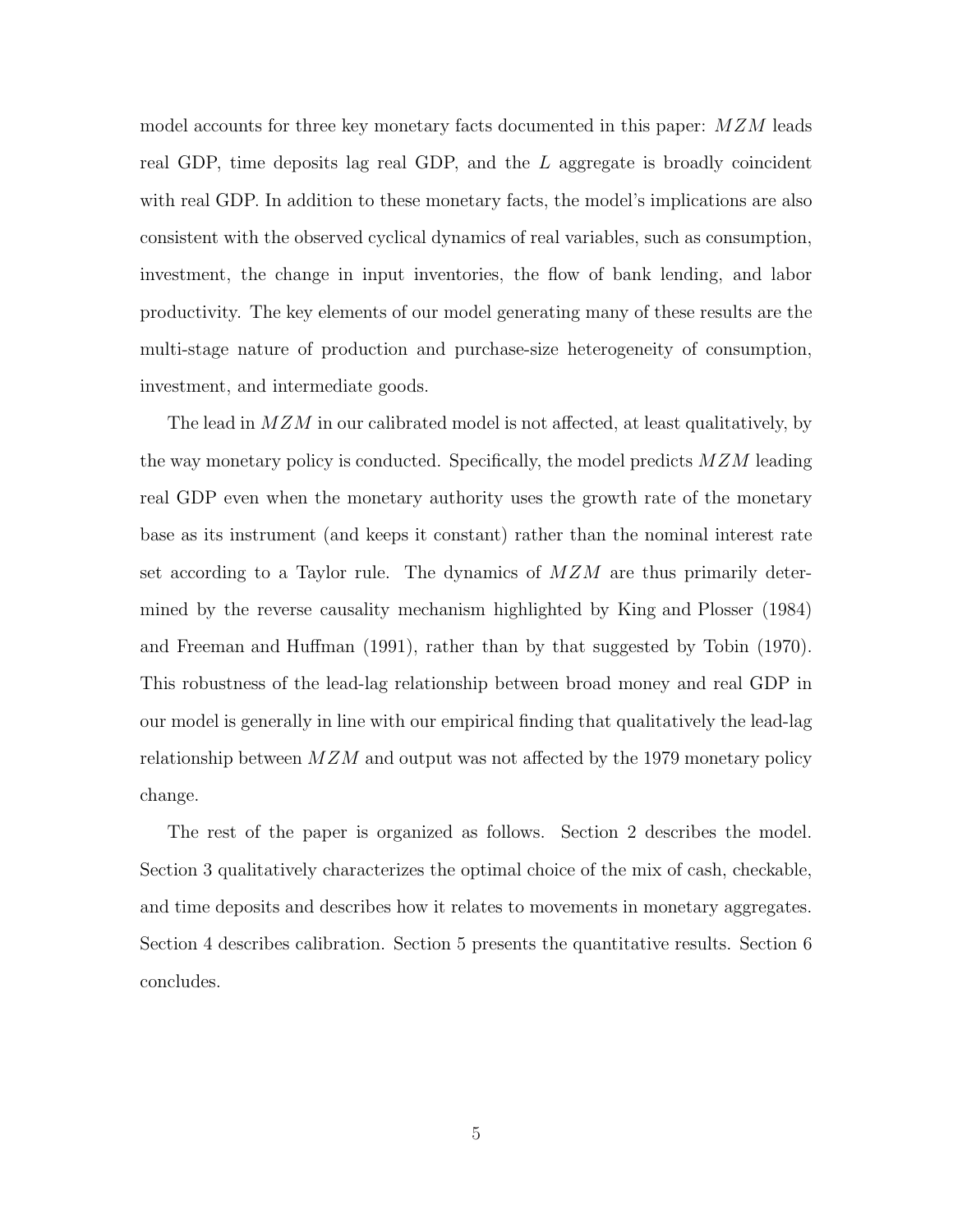### 2 The model economy

The model economy consists of an infinitely lived representative consumer, a representative producer, and a representative bank. All three agents take all prices as given. In addition, there is a monetary authority that controls a nominal rate of return on a one-period bond and issues fiat money. Fiat money can be used as 'currency' to buy goods and as 'reserves' held by the representative bank. The role of the representative bank is to create 'inside' money (as opposed to 'outside' fiat money issued by the monetary authority), which can also be used in purchases of goods. In contrast to fiat money, inside money pays a nominal rate of return, but its use in transactions is costly.

The only source of uncertainty are shocks to total factor productivity in an aggregate production function. Each period, a shock is observed by all agents at the beginning of the period before any decisions are made.

#### 2.1 Preferences, technology, and purchase-size heterogeneity

A single technology produces a continuum of goods, indexed by  $j \in [0, 1]$ . These goods can be used for consumption, capital accumulation, and as intermediate inputs. Demand for these different goods is generated by a Leontief-type preferences and technology. The proportions in which these goods are either consumed or used in production determine the 'size' of each good.

The consumer's preferences are characterized by the utility function<sup>5</sup>

$$
E_t \sum_{t=0}^{\infty} \beta^t u(c_t, l_t), \quad \beta \in (0, 1), \tag{1}
$$

<sup>&</sup>lt;sup>5</sup>Through out the paper we denote individual-level variables by lower-case letters and their aggregate (per capita) counterparts by corresponding upper-case letters. We also employ the convention that a subscript accompanying a function denotes the derivative of the function with respect to the argument in the subscript. For example,  $f_x(x,y)$  denotes the first derivative of a function f with respect to  $x$ .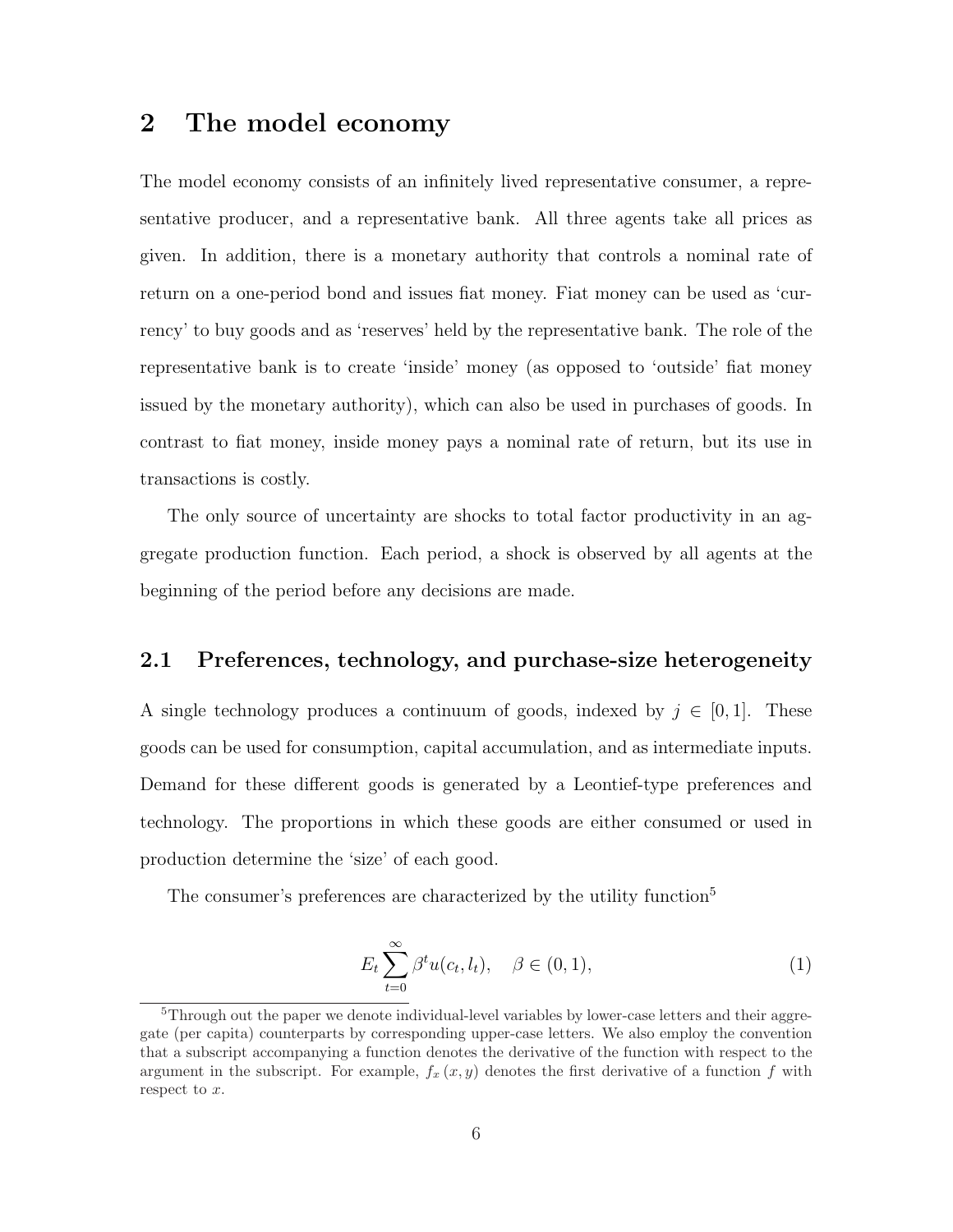where  $c_t$  is given by

$$
c_t \equiv \min\left[\frac{c_t(j)}{(1 - \omega_C)j^{-\omega_C}}\right], \quad \omega_C \in (-\infty, 0),\tag{2}
$$

 $l_t$  is leisure, and  $u(.,.)$  is increasing and concave in each argument. In (2)  $c_t(j)$ denotes consumption of good j. These within-period preferences for the individual goods, borrowed from Freeman and Kydland (2000), induce the consumer to choose consumption of the goods according to the rule

$$
c_t(j) = (1 - \omega_C)j^{-\omega_C}c_t
$$
\n
$$
(3)
$$

for some  $c_t$ . Integrating (3) from 0 to 1 shows that  $c_t$  is total consumption, defined as  $\int_0^1 c_t(j) \, dj$ .<sup>6</sup>

Notice that according to  $(3)$  consumption of the individual goods increases in j. We therefore interpret j as an index of a purchase size and refer to the right-hand side of equation (3) as a 'purchase-size function'. A small  $j$  represents a purchase of a small-ticket item, such as a newspaper, whereas a large  $j$  represents a purchase of a big-ticket item, such as a weekly supermarket basked of goods. For  $\omega_C > -1$ , the function is strictly concave, for  $\omega_C = -1$  it is linear, and for  $\omega_C < -1$  it is strictly convex. We discuss the meaning of this curvature in Section 4.

Production has two stages of processing. This is captured by assuming that current output depends on both current value added by primary factors of production (capital and labor), as well as on intermediate inputs produced in the previous pe-

<sup>&</sup>lt;sup>6</sup>As all goods are produced by the same technology, their relative prices are equal to one. Total consumption is therefore given as a simple sum of the  $c(j)$ 's.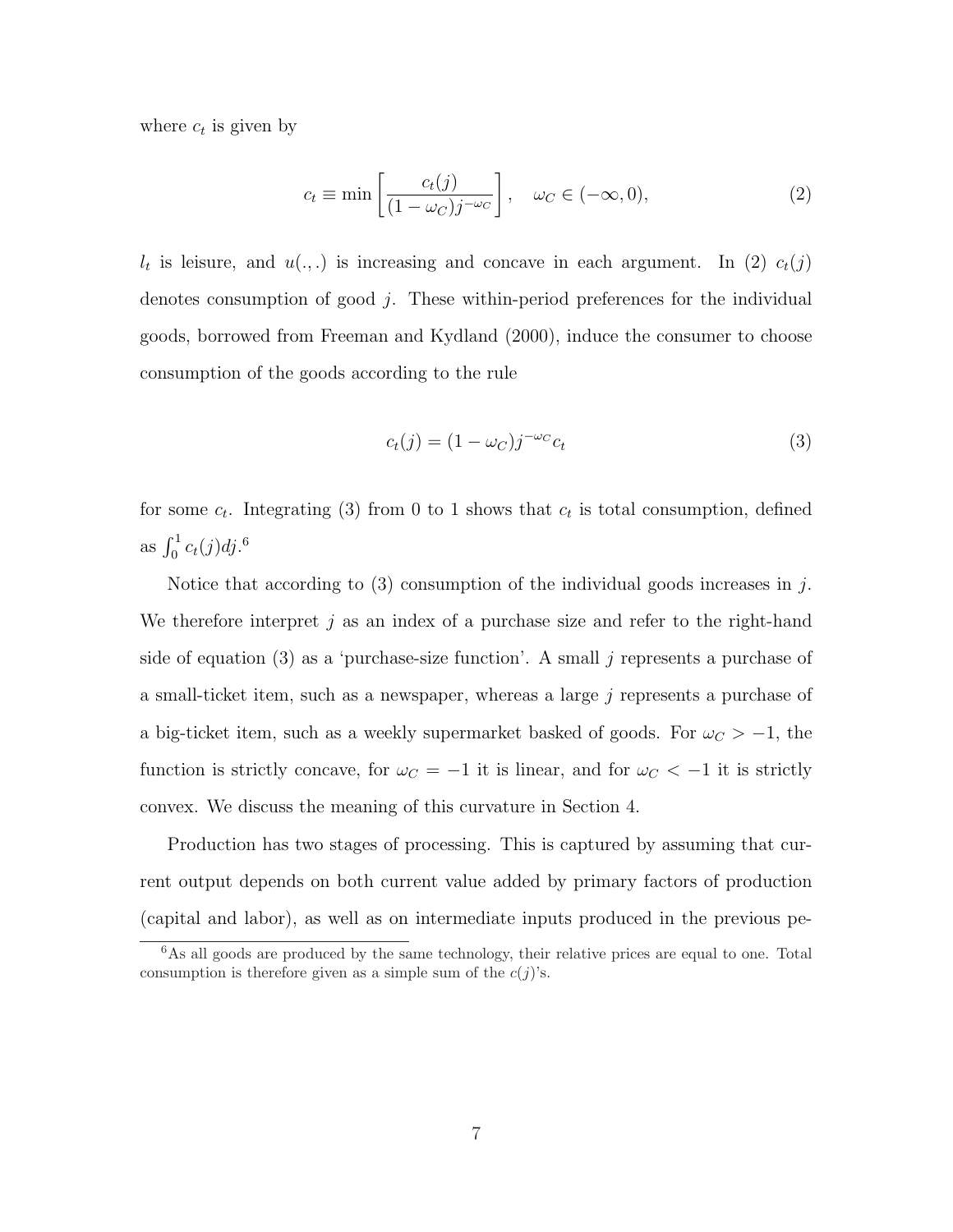riod.<sup>7</sup> The aggregate production function has the form

$$
Y_t = \begin{cases} G_t^{1-\zeta} X_t^{\zeta} & \text{if } \nu = 0\\ \left[ (1-\zeta) \left( G_t \right)^{-\nu} + \zeta \left( X_t \right)^{-\nu} \right]^{-\frac{1}{\nu}} & \text{if } -1 < \nu < 0 \text{ or } \nu > 0, \end{cases}
$$
(4)

where  $\zeta \in [0, 1), Y_t$  is gross output,  $G_t$  is value added by primary factors of production, and  $X_t$  is a composite intermediate input produced in period  $t-1$ .  $G_t$  is in turn given by the Cobb-Douglas production function

$$
G_t = \exp(z_t) K_t^{\theta} H_t^{1-\theta}, \quad \theta \in (0,1), \tag{5}
$$

where  $K_t$  is a composite capital stock,  $H_t$  is labor, and  $z_t$  is the log of total factor productivity evolving as

$$
z_t = \rho_z z_{t-1} + \varepsilon_t, \quad \rho_z \in (0, 1), \quad \varepsilon_t \sim N(0, \sigma_z). \tag{6}
$$

As in the case of consumption, the composite intermediate input and capital are given by

$$
X_t \equiv \min\left(\frac{X_t(j)}{(1 - \omega_X)j^{-\omega_X}}\right), \quad \omega_X \in (-\infty, 0),
$$

$$
K_t \equiv \min\left(\frac{K_t(j)}{(1 - \omega_K)j^{-\omega_K}}\right), \quad \omega_K \in (-\infty, 0).
$$

The consumer owns all  $K_t(j)$ 's and  $X_t(j)$ 's and rents them out to the producer. For positive rental rates of the individual goods, the producer's cost minimization dictates the following choices,  $K_t(j) = (1 - \omega_K)j^{-\omega_K} K_t$  and  $X_t(j) = (1 - \omega_K)j^{-\omega_K} X_t$ , for some  $K_t$  and  $X_t$ . In turn, the consumer optimally accumulates the individual

<sup>7</sup>An extension to more than two stages is straightforward but makes the exposition somewhat cumbersome without changing the main insight. Edge (2007) provides a brief overview of empirical work on multi-stage production.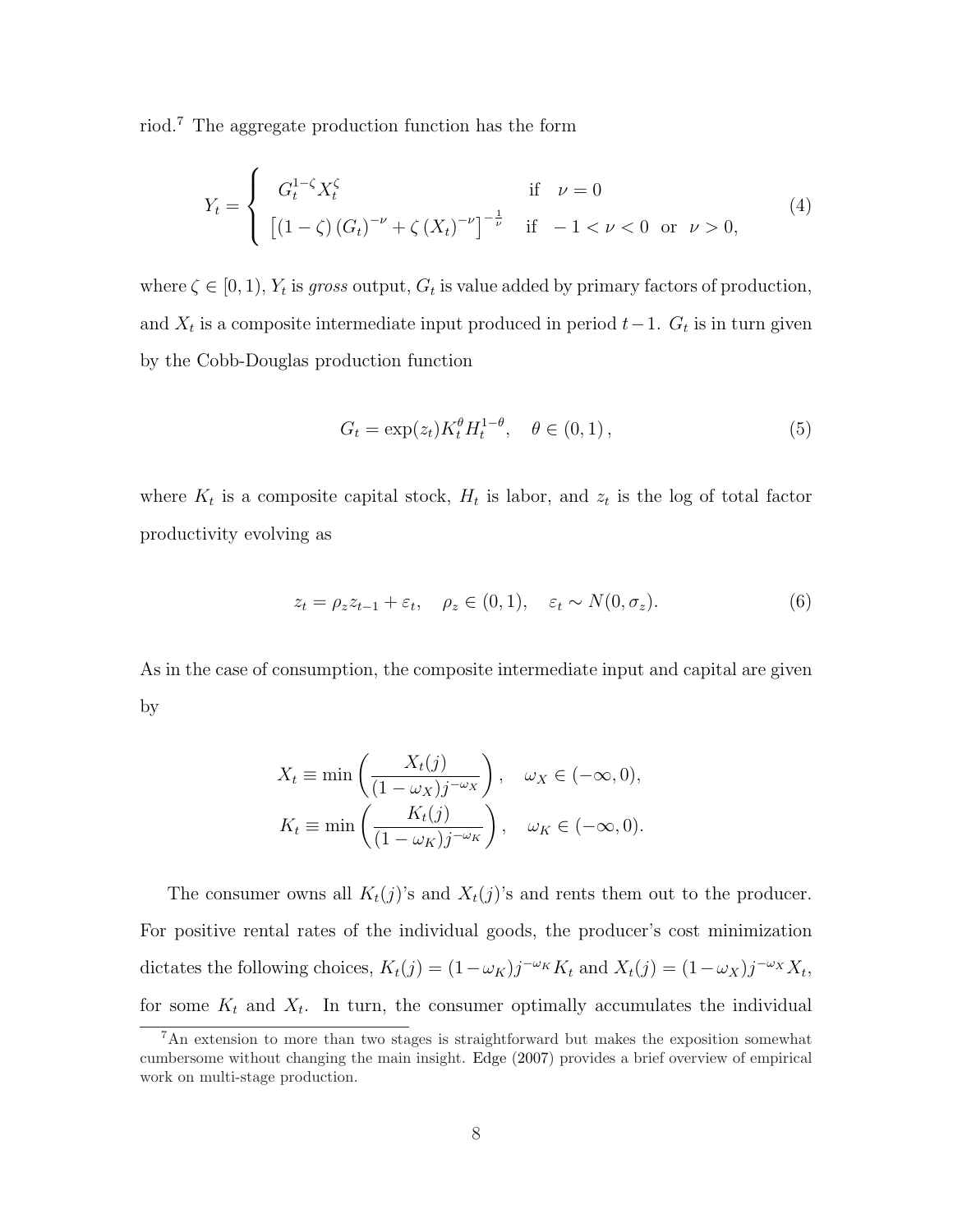capital and intermediate goods according to the rules

$$
I_{Kt}(j) = (1 - \omega_K)j^{-\omega_K}I_{Kt},\tag{7}
$$

$$
I_{Xt}(j) = (1 - \omega_X)j^{-\omega_X} I_{Xt},\tag{8}
$$

for some  $I_{Kt}$  and  $I_{Xt}$ , which satisfy  $I_{Kt} = K_{t+1} - (1 - \delta_K)K_t$  and  $I_{Xt} = X_{t+1} - (1 - \delta_K)K_t$  $\delta_X$ )X<sub>t</sub>. Here  $\delta_K$  and  $\delta_X$  are depreciation rates.<sup>8</sup> As in the case of consumption, it is easy to verify that  $K_t$ ,  $X_t$ ,  $I_{Kt}$ , and  $I_{Xt}$  are, respectively, total capital stock, the total stock of intermediate inputs, (gross) total investment in capital, and (gross) total investment in intermediate inputs. The optimality conditions (3), (7), and (8) characterize the purchase sizes of the individual goods, depending on their final use.

### 2.2 Inside money

Inside money takes the form of 'checkable' deposits – deposits that can be used in purchases of goods. In addition, banks also offer 'time' deposits, which even though cannot be used to purchase goods directly, can be turned into checkable deposits or currency at a cost. We will refer to currency, checkable, and time deposits as the 'means of payment'.

As in the U.S. economy, banks in the model are required to hold a fraction  $\alpha$ of checkable deposits in the form of fiat money as reserves; no reserves are required against time deposits. In addition to reserves, checkable deposits are backed by loans financing purchases of capital and intermediate inputs. Time deposits are fully backed by such loans. Inflation is assumed to be always positive so that in equilibrium the real rate of return on loans always exceeds that on fiat money (given by the inverse of the inflation rate). As a result banks do not hold reserves above and beyond the

<sup>&</sup>lt;sup>8</sup>It is assumed here that the stocks of the individual capital and intermediate goods in period 0 satisfy  $K_0(j) = (1 - \omega_K)j^{-\omega_K} K_0$  and  $X_0(j) = (1 - \omega_K)j^{-\omega_K} X_0$  for some initial  $K_0$  and  $X_0$ .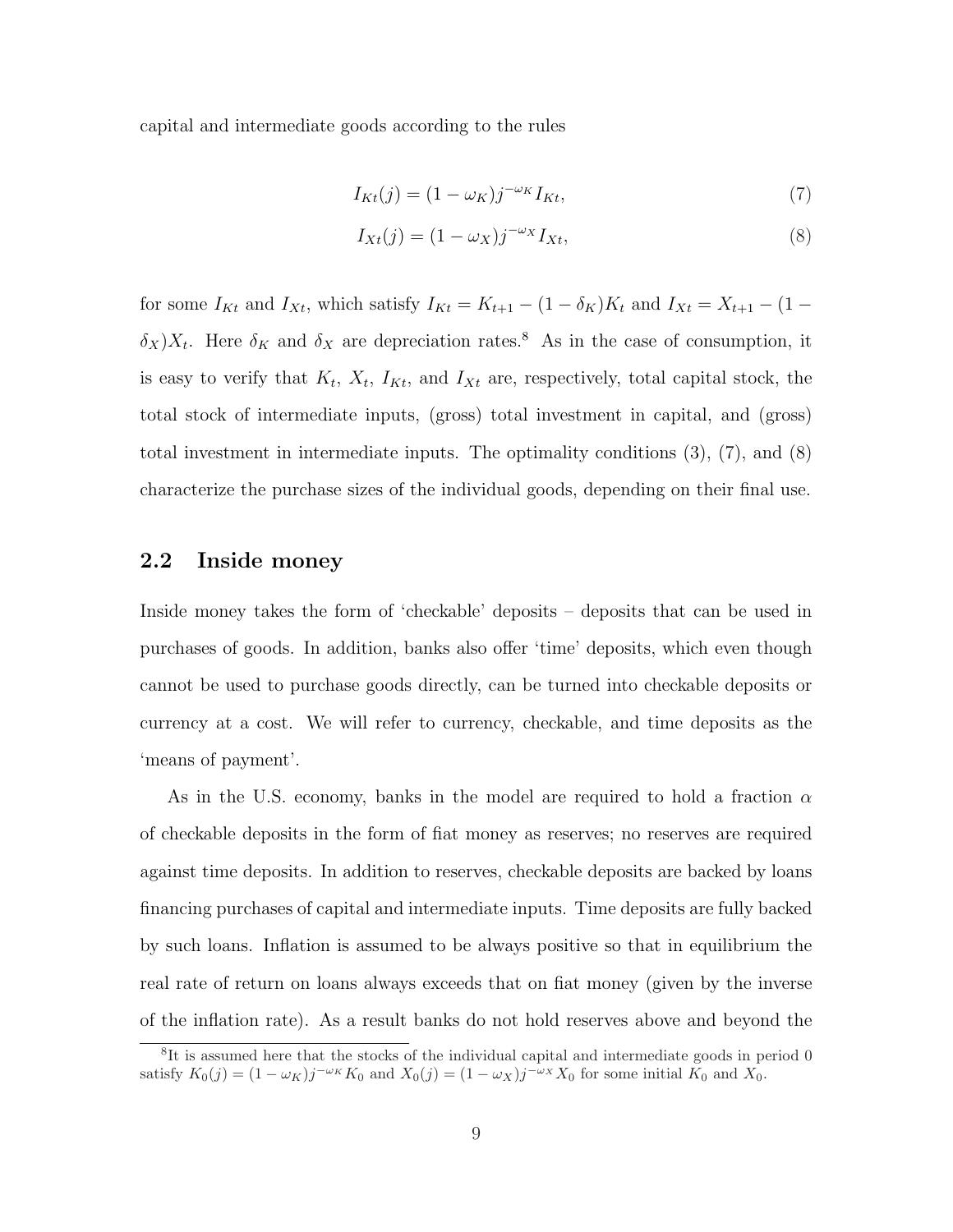required minimum. The balance sheet identity of the banking sector is therefore

$$
\alpha \left( D_{Ct}/p_t \right) + S_{t+1} \left( K_{t+1} + X_{t+1} \right) = D_{Ct}/p_t + D_{Tt}/p_t, \tag{9}
$$

where  $S_{t+1}$  is the fraction of the aggregate stock of capital and intermediate inputs financed through bank loans,  $D_{C_t}$  is the nominal amount of checkable deposits,  $D_{T_t}$ is the nominal amount of time deposits, and  $p_t$  is the aggregate price level – the price of goods in dollars. Notice that the amount of new loans (in real terms) extended by banks in period  $t$  is given by

$$
Q_t \equiv S_{t+1} \left( K_{t+1} + X_{t+1} \right) - S_t \left( K_t + X_t \right). \tag{10}
$$

The interest rates offered on deposits and charged for loans are assumed to be contingent on the realization of  $z_t$  (the aggregate technology shock). Perfect competition then ensures that in each state of the world the net real rates of return on checkable and time deposits,  $r_{Ct}$  and  $r_{Tt}$  respectively, are given by

$$
r_{Ct} = (1 - \alpha) r_{Lt} + \alpha \left( \frac{p_{t-1}}{p_t} - 1 \right) - \Omega_C, \tag{11}
$$

$$
r_{Tt} = r_{Lt} - \Omega_T, \tag{12}
$$

where  $r_{Lt}$  is the net real rate of return on loans, and  $\Omega_C$  and  $\Omega_T$  are unit costs of managing checkable and time deposits, respectively. These costs are used here as stand-ins for factors outside of our model affecting the average rates of return on these two types of deposits. Notice that as checkable deposits are partly backed by reserves, their real rate of return depends on the weighted average of the real rates of return on loans and fiat money. In contrast, the real rate of return on time deposits depends only on the real rate of return on loans, which is given by the weighted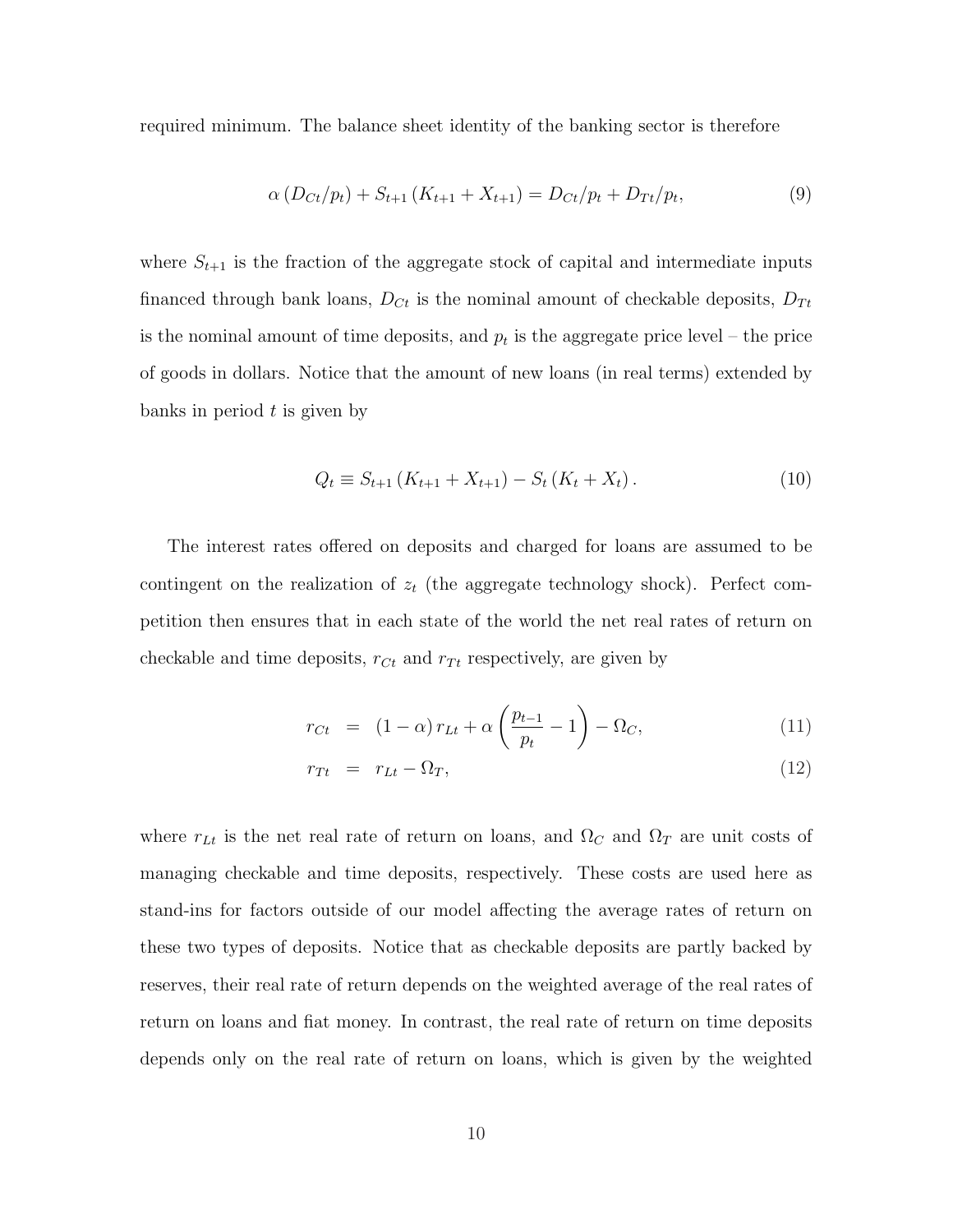average of the rates of return on capital  $r_{Kt}$  and intermediate inputs  $r_{Xt}$ 

$$
r_{Lt} = r_{Kt} \frac{K_t}{K_t + X_t} + r_{Xt} \frac{X_t}{K_t + X_t}.
$$
\n(13)

The rates of return on capital and intermediate inputs are in turn determined by the producer's profit maximization conditions,  $r_{Kt} = Y_G(.,.)G_K(.,.)$  and  $r_{Xt} = Y_X(.,.).$ Condition (13) again follows from perfect competition and the assumption that the interest rate on loans is state contingent.

### 2.3 Monetary policy and outside money

In line with much of the literature, the monetary authority controls a nominal rate of return  $R_t$  on a one-period bond, set according to a Taylor (1993)-type rule. Specifically,

$$
R_{t} = (1 - \rho_{R}) [R + \omega_{y} (\ln y_{t} - \ln y) + \omega_{\pi} (\ln \pi_{t} - \ln \pi)] + \rho_{R} R_{t-1},
$$
 (14)

where  $y_t$  is real GDP,  $\pi_t \equiv \ln p_t - \ln p_{t-1}$  is the inflation rate,  $\rho_R \in (0, 1)$  is a smoothing coefficient, and a symbol without a time subscript represents a variable's steady-state value. Notice that real GDP is a narrower measure of aggregate output than gross output  $Y_t$ , specified in Subsection 2.1. Real GDP is defined as  $y_t \equiv (dY/dG)G_t =$  $Y_t - r_{X_t}X_t$ , which in the National Income and Product Accounts (NIPA) corresponds to the product approach to measuring GDP, and where the second equality follows from perfect competition and the constant-returns-to-scale property of the production function (4).

As the monetary authority uses a nominal interest rate to conduct monetary policy, the amount of fiat money in the economy, denoted by  $MB_t$  (as for 'monetary base'), is supplied elastically to accommodate the demand for fiat money at that interest rate. Specifically, the monetary base is given as the sum of currency  $M_t$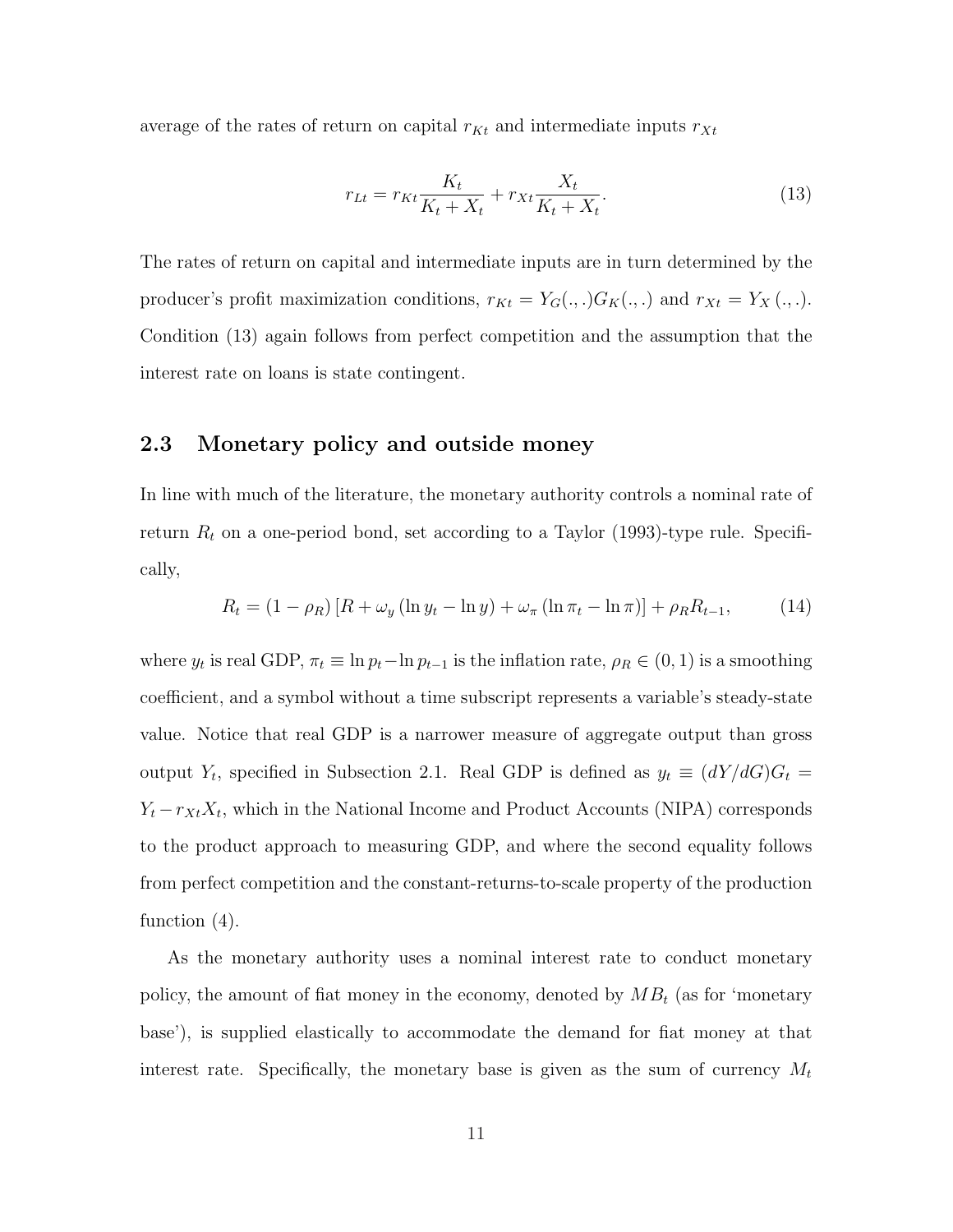demanded by consumers and reserves  $\alpha D_{C_t}$  held by banks

$$
MB_t = M_t + \alpha D_{Ct}.\tag{15}
$$

#### 2.4 The consumer's problem

The consumer maximizes the utility function (1) subject to three sets of constraints: transaction, time, and budget.

#### 2.4.1 Transaction constraints

As mentioned above, goods can only be purchased with currency or checkable deposits. Time deposits cannot be exchanged for goods directly but they can be used to replenish the balances of currency and checkable deposits. Within a period, the ratio of checkable deposits to currency after each replenishment is assumed to be the same. Thus, if the consumer wants to replenish his money balances  $n_t$  times, he has to hold time deposits in the amount

$$
d_{Tt} = n_t(d_{Ct} + m_t). \tag{16}
$$

Each replenishment, as well as making the initial deposit  $d_{Tt}$  at the start of the period, costs the consumer  $\phi$  units of time.<sup>9</sup>

The use of checkable deposits in purchases incurs a *fixed* cost (i.e., independent of j), normalized by the average size of the type of purchases made (by 'type' we mean whether the purchases are for consumption, intermediate input accumulation, or capital accumulation). We denote this cost by  $\gamma_C$ ,  $\gamma_X$ , or  $\gamma_K$ , depending on the type of purchases made and assume that  $\gamma_C > \gamma_X > \gamma_K$ . This captures the notion

<sup>9</sup>This cost captures the time lost in various activities related to making transfers to and from time deposits, such as trips to the bank, making phone calls to call centers, etc. Making this cost payable in goods rather than time turns out not change our main result.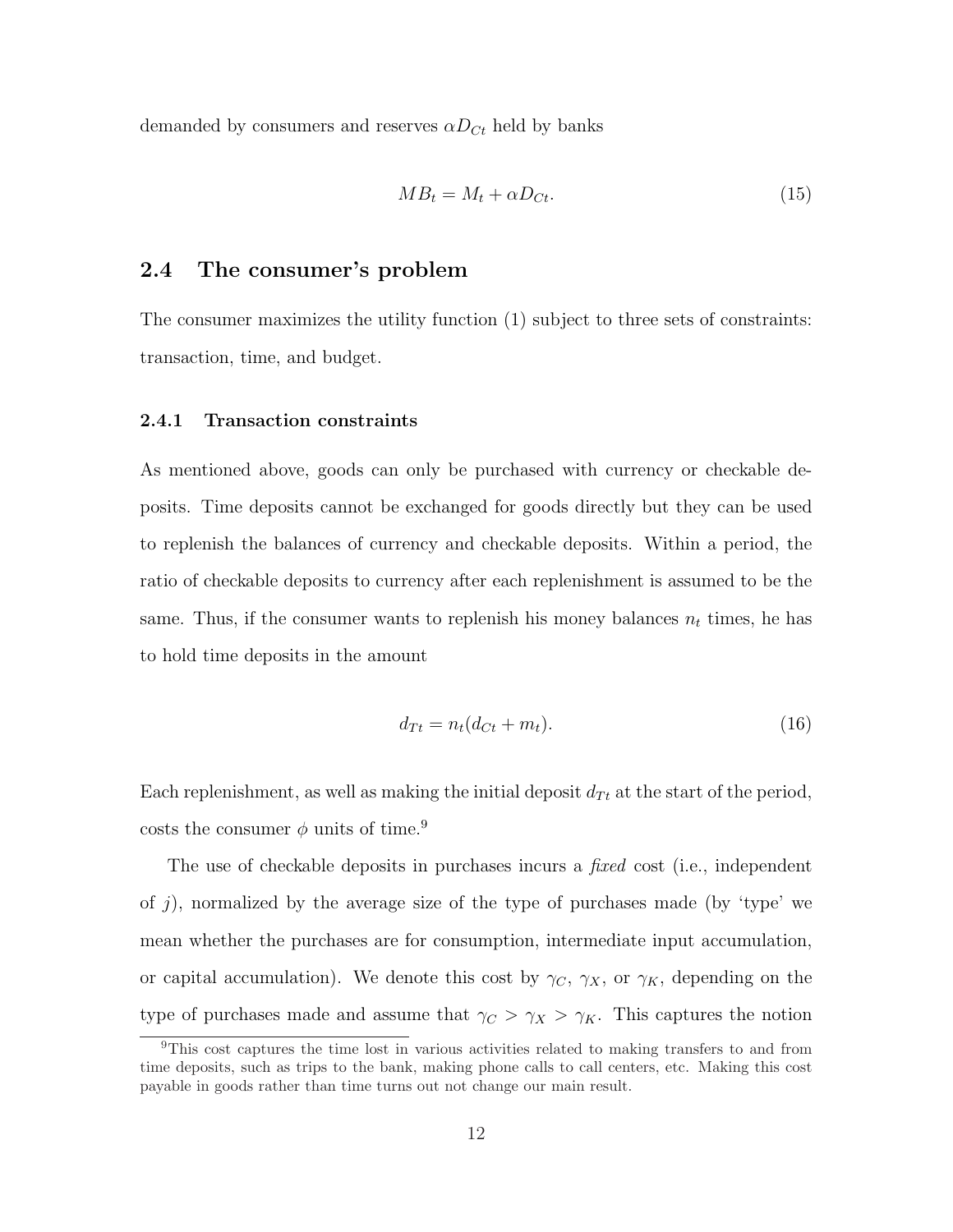that the average size of consumption purchases made by households is smaller than the average size of intermediate input purchases made by firms, which in turn is smaller than the average size of capital goods purchases. Or in other words, that consumption goods are on average small-ticket items, whereas capital goods are on average big-ticket items, while intermediate good purchases fall on average somewhere in-between.

As the cost incurred in the use of checkable deposits is independent of  $j$ , but the interest earned on the balances used is increasing in  $j$  (since the purchase size is increasing in  $j$  and therefore so are the required balances), it is profitable to incur the cost in purchases of big-ticket items, but to use cash in purchases of small-ticket items. There is therefore an optimal  $j_{C_t}$  such that all consumption purchases with  $j < j_{Ct}$  are made with cash while all consumption purchases with  $j \geq j_{Ct}$  are made with checkable deposits. Analogously, there are also optimal  $j_{Kt}$  and  $j_{Xt}$ . This implies the following constraints on the balances of currency and checkable deposits<sup>10</sup>

$$
\frac{m_t}{p_t} = \frac{1}{n_t+1} \left[ \int_0^{j_{Ct}} c_t(j) \, dj + \int_0^{j_{Kt}} i_{Kt}(j) \, dj + \int_0^{j_{Xt}} i_{Xt}(j) \, dj \right] \n\frac{d_{Ct}}{p_t} = \frac{1}{n_t+1} \left[ \int_{j_{Ct}}^1 c_t(j) \, dj + \int_{j_{Kt}}^1 i_{Kt}(j) \, dj + \int_{j_{Xt}}^1 i_{Xt}(j) \, dj \right].
$$

Substituting from the optimality conditions  $(3)$ ,  $(7)$ , and  $(8)$ , these two constraints become

$$
\frac{m_t}{p_t} = \frac{(j_{Ct})^{1-\omega_C} c_t + (j_{Kt})^{1-\omega_K} i_{Kt} + (j_{Xt})^{1-\omega_X} i_{Xt}}{n_t + 1}
$$
\n(17)

$$
\frac{d_{Ct}}{p_t} = \frac{[1 - (j_{Ct})^{1 - \omega_C}]c_t + [1 - (j_{Kt})^{1 - \omega_K}]i_{Kt} + [1 - (j_{Xt})^{1 - \omega_X}]i_{Xt}}{n_t + 1}.
$$
(18)

<sup>&</sup>lt;sup>10</sup>We assume that  $\Omega_C > \Omega_T > 0$ , which means that  $r_{Lt} > r_{Tt} > r_{Ct}$ . Furthermore, we assume that inflation is always positive. These assumptions together guarantee that the transaction constraints  $(16)-(18)$  hold with equality.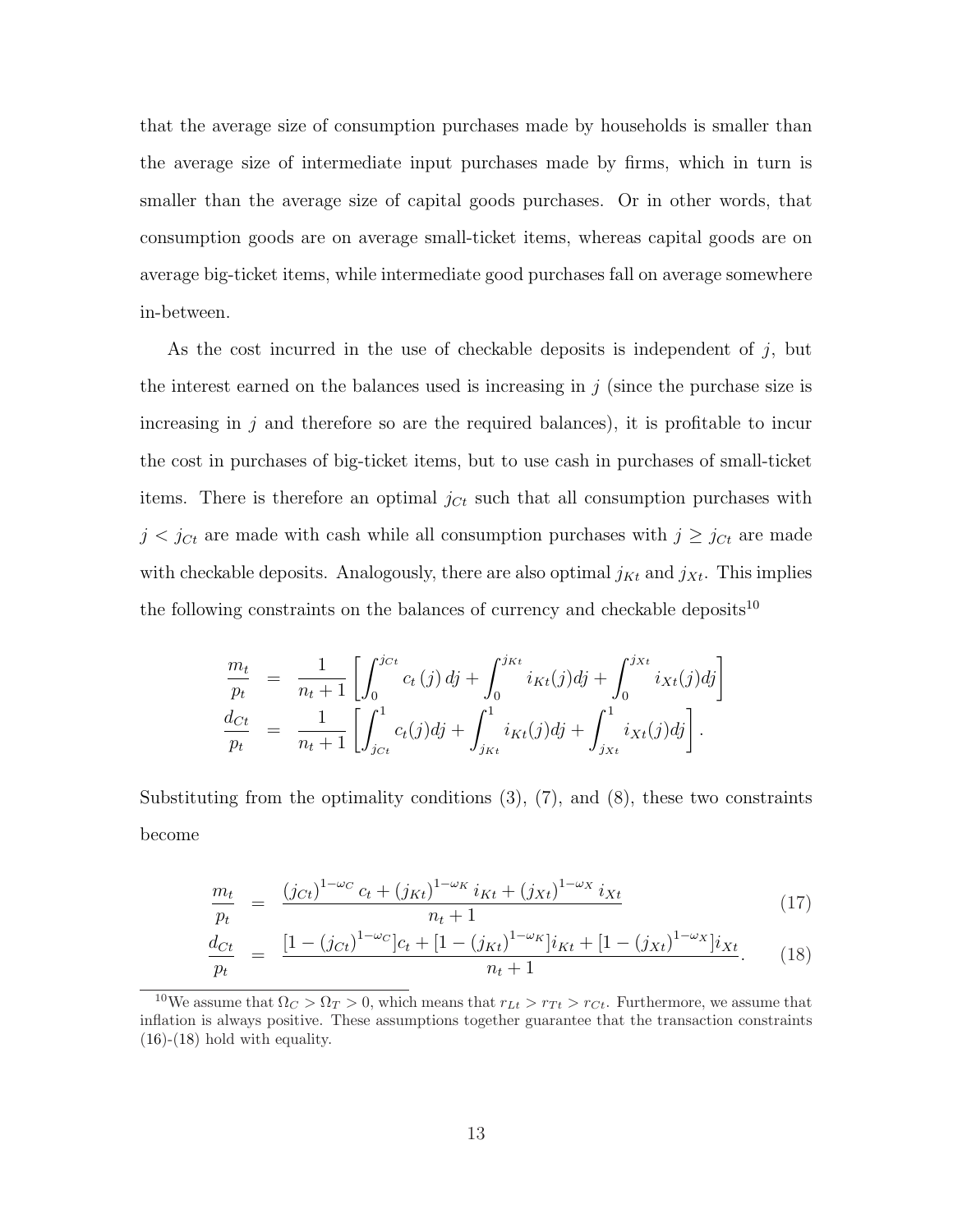#### 2.4.2 Time and budget constraints

The time constraint is

$$
l_t + h_t + \phi(n_t + 1) = 1,\t\t(19)
$$

where  $h_t$  is time spent working, and the budget constraint is

$$
c_{t} + i_{Kt} + i_{Xt} + \varphi_{t} + \frac{d_{Ct}}{p_{t}} + \frac{d_{Tt}}{p_{t}} + \frac{m_{t}}{p_{t}} + \frac{b_{t}}{p_{t}(1+R_{t})}
$$
  
= 
$$
w_{t}h_{t} + (1 - S_{t})(r_{Kt}k_{t} + r_{Xt}x_{t}) + Q_{t}
$$

$$
+ (1 + r_{Ct})\frac{d_{C,t-1}}{p_{t-1}} + (1 + r_{Tt})\frac{d_{T,t-1}}{p_{t-1}} + \frac{m_{t-1}}{p_{t}} + \frac{b_{t-1}}{p_{t}},
$$
(20)

where

$$
\varphi_t \equiv (n_t + 1) \left[ \gamma_C (1 - j_{Ct}) + \gamma_K (1 - j_{Kt}) + \gamma_K (1 - j_{Xt}) \right]
$$
(21)

is the total cost incurred by using checkable deposits,  $b_t$  is holding of the nominal bond, assumed to be in net zero supply, and  $w_t$  is the real wage rate given by the profit-maximization condition  $w_t = Y_G(.,.)G_H(.,.).$ 

Finally, the total stocks of capital and intermediate inputs follow the laws of motion

$$
k_{t+1} = (1 - \delta_K)k_t + i_{Kt},
$$
\n(22)

$$
x_{t+1} = (1 - \delta_X)x_t + i_{Xt}.
$$
\n(23)

It is assumed that the entire stock of intermediate inputs is used up in production in every period, implying  $\delta_X = 1$ .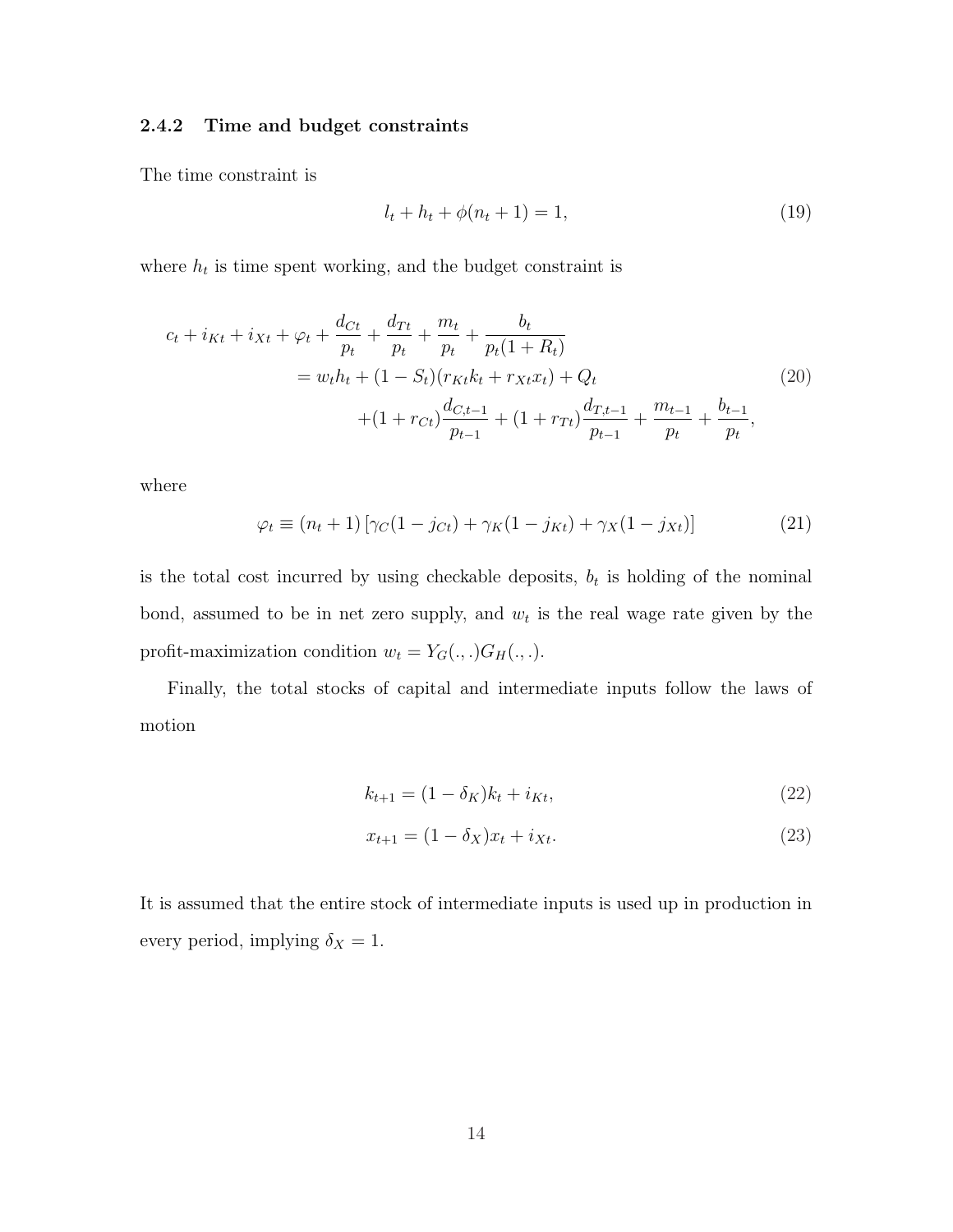### 2.5 Monetary aggregates

In addition to the monetary base we also define two other monetary aggregates. In line with the U.S. data, we define  $MZM$  as the sum of currency and checkable deposits

$$
MZM_t \equiv M_t + D_{Ct} \tag{24}
$$

and  $L$  as the sum of  $MZM$  and time deposits

$$
L_t \equiv M Z M_t + D_{Tt}.\tag{25}
$$

Notice that combining constraints  $(16)-(18)$ , the L aggregate satisfies

$$
L_t = M_t + D_{Ct} + D_{Tt} = p_t(C_t + I_{Kt} + I_{Xt}) = p_t Y_t.
$$
\n(26)

Equation (26) resembles a standard 'cash-in-advance' constraint, except that 'cash' here includes all three means of payment in our model. For future reference we also rewrite MZM as

$$
MZM_t = M_t + D_{Ct} = MB_t + (1 - \alpha)D_{Ct} = \left[\frac{1 + (D_{Ct}/M_t)}{1 + \alpha(D_{Ct}/M_t)}\right] MB_t,
$$
 (27)

where the expression in the square brackets is a money multiplier.  $MZM$  is thus given as a product of a money multiplier, which in equilibrium is determined by the optimal checkable deposits to currency ratio chosen by the consumer, and the monetary base, determined by the total demand for fiat money at the interest rate set by the monetary authority.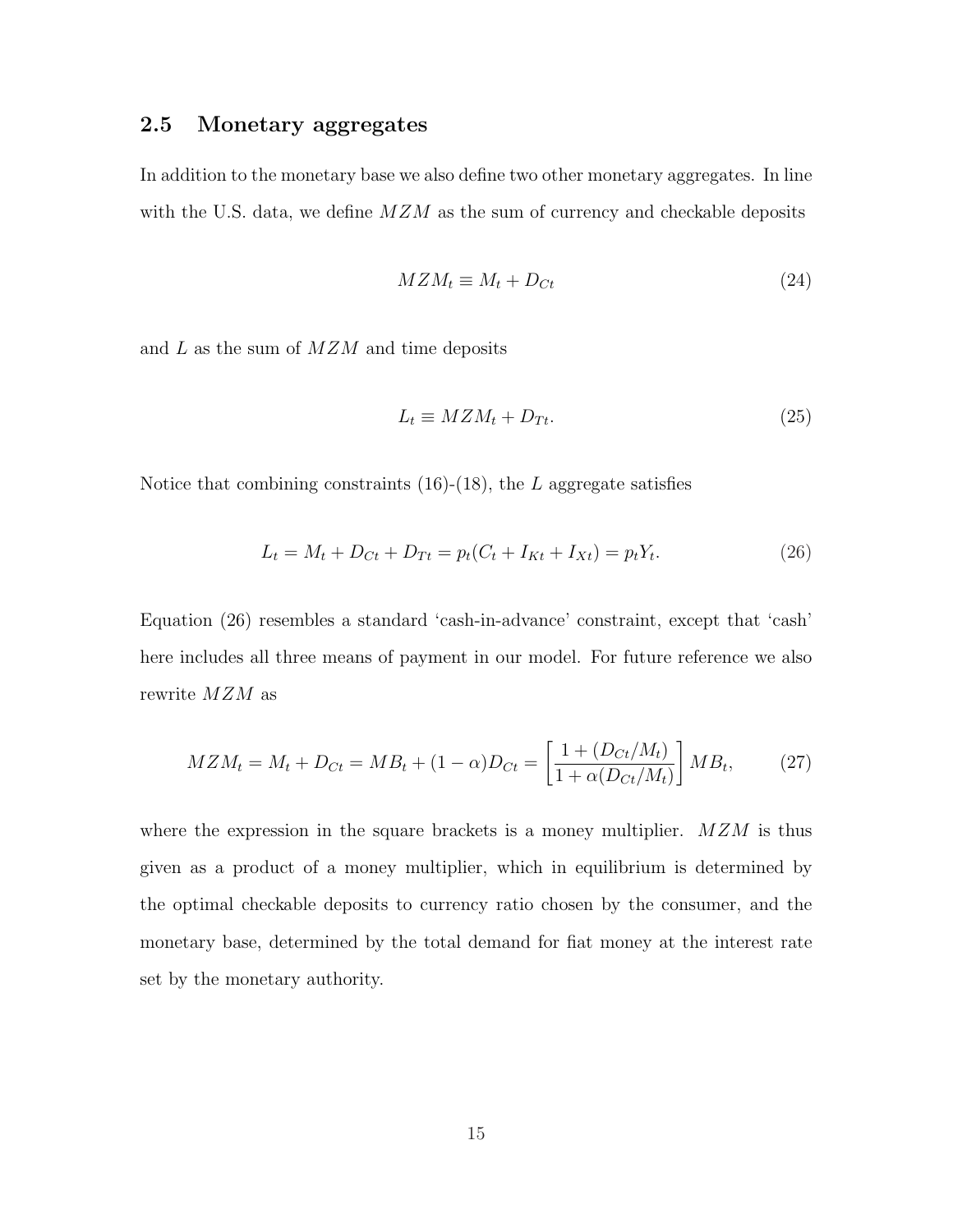#### 2.6 Equilibrium

The equilibrium is defined in its recursive form. The individual state variables are  $v_{1t} = (k_t, x_t, d_{C,t-1}, d_{T,t-1}, a_{t-1})$ , where  $a_{t-1} \equiv m_{t-1} + b_{t-1}$ , and the corresponding aggregate state variables are  $\Upsilon_{1t} = (K_t, X_t, D_{C,t-1}, D_{T,t-1}, A_{t-1})$ , where  $A_{t-1} \equiv$  $M_{t-1} + B_{t-1}$ . In addition,  $\Upsilon_{2t} = (z_t, p_{t-1}, R_{t-1})$ . The individual decision variables are  $\lambda_t = (n_t, j_{Ct}, j_{Kt}, j_{Xt}, h_t, c_t, i_{Kt}, i_{Xt}, d_{Ct}, d_{Tt}, m_t, b_{t+1})$  and their aggregate counterparts are  $\Lambda_t = (N_t, J_{Ct}, J_{Kt}, J_{Xt}, H_t, C_t, I_{Kt}, I_{Xt}, D_{Ct}, D_{Tt}, M_t, p_t).$ 

A recursive competitive equilibrium of this economy consists of a value function  $V(v_1, \Upsilon_1, \Upsilon_2)$ , individual decision rules  $\lambda = \lambda(v_1, \Upsilon_1, \Upsilon_2)$ , and aggregate decision rules  $\Lambda = \Lambda(\Upsilon_1, \Upsilon_2)$  such that for every  $(v_1, \Upsilon_1, \Upsilon_2)$  these functions satisfy:

- 1.  $V(v_1, \Upsilon_1, \Upsilon_2) = \max_{\lambda} \{ u(c, 1 h \phi(n + 1)) + \beta E [V(v'_1, \Upsilon'_1, \Upsilon'_2) | \Upsilon_2] \}$ subject to: (16), (17), (18), (20), (22), and (23);
- 2. The constraints (16), (17), (18), (20), (22), and (23) are also satisfied at the aggregate level and  $z_t$  evolves according to (6);
- 3.  $r_{C_t}, r_{T_t}, r_{Lt}, S_t, Q_t$ , and  $R_t$  are given respectively by (11), (12), (13), (9), (10), and  $(14)$ ; and
- 4. Individual decisions are the same as aggregate decisions and  $v_1 = \Upsilon_1$ .

It is easy to verify that the aggregate resource constraint  $C_t + I_{Kt} + I_{Xt} + \varphi_t = Y_t$ , not used in the definition of the equilibrium, is satisfied by Walras's Law. Notice that we can rewrite the constraint as  $C_t + I_{Kt} + (I_{Xt} - r_{Xt}X_t) + \varphi_t = y_t$ , where  $I_{Xt} - r_{Xt}X_t$  is a change in input inventories. This expression for GDP corresponds to the expenditure approach in the NIPA.

The equilibrium is computed by first approximating the economy with a linearquadratic economy and then by applying the method described by Hansen and Prescott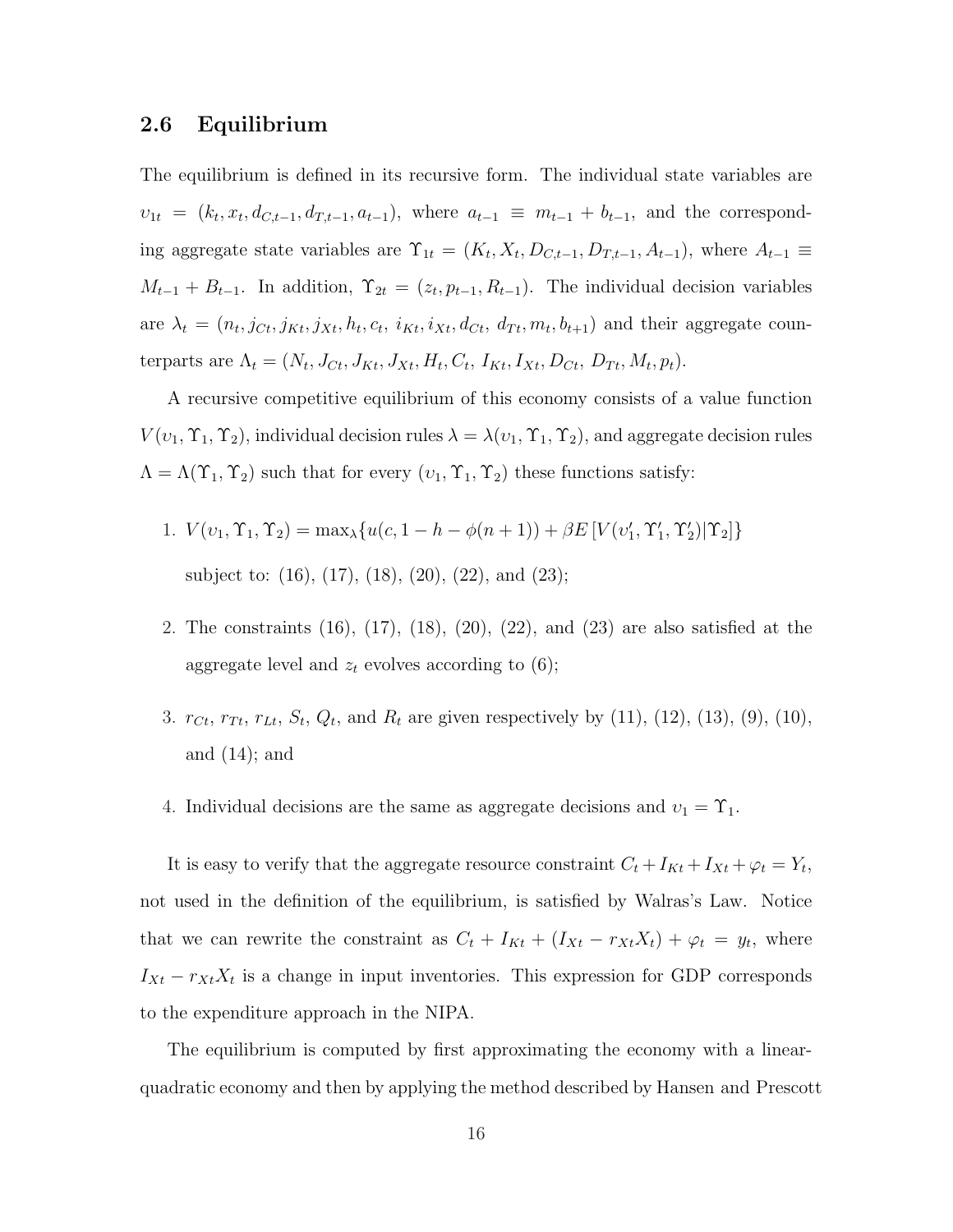$(1995).$ <sup>11</sup>

Notice that as the model has no nominal rigidities, nominal variables affect the dynamics of real variables only through inflation tax effects, which (as the next section shows) affect  $n_t$ , and thus time available for work, as well as the optimal j's, and thus output lost in transactions. For plausible calibration, however, these effects are quantitatively small. It is therefore instructive to think of the economy as being block recursive: given the aggregate state  $(\Upsilon_1, \Upsilon_2)$ , all quantities (including real holdings of the means of payment) and relative prices are determined independently of nominal variables; then, given the equilibrium quantities and relative prices, nominal variables are determined. In addition, among the nominal variables,  $p_t$  and  $R_t$  are determined first by an Euler equation for bonds and the monetary policy rule (14). The monetary aggregates  $MB_t$ ,  $MZM_t$ , and  $L_t$  are then residually determined by equations (15), (26), and (27). Monetary aggregates in our model thus affect neither quantities nor prices (real or nominal). Their movements only reflect the underlying economic activity and the responses of monetary policy to fluctuations in output and inflation, as summarized by the Taylor rule (14).

### 3 The optimal choice of the means of payment

Characterizing the optimal choice of the means of payment will help us understand the dynamics of monetary aggregates presented in Section 5. Notice from equations (16)-(18) that, for given  $c_t$ ,  $i_{Kt}$ , and  $i_{Xt}$ , the optimal  $m_t/p_t$ ,  $d_{Ct}/p_t$ , and  $d_{Tt}/p_t$  are determined by the optimal choice of  $n_t$ ,  $j_{Ct}$ ,  $j_{Kt}$ , and  $j_{Xt}$ . After substituting from the transaction constraints (16)-(18) for  $m_t/p_t$ ,  $d_{C_t}/p_t$ , and  $d_{T_t}/p_t$  in the budget constraint

 $11$ Before computing the equilibrium, the model is transformed so that all nominal variables are stationary.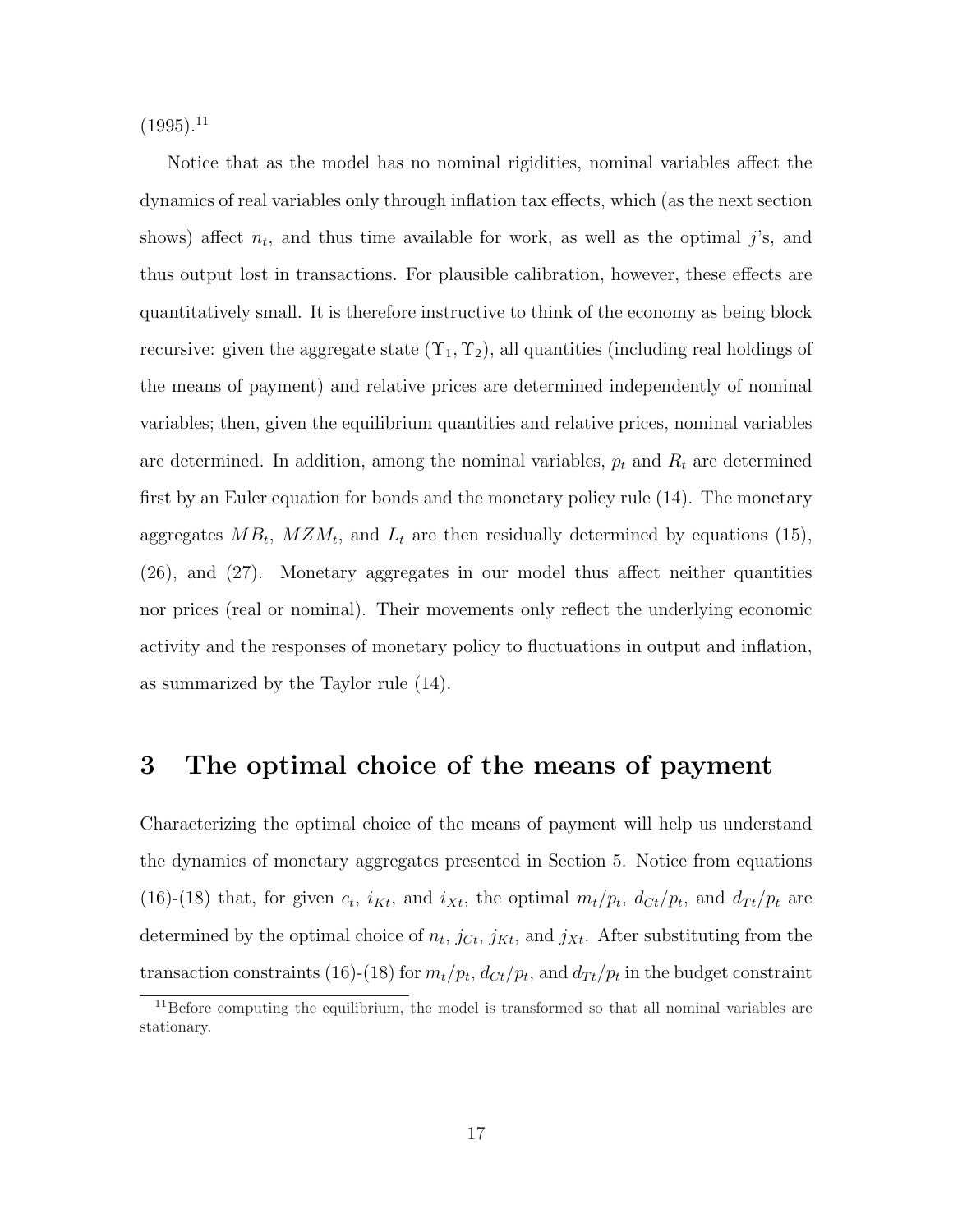$(20)$ , the first-order condition for  $n_t$  becomes

$$
(n_t + 1) \left\{ u_{Lt} \phi + \frac{u_{Lt}}{w_t} \left[ \gamma_C (1 - j_{Ct}) + \gamma_K (1 - j_{Kt}) + \gamma_X (1 - j_{Xt}) \right] \right\}
$$
\n
$$
= \beta E_t \frac{u_{L,t+1}}{w_{t+1}} \left\{ \left[ r_{T,t+1} - \left( \frac{p_t}{p_{t+1}} - 1 \right) \right] \frac{m_t}{p_t} + (r_{T,t+1} - r_{C,t+1}) \frac{d_{Ct}}{p_t} \right\},
$$
\n(28)

while the first-order conditions for  $j_{C_t}$ ,  $j_{K_t}$ , and  $j_{X_t}$ , become, respectively,

$$
(n_t + 1)\frac{u_{Lt}}{w_t}\gamma_C = \Xi_t \frac{c_t(1 - \omega_C)(j_{Ct})^{-\omega_C}}{n_t + 1},
$$
\n(29)

$$
(n_t + 1)\frac{u_{Lt}}{w_t}\gamma_K = \Xi_t \frac{i_{Kt}(1 - \omega_K)(j_{Kt})^{-\omega_K}}{n_t + 1},
$$
\n(30)

$$
(n_t + 1)\frac{u_{Lt}}{w_t}\gamma_X = \Xi_t \frac{i_{Xt}(1 - \omega_X)(j_{Xt})^{-\omega_X}}{n_t + 1}.
$$
 (31)

Here

$$
\Xi_t = \beta E_t \frac{u_{L,t+1}}{w_{t+1}} \left[ r_{C,t+1} - \left( \frac{p_t}{p_{t+1}} - 1 \right) \right] = \beta E_t \frac{u_{L,t+1}}{w_{t+1}} R_{C,t+1},
$$

where  $R_{C,t+1} \equiv r_{C,t+1} + \pi_{t+1}/(1 + \pi_{t+1}) \approx r_{C,t+1} + \pi_{t+1}$  is the nominal interest rate for checkable deposits.

Although these optimality conditions look complicated, they have simple interpretations. The expression on the left-hand side of equation (28) is the cost of using time deposits – the cost of withdrawal  $\phi$ , incurred  $n+1$  times, and the total costs of using checkable deposits in purchases after each withdrawal (both types of costs are expressed in the utility of leisure). The expression on the right-hand side of equation (28) is the cost of holding currency and checkable deposits – the expected extra interest that could be earned if the balances were held instead as time deposits. After substituting for  $m_t/p_t$  and  $d_{Ct}/p_t$  in (28) from (17) and (18) we see that, other things being equal, an increase in  $c_t$ ,  $i_{Kt}$ , or  $i_{Xt}$  increases  $n_t$ . Notice also that an increase in  $r_{T,t+1}$  increases  $n_t$ , whereas an increase in  $p_t/p_{t+1}$  reduces it.

The expression on the left-hand side of equations (29)-(31) is the marginal cost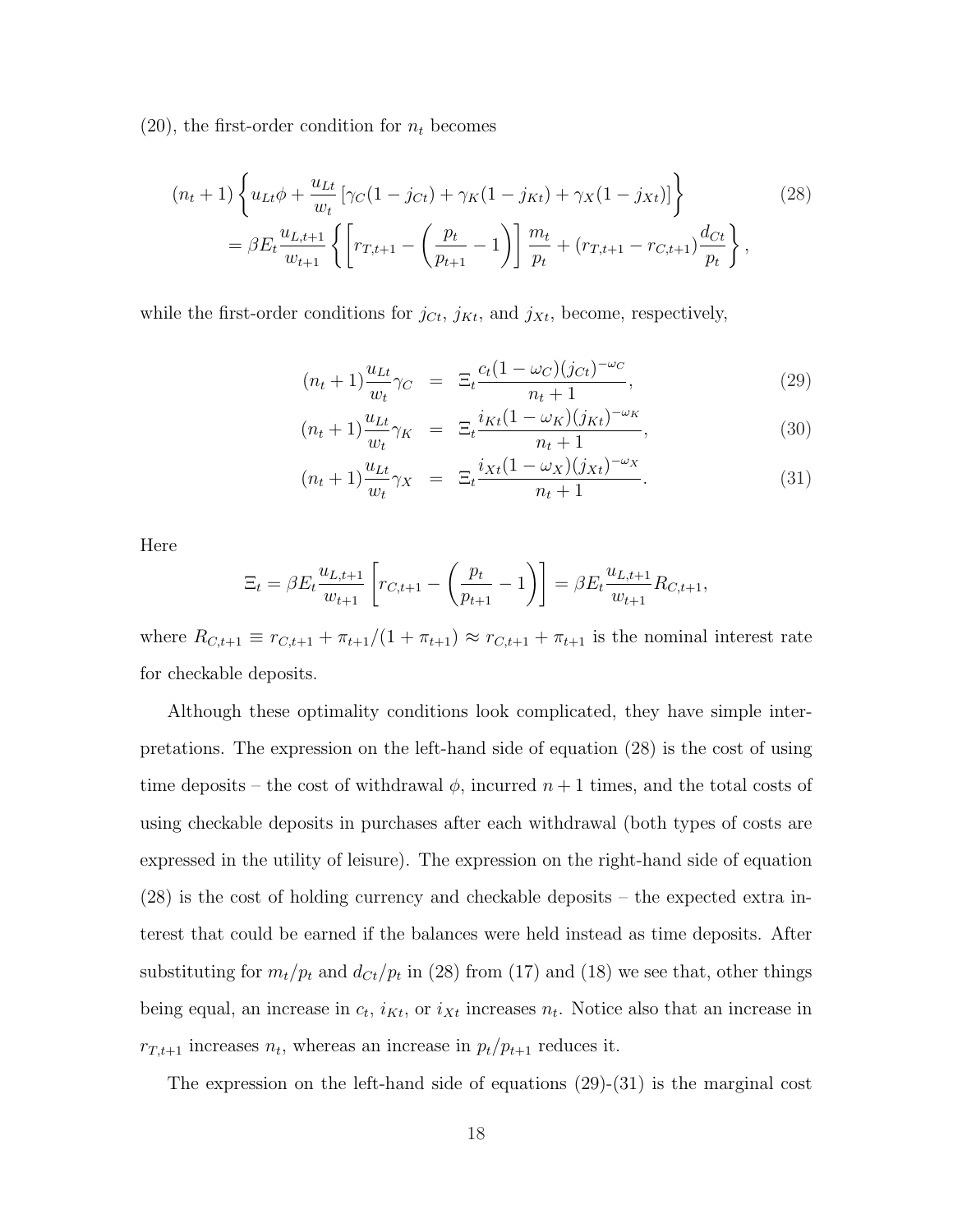of increasing the number of goods purchased with checkable deposits – the respective fixed cost paid  $n_t + 1$  times. The right-hand side of that equation is the marginal benefit – the interest earned on the balances used in purchases of the additional good. Focusing, for example, on equation (29), other things being equal, an increase in  $c_t$  leads to a lower  $j_{C_t}$ ; i.e., more goods are purchased with checkable deposits when total expenditures on consumption increase. A fall in  $j_{C_t}$  leads to an increase in the checkable deposits to currency ratio and thus to an increase in the  $MZM$ multiplier. An increase in the nominal interest rate also decreases  $j_{C_t}$ ; i.e., the size of the marginal purchase for which it is profitable to use checkable deposits decreases as the opportunity cost of holding currency increases. Notice also that a decline in  $n_t$  leads to a lower  $j_{C_t}$ . This is because a lower  $n_t$  increases the purchase-size after each withdrawal across all goods; i.e., the consumer makes less frequent but larger purchases of all goods. A similar argument also applies to equations (30) and (31).

Finally, notice from equations (17) and (18) that an increase in  $c_t$ ,  $i_{Kt}$ , or  $i_{Xt}$ mechanically increases both  $m_t/p_t$  and  $d_{Ct}/p_t$  for a given set of  $n_t$ ,  $j_{Ct}$ ,  $j_{Kt}$ , and  $j_{Xt}$ . How this affects the checkable deposits to currency ratio, and thus the  $MZM$ multiplier, depends on whether the  $j$ 's are closer to zero or closer to one. If, for instance,  $j_C$  is close to zero (i.e., most consumption purchases are made with checkable deposits) an increase in  $c_t$  increases the ratio and thus the  $MZM$  multiplier.

### 4 Calibration

Baseline parameter values are summarized in Table 1. Most of these values are based on U.S. postwar averages. In the next section we also experiment with alternative parameterizations.

To start, the length of the period in our model corresponds to one quarter. The parameter  $\theta$  in the production function equals the model's steady-state capital share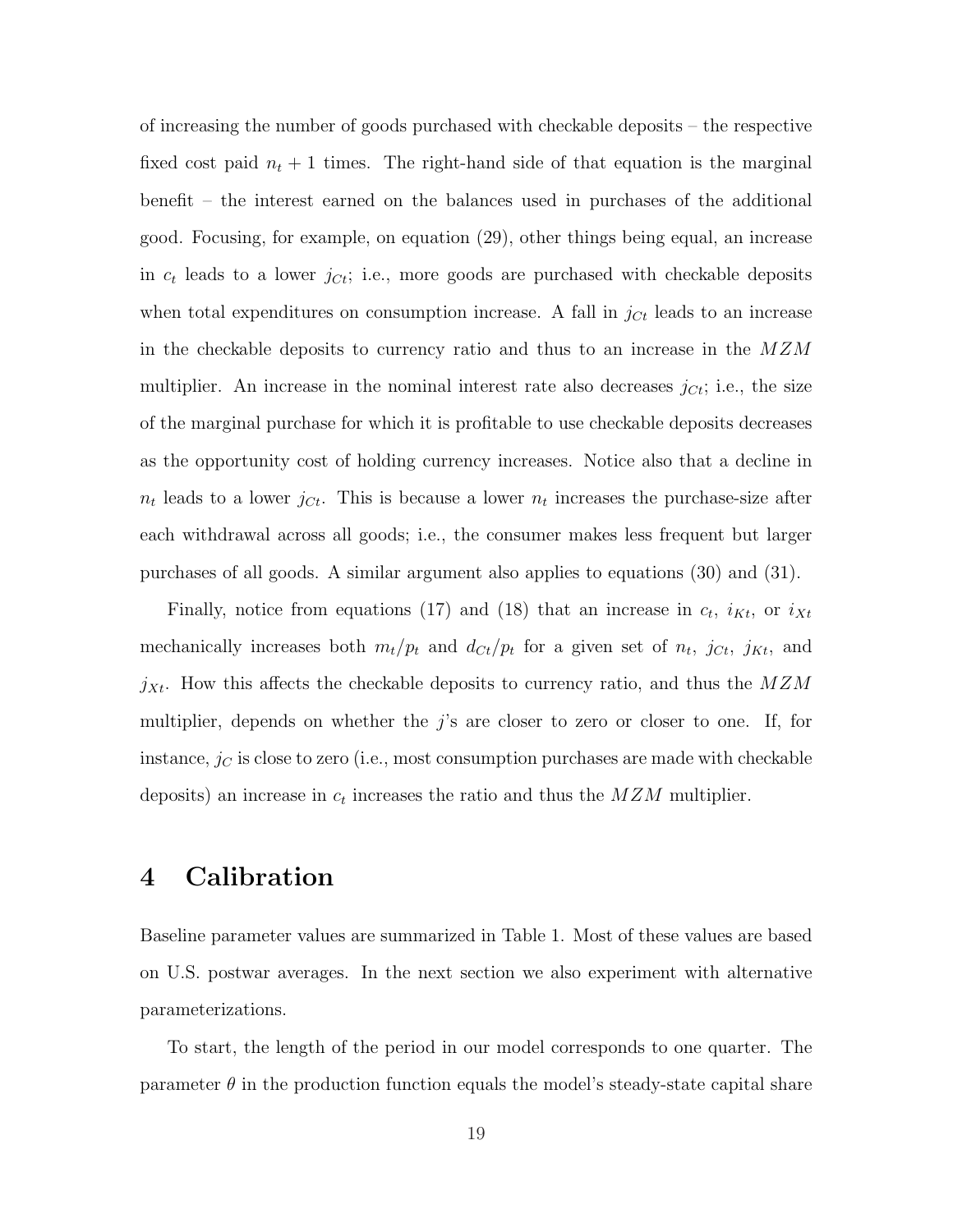of GDP and is set equal to 0.36 on the basis of the average capital share in NIPA. We set  $\nu$  equal to 4, which implies an elasticity of substitution between value added and intermediate inputs of 0.2. This elasticity is sufficient to generate a delayed full response of real GDP to a technology shock. The depreciation rate  $\delta_K$  is set equal to 0.025, which together with the long-run share of investment in GDP equal to 0.25, implies a steady-state capital to (quarterly) GDP ratio equal to 10. As mentioned above, the depreciation rate for intermediate inputs is set equal to one. The weight on intermediate goods in production  $\zeta$  is chosen together with the discount factor  $\beta$ so that the model generates the steady-state capital to GDP ratio equal to 10, and the ratio of the stock of intermediate inputs to GDP equal to 0.31 – an estimate obtained when intermediate inputs are measured as the sum of material and supplies, goods in progress, and unfinished construction. In line with the RBC literature, the autocorrelation coefficient  $\rho_z$  in the process for technology shocks is set equal to 0.95 and the standard deviation of its innovations to 0.0076.

As in Freeman and Kydland (2000), the reserve ratio  $\alpha$  is set equal to 0.1.  $\Omega_T$  is set equal to 0.0571, which implies a steady-state real rate of return on time deposits equal to the average real rate of return on 3-month certificates of deposit. The value of  $\Omega_C$  is set equal to 0.0581, which implies a steady-state annual real rate of return on checkable deposits equal to 0.1%. This is somewhat higher than the weighted average of the quoted rates for MZM deposits in order to take account of implicit returns from services that come with checkable deposits (such as direct debits or payroll management in the case of firms).

As mentioned above, the parameters  $\omega_C$ ,  $\omega_K$ , and  $\omega_X$  govern the curvature of the purchase-size function and thus the dispersion of  $c_t(j)$ ,  $i_{Kt}(j)$ , and  $i_{Xt}(j)$ . A  $\omega \in (-1,0)$  means that the purchase-size function is strictly concave and thus that the dispersion of purchase sizes is relatively small. In contrast, a  $\omega < -1$  means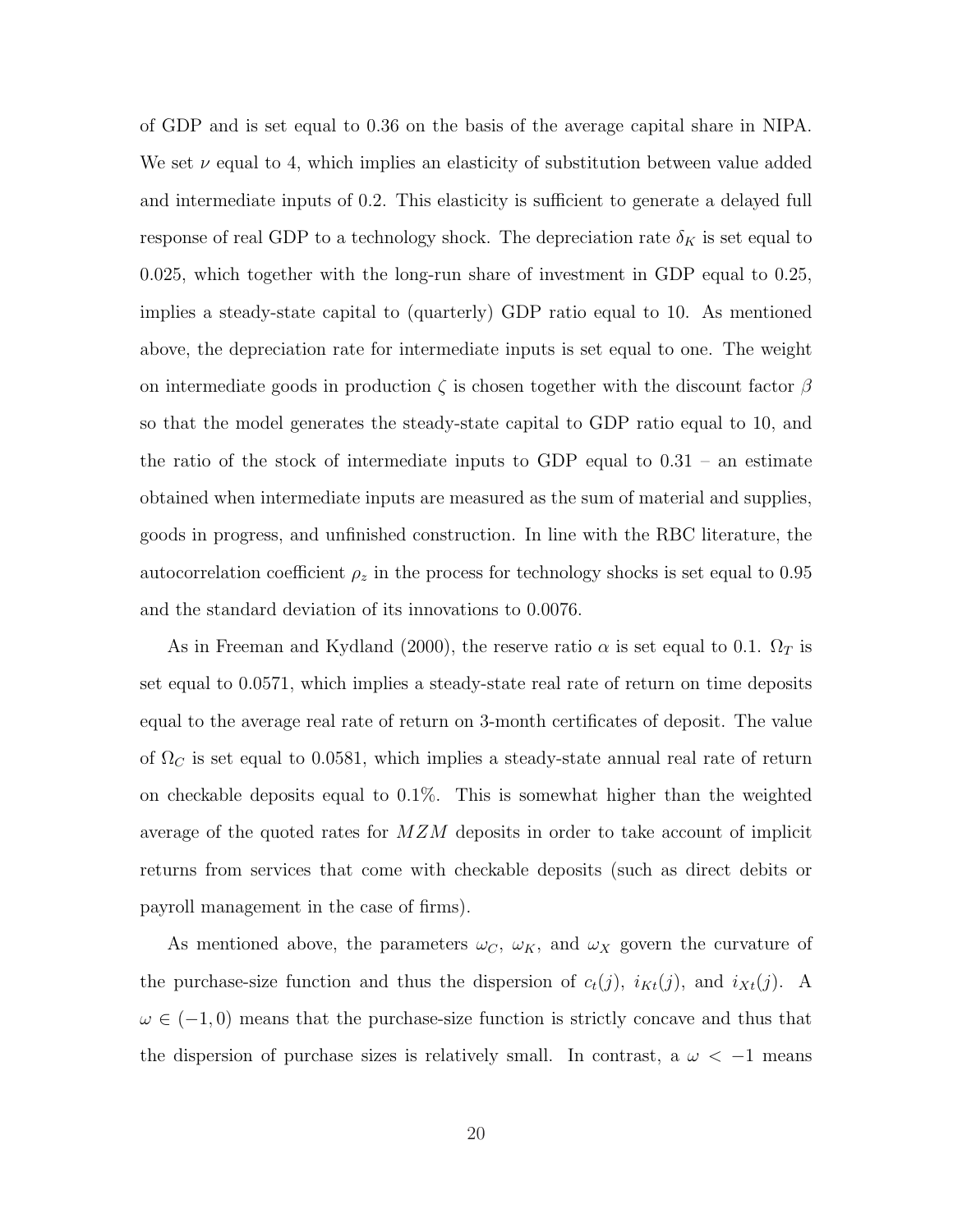that the purchase-size function is strictly convex and thus that the purchase-size dispersion is relatively large. We set  $\omega_C$  equal to -0.5 and  $\omega_K$  equal to -2 based on the notion that the differences is the sizes of capital goods are larger than the differences in the sizes of consumption goods.<sup>12</sup> The purchase-size dispersion of intermediate goods probably falls somewhere in-between. We therefore set  $\omega_{X_t}$  equal to -1. The purchase-size functions for  $C_t(j)$ ,  $I_{Kt}(j)$ , and  $I_{Xt}(j)$  are plotted in Figure 5.

The costs of using checkable deposits,  $\gamma_C$ ,  $\gamma_K$ , and  $\gamma_X$ , are calibrated on the basis of the average use of currency in purchases of consumption, intermediate, and capital goods. When currency held abroad (usually estimated to be around 70% of the outstanding stock) is excluded, currency makes up on average about 1.74% of the  $L$  aggregate. We distribute this stock across purchase types in the following way, using information on sectoral money balances in the United Kingdom (we are not aware of similar publicly available data for the United States). In the United Kingdom, about 90% of all currency is held by households, with the remaining part held by private nonfinancial corporations (PNFCs). We use the holdings of currency by households as a proxy for the amount of currency used for consumption purchases. We further assume that PNFCs use 90% of their currency balances for intermediate input purchases. This distribution of the use of cash, together with the average fraction of currency in the L aggregate, implies the following values for the costs of use of checkable deposits:  $\gamma_C$  equal to 0.0014,  $\gamma_K$  equal to 0.0000416, and  $\gamma_X$  equal to 0.0002579.

The cost of replenishment  $\phi$  is calibrated to match the average  $MZM$  to L ratio. In the United States, about a half of  $MZM$  consists of saving deposits. Although, unlike time deposits, saving deposits can be easily withdrawn, it is plausible that at

<sup>&</sup>lt;sup>12</sup>The difference between expenditures on an aircraft and a TV set (a 'large' vs. a 'small' capital good) is likely to be bigger than the difference between expenditures on weekly supermarket shopping and a coffee (a 'large' vs. a 'small' consumption good).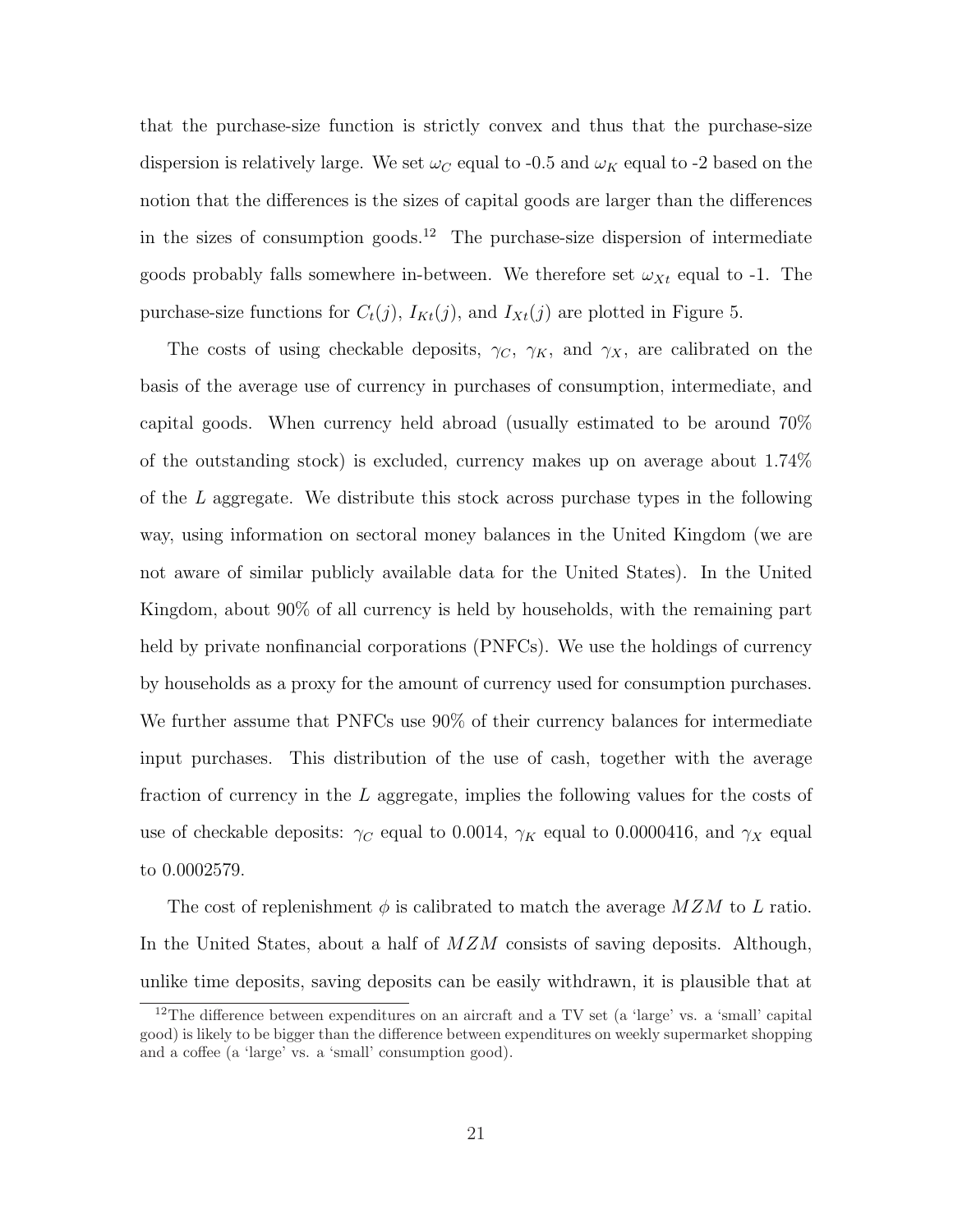least part of the stock is not used for transaction purposes on a regular basis. In our baseline calibration we assume that only 50% of saving deposits are held for their transaction services. This implies a  $M Z M$  to L ratio of 0.36 and  $\phi$  equal to 0.0001577. This value of  $\phi$  gives the total replenishment cost,  $\phi(n+1)$ , equal to 0.0415% of the time endowment, which is about 36 minutes per quarter, or 0.085% of the model's GDP [calculated as  $w\phi(n+1)$ ]. The sum of the total replenishment and transaction costs,  $w\phi(n+1) + \varphi$ , in turn amounts to about 0.56% of the model's GDP. This is close to the estimated cost of 0.5% of GDP incurred by banks in providing checkable deposits and credit services, obtained by Aiyagari, Braun, and Eckstein (1998).

The final set of parameters that need to be assigned values are the parameters of the utility function and the monetary policy rule. Given that most of the movements in hours worked over the business cycle are due to the movements in the number of people employed, rather than hours worked per person, we use the specification of the utility function due to Hansen (1985). Specifically,  $u(.,.) = \ln(c) + bh$  with b equal to 3.028. As for the parameters of the monetary policy rule, we set  $\omega_y$  equal to 0.125, which is equal to 0.5 when inflation and interest rates are annualized,  $\omega_{\pi}$  equal to 1.5, and  $\rho_R$  equal to 0.75. These are relatively standard in the literature (see, for instance, Woodford, 2003, Chapter 1).

### 5 Quantitative analysis

This Section first reports the cross-correlations of the model's variables with output. It then displays impulse-response functions in order to bring out the mechanism behind the cross-correlations. Finally, it reports cross-correlations for alternative parameterizations. It also links our results with the previous literature by comparing our model's implications with those of Freeman and Kydland's (2000) model.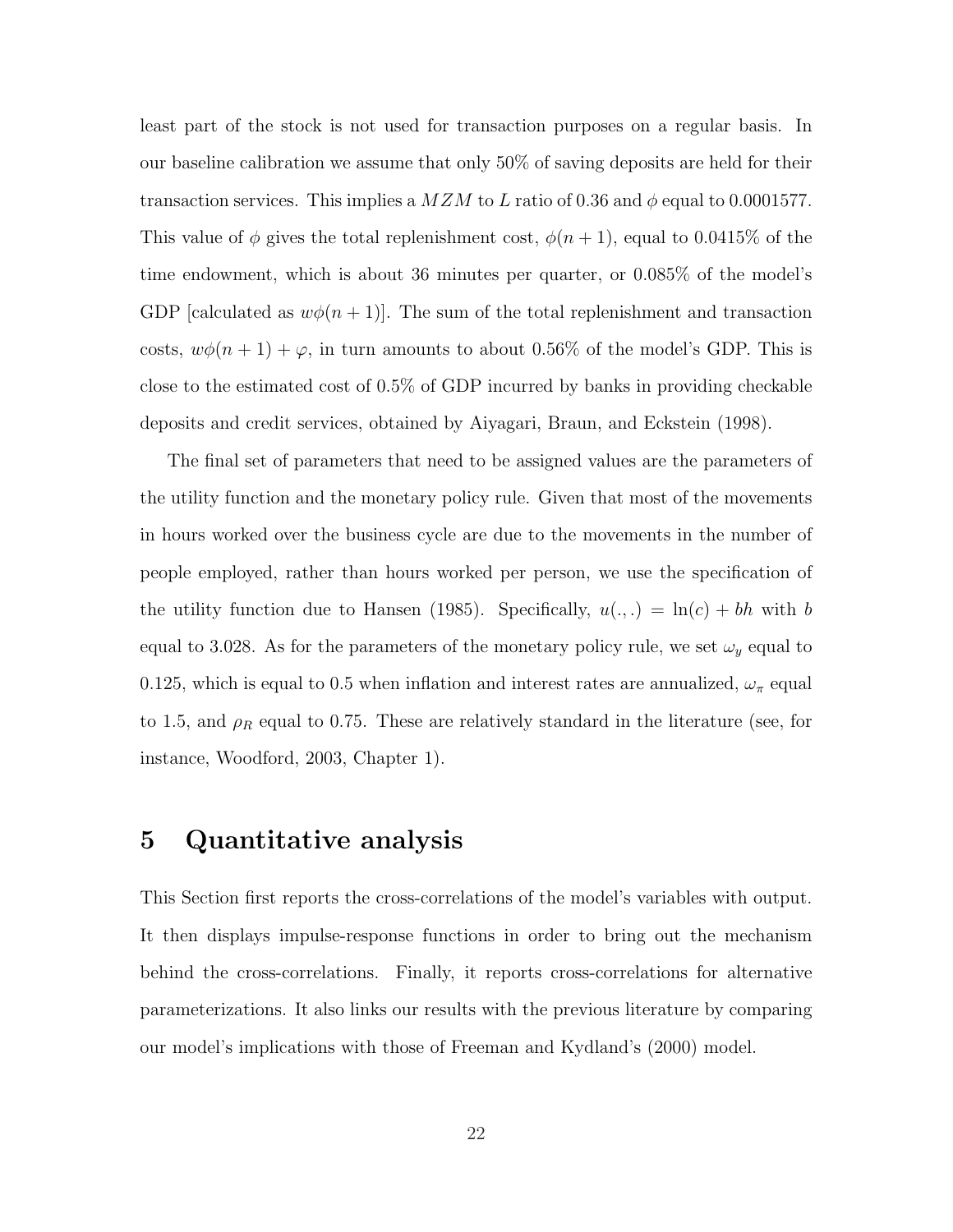#### 5.1 The baseline experiment

Figure 6 displays the main results for our baseline calibration. As Figure 1 it plots correlations between  $y_t$  (real GDP) and  $MB_{t+j}$ ,  $MZM_{t+j}$ , and  $D_{T,t+j}$  for  $j = \{-5, ..., 0, ..., 5\}$ <sup>13</sup> The correlations are based on 100 draws of sequences of  $\varepsilon_t$ , with the length of each sequence the same as the length of the actual data. As in the case of the actual data, in each draw the artificial time series were filtered with the Christiano-Fitzgerald (2003) band-pass filter and the cross-correlations were recorded. Figure 6 plots the average cross-correlations for the 100 repetitions.

We see that as in the U.S. economy,  $MZM$  in the model leads real GDP. In addition, although in the model time deposits do not lag real GDP, they are more positively correlated with past GDP than with future GDP. In contrast to the data, however, the model generates a strongly lagging monetary base.

Table 2 reports cross-correlations between real GDP and some additional macro variables for the United States and the model economy. As in the U.S. economy, consumption, investment, and hours worked in the model are strongly procyclical.<sup>14</sup> Although our model has a two-stage production process, these results are in line with those of a prototypical business cycle model set off by technology shocks (e.g., Cooley and Prescott, 1995).

In addition, in line with the U.S. data, the model generates movements in labor productivity (real GDP per hour worked) that lead movements in output. This dynamics of labor productivity has been highlighted as an important feature of the U.S. business cycle by, among others, Christiano and Todd (1996). Also in line with

 $^{13}L_t$ , which is constrained according to equation (26) by movements in  $Y_t$  and  $p_t$ , is in all experiments strongly procyclical with no phase shift, and is therefore omitted from this and the following figures.

<sup>14</sup>Consumption in the data is measured as the sum of nondurables, services, and government consumption. Investment is constructed as the sum of durables, private fixed investment, government fixed investment, and the change in inventories. In the model, investment is defined accordingly as the sum of  $I_{Kt}$  and a change in input inventories.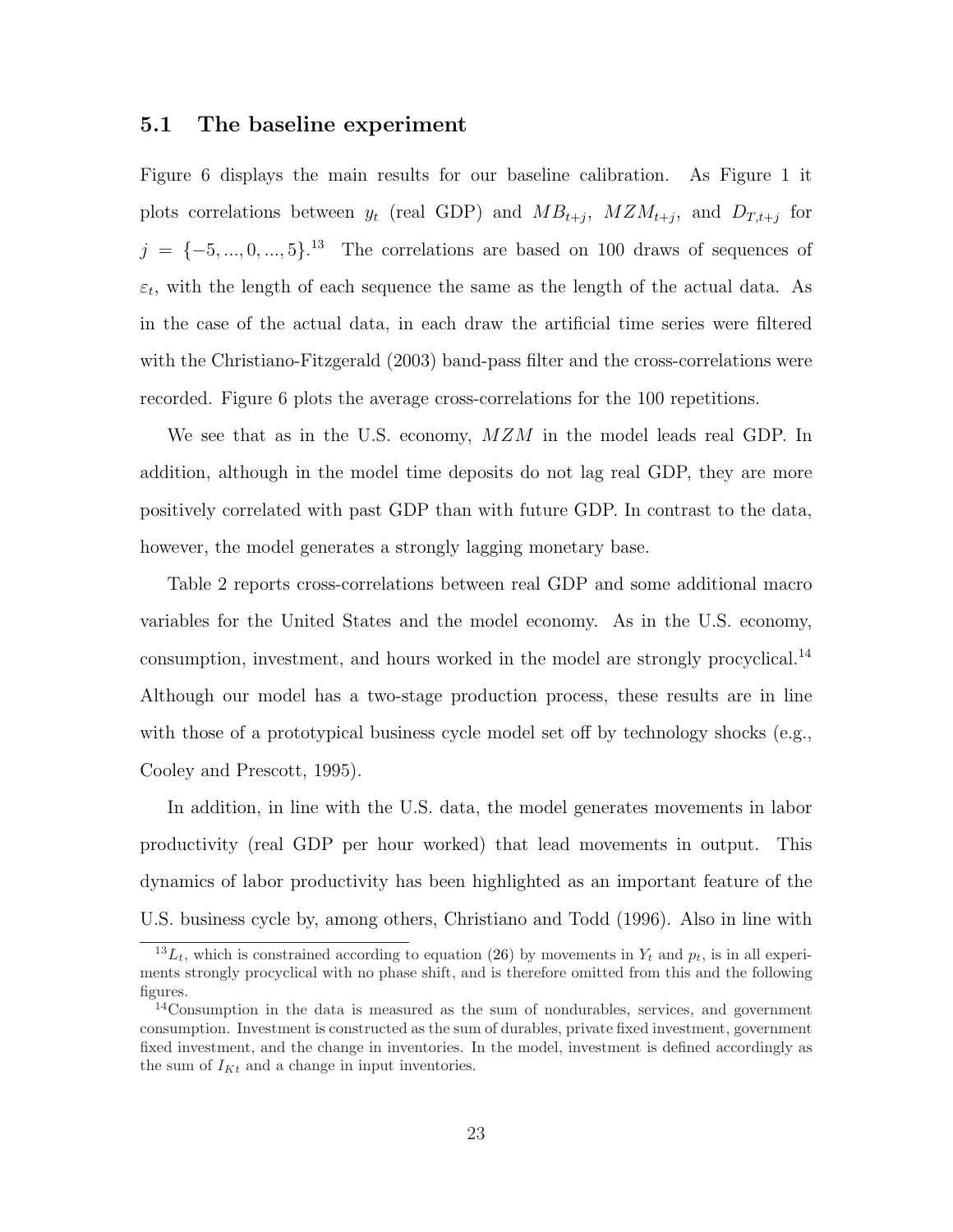the U.S. data, the change in input inventories in the model  $(dX_t = I_{Xt} - r_{Xt}X_t)$ , as well as bank lending  $Q$ , lead real GDP.<sup>15</sup> Finally, the price level is countercyclical both in the data and in the model, but the model does not generate the observed lead-lag relationship between the price level and real GDP.

As the movements in monetary aggregates in our model are primarily driven by real economic activity, and by the dynamics of expenditures on consumption, capital accumulation, and intermediate inputs in particular, it is important that the model generates dynamics of these variables that are broadly in line with the U.S. data. Furthermore, as the multi-stage feature of the production process is a crucial element of our model (as the next subsection shows), it is also desirable that it implies dynamics of labor productivity that are not out of line with respect to the U.S. experience.

#### 5.2 Impulse-responses

Figure 7 plots the responses of key variables to a 1% increase in total factor productivity in period 1 in order to demonstrate the mechanism generating the results in Figure 6 and Table 2. The top panel shows responses of expenditures on consumption  $C_t$ , capital accumulation  $I_{Kt}$ , and intermediate inputs  $I_{Xt}$ , together with the response of real GDP  $y_t$ . On impact, real GDP somewhat increases but it does not reach its peak until period 2 due to the two-stage production process. Consumption increases on impact due to consumption smoothing and continues to slightly increase for several periods afterwards. Expenditures on intermediate inputs also increase on impact. This is because intermediate inputs accumulated in period 1 increase the marginal product of primary factors of production, capital and labor, in period 2. After period 1,  $I_{Xt}$  returns slowly back to its steady state. Finally, expenditures on

<sup>&</sup>lt;sup>15</sup>Defining the change in input inventories as  $I_{Xt} - X_t$  does not change this result.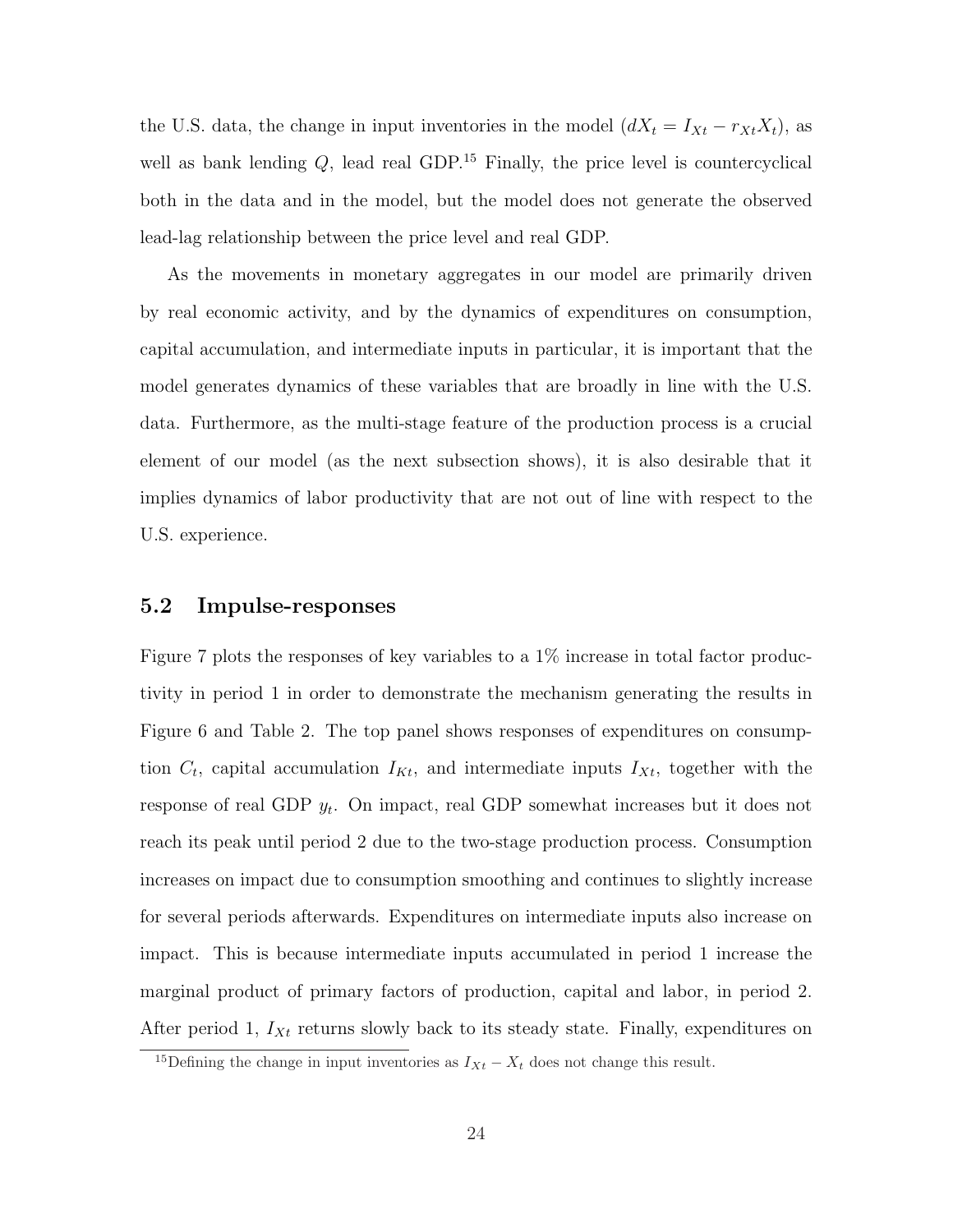investment in capital  $I_{Kt}$  somewhat fall on impact but increase sharply in period 2, after which they slowly return back to their steady state.

The mid-left panel shows the responses of the optimal cut-off j's. As expenditures on consumption and intermediate inputs increase in period 1, the sizes of these types of purchases increase across all  $j$ 's. As discussed in Section 3, this makes it profitable to use checkable deposits for more goods. Both  $j_{C_t}$  and  $j_{X_t}$  therefore fall. As expenditures on investment increase in period 2,  $j_{Kt}$  also falls in that period. The movements in  $j_{C_t}$  and  $j_{X_t}$  in period 1, and in  $j_{K_t}$  in period 2, are reflected in the changes in the balances of checkable deposits used for expenditures on  $C_t$ ,  $I_{Kt}$ , and  $I_{Xt}$ , plotted in the mid-right panel. In particular, the declines in  $j_{Ct}$  and  $j_{Xt}$  in period 1 are reflected in the pick-ups in that period in the real balances of checkable deposits used for consumption and intermediate input purchases, defined as  $D_{C,C,t} \equiv [1-(j_{Ct})^{1-\omega_C}]C_t/(n_t+1)$  and  $D_{C,X,t} \equiv [1-(j_{Xt})^{1-\omega_X}]I_{Xt}/(n_t+1)$ , respectively. And the decline in  $j_{Kt}$  in period 2 is reflected in the increase in that period in the real balances of checkable deposits used for expenditures on investment, defined as  $D_{C,K,t} \equiv [1 - (j_{Kt})^{1-\omega_K}]I_{Kt}/(n_t+1).$ 

The bottom left panel plots the responses of time deposits  $D_{Tt}$  and the frequency of withdrawals  $n_t$ . Notice that both  $n_t$  and  $D_{Tt}$  increase in period 2 as  $I_{Kt}$  increases. This is because, as discussed in Section 3 in relation to equation (28), increases in  $C_t$ ,  $I_{Xt}$ , or  $I_{Kt}$ , increase  $n_T$ . As all three types of expenditures are above their steady states in period 2,  $n_t$  increases in that period (in period 1 instead the increase in C and  $I_X$  is somewhat counterbalanced by the decline in  $I_{Kt}$ ). The increase in  $n_t$ in turn reduces the size of all purchase sizes per withdrawal, making  $j_{C_t}$  and  $j_{X_t}$  to increase in period 2. These increases in  $j_{Ct}$  and  $j_{Xt}$  occur because the average sizes of consumption and intermediate input expenditures are smaller than the average size of investment expenditures. A given increase in  $n_t$  thus has a bigger effect on  $j_{Ct}$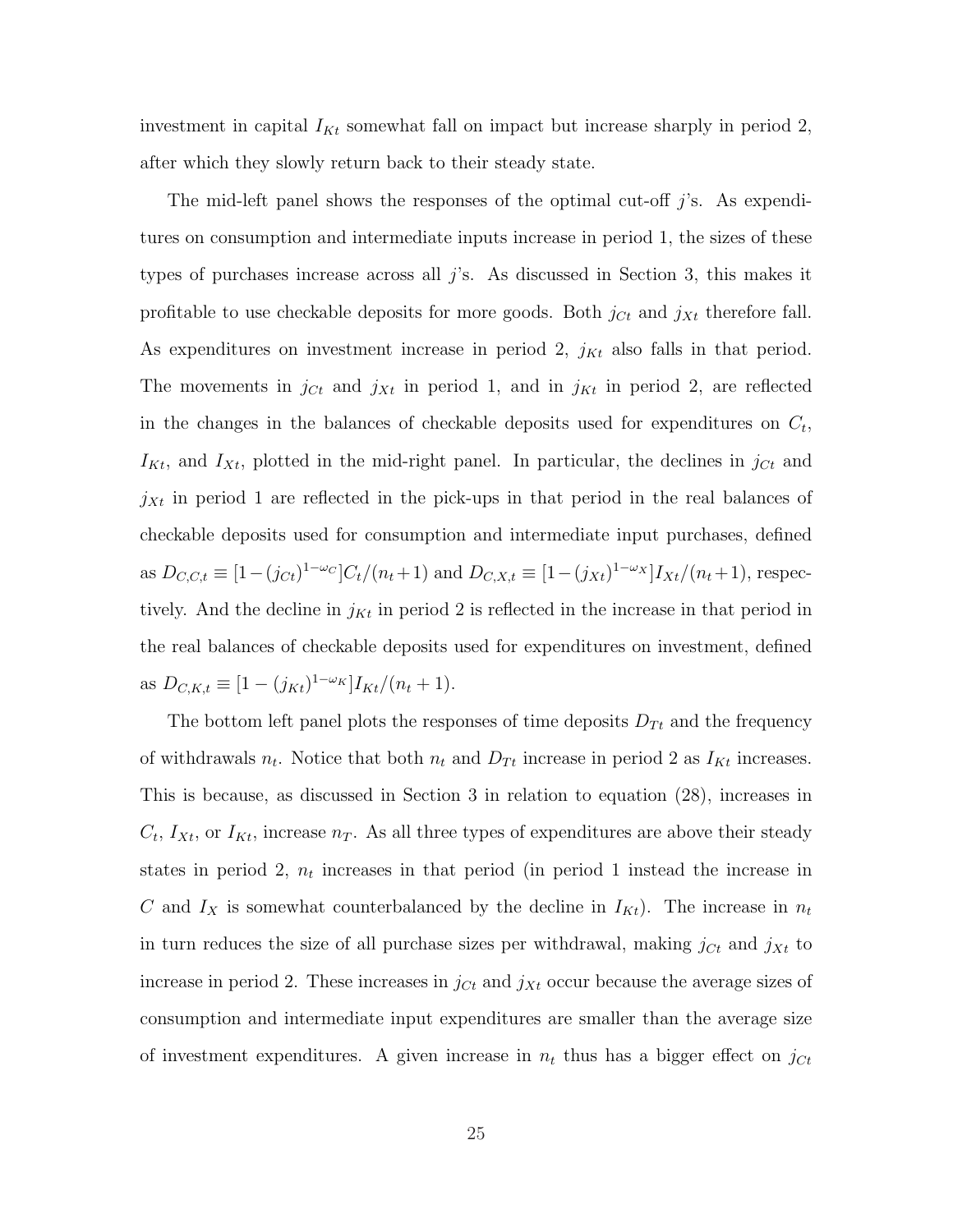and  $j_{Xt}$  than on  $j_{Kt}$ . As a result, the real balances of checkable deposits used for purchases of consumption and intermediate inputs fall in period 2 and the consumer ends up using checkable deposits predominantly for expenditures on investment.

The overall effect of this rebalancing on MZM is summarized in the response of this aggregate plotted in the bottom-right panel. The initial increase in  $D_{C,C,t}$  and  $D_{C,X,t}$  in period 1 increases  $MZM$  on impact, before the full rise in real GDP in period 2. And as the effect of the increase in  $D_{C,K,t}$  in period 2 on  $MZM$  is smaller than the effect of the declines in  $D_{C,C,t}$  and  $D_{C,X,t}$  in that period,  $MZM$  peaks in period 1, rather than in period 2. MZM thus leads real GDP.

The shift away from currency to checkable deposits in period 1 also causes a sharp fall in  $MB$  on impact. This is because a dollar fall in the demand for currency is compensated by an increase in the demand for reserves of only  $\alpha$  dollars. Subsequently, MB recovers and starts to increase, as the size of purchases, and thus the use of checkable deposits in transactions, begins to fall.

#### 5.3 Alternative parameterizations

Figure 8 reports the cross-correlations for  $M Z M_t$ ,  $D_{T_t}$ , and  $M B_t$  under alternative parameterizations in order to further investigate the mechanism and the model's ability to account for the data. In particular, we consider alternative steady-state checkable deposits to currency ratios as well as equal treatment of the three purchase types (i.e.,  $\omega_C = \omega_K = \omega_X = -1$  and  $j_C = j_K = j_X$ ). Finally, we also compare the predictions of our model with those of Freeman and Kydland (2000) model, hereafter referred to as the FK model. As mentioned in the Introduction, the FK model is one of the few models in the literature incorporating different monetary aggregates into a dynamic general equilibrium. And as their modeling approach is the closest to ours, their model is a natural benchmark with which to compare our results.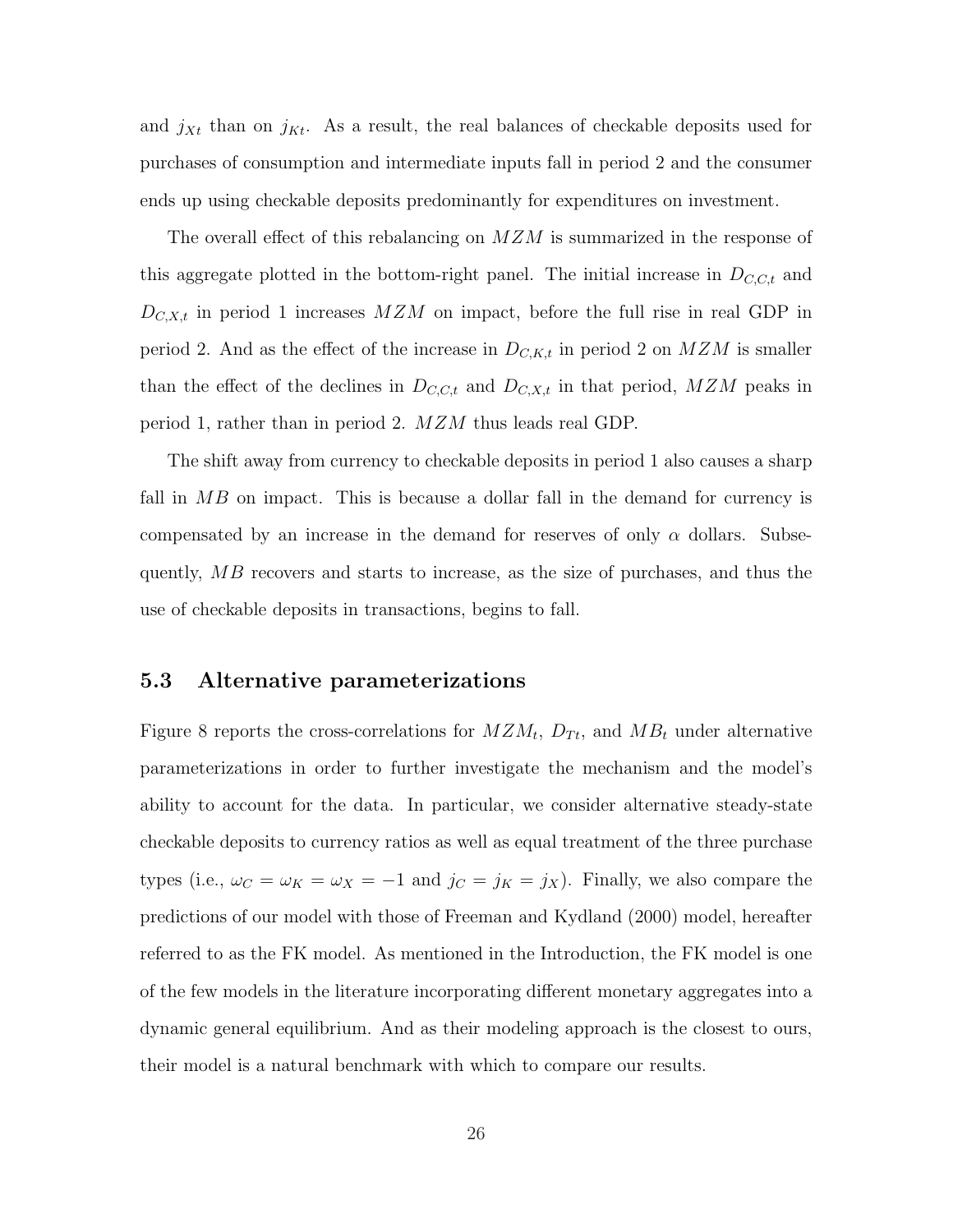The top-left panel of Figure 8 plots the cross-correlations when the steady-state checkable deposits to currency ratio is equal to 12.5 (in the baseline case the ratio is 20.8). This ratio is obtained when all saving deposits in the United States are excluded from our measure of checkable deposits. As a result the implied costs of using checkable deposits are higher than in the baseline case, as the cash intensity is higher. Under this alternative calibration the phase shift of  $MZM$  is much stronger than in the baseline case. In fact,  $MZM$  now leads real GDP by about as much as in the data (in both cases by about three quarters). Furthermore, time deposits in the model lag real GDP almost as much as in the data (three compared to four quarters).

The top-right panel shows the results for the opposite case when all saving deposits are included in our measure of checkable deposits. The average checkable deposits to currency ratio is now equal to 29.17 and the implied costs of using checkable deposits are smaller than in the baseline case. In this case both  $MZM$  and time deposits become more coincident with the cycle.

In both cases, the dynamics of the monetary base, which is out of line with respect to the data in the baseline case, becomes largely unaffected. This is further discussed at the end of this subsection.

The bottom panel of Figure 8 shows the results when we make the steady-state cash intensity, as well as the purchase-size function, identical across the three purchase types. Specifically, the purchase-size function is now linear. We see that in this case the lead in  $MZM$  largely disappears. This is because demand for checkable deposits now reaches its peak at the same time as real GDP. Essentially, the rise in  $D_{C,C,t}$ and  $D_{C,X,t}$  in period 1 is not big enough and  $MZM$  reaches its peak with the rise in  $D_{C,K,t}$  in period 2.

Finally, Figure 9 compares the cross-correlations for  $MZM$  in our model with those in the FK model. Freeman and Kydland (2000), however, assume that the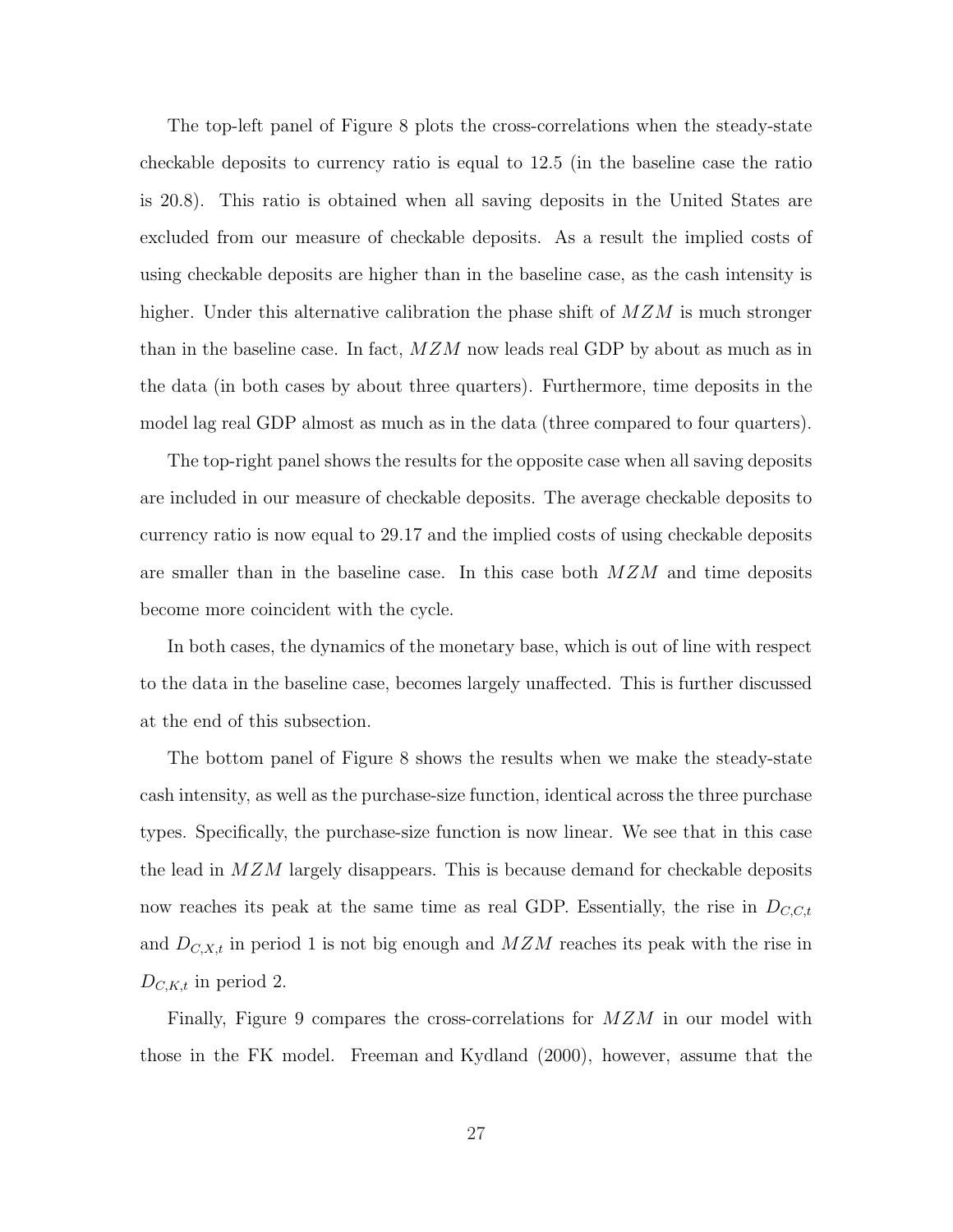monetary authority follows a constant money growth rule,  $\ln(MB_t) - \ln(MB_{t-1}) = \mu$ . In order to make our model comparable with theirs, we replace the Taylor rule with this constant money growth rule. This way we also investigate the extent to which the results are driven by the endogeneity of monetary base that occurs due to the Taylor rule, and thus the quantitative importance of Tobin's channel of reverse causality in our model.

When we assume a constant money growth rule, our model differs from the FK model only by the multi-stage feature of the production process, the requirement that all three types of purchases are made with cash or checkable deposits (only consumption is subject to such a constraint in the FK model), and the presence of time deposits.<sup>16</sup>

When  $MB_t$  is exogenous, the price level  $p_t$  is determined in a market for fiat money by equating the supply of fiat money with the demand for its real balances so that the money market clearing condition (15), when expressed in real terms, is satisfied.

As the monetary base is now exogenous, it is uncorrelated with real GDP. The amount of monetary base used as currency, however, is still endogenous. We therefore plot cross-correlations for  $M_t$  in Figure 9 instead of those for  $MB_t$ . We see that even under a constant money growth rule  $MZM$  leads real GDP in our model, although less so than under the Taylor rule. In contrast, in the FK model it slightly lags. The fact that MZM leads output under both the Taylor rule and the constant money growth rule implies that, at least in our setup, the Friedman-Schwartz observation is driven by endogenous creation of deposits in response to real activity, rather than the endogenous nature of fiat money.

Notice that in both models currency is countercyclical and its cross-correlations

<sup>&</sup>lt;sup>16</sup>Freeman and Kydland (2000) refer to the aggregate in their model consisting of currency and checkable deposits as M1.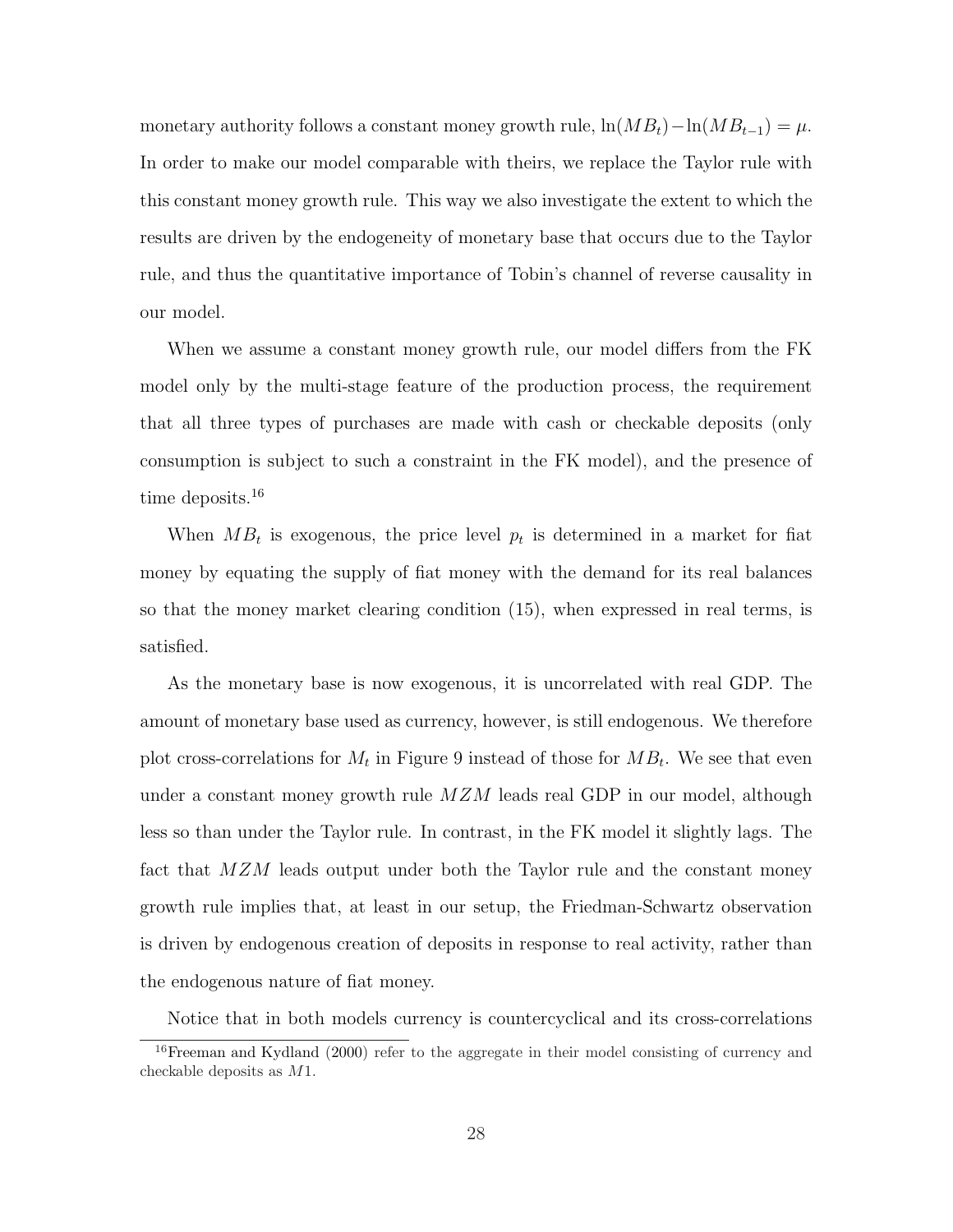with real GDP are a mirror image of the cross-correlations of  $MZM$ . This behavior of currency also drives the lagging character of the monetary base in our model. In order to overturn this result and bring the movements in the monetary base closer to the data, perhaps more complicated purchase-size functions would be required. Such functions need to generate a rise in the checkable deposits to currency ratio when expenditures on consumption and intermediate inputs increase, in order to generate the lead in  $MZM$ , but at the same time also increase demand for currency.<sup>17</sup>

# 6 Conclusion

The empirical regularity that over the business cycle movements in monetary aggregates, such as  $MZM$ , precede movements in output has led to two broad lines of work. One line of work develops theories based on important nominal rigidities that make movements in money cause movements in output. The other line of work explores the possibility that the observed money-output correlations are due to systematic responses of the Federal Reserve to the economy or due to the endogenous nature of deposit creation. Previous studies, however, have found that when incorporated into quantitative dynamic general equilibrium models, reverse causality channels do not, by themselves, generate the observed lead-lag relationship between money and output. Indeed, in contrast to the data, monetary aggregates, such as  $M2$  or  $MZM$ , tend to lag output in such models.

We revisit the question if reverse causality can account for the observed dynamics of money data in relation to output. Incorporating an optimal choice of the mix of cash, checkable, and time deposits into an equilibrium business cycle model with purchase-size heterogeneity and multi-stage production, we find that when calibrated

<sup>&</sup>lt;sup>17</sup>We have experimented with different parameterizations of our purchase-size functions but did not find a set of parameter values that would generate the observed behavior of both  $MZM$  and MB at the same time.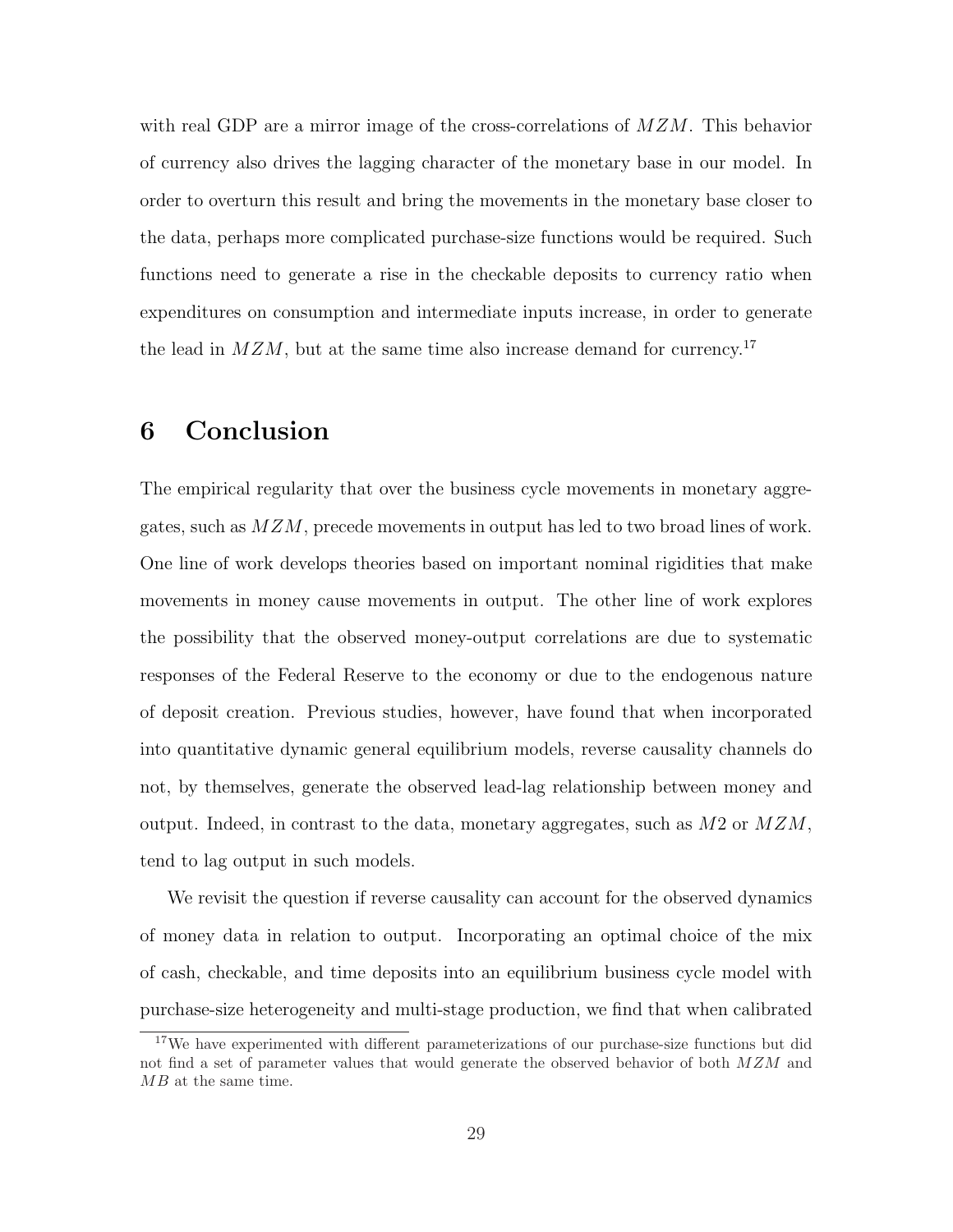to the U.S. economy, the model produces movements in  $M Z M$ , time deposits, and the broad aggregate  $L$  in relation to output that are consistent with the post-war U.S. experience –  $MZM$  leads output, time deposits lag output, and the L aggregate is broadly coincident with output.

A key mechanism generating this result is that, following a positive aggregate technology shock, but before output reaches its peak, agents start making purchases for which it is optimal to use checkable deposits. Although the central bank in our model responds to the economy by following a Taylor rule, the dynamics of monetary aggregates are primarily determined by endogenous creation of deposits in response to changes in the demand for different means of payment. This result is broadly in line with the empirical finding documented in this paper that both before and after the 1979 monetary policy change the lead-lag empirical relationship between  $MZM$ and output, and between time deposits and output, stayed qualitatively the same.

We have kept the model economy intentionally simple along many dimensions in order to focus squarely on the reverse causality channels, and to transparently bring out their mechanisms. We have thus abstracted from various sources of nominal rigidities, such as sticky prices and wages, and various forms of limited participation in money markets that give rise to money nonneutralities. We do not claim that such frictions play no role in the dynamics of real or nominal variables. Our analysis simply points out that the endogenous nature of deposit creation in response to developments in real economic activity, thought by previous studies to be unable to explain the empirical lead-lag relationships between money and output, can go a long way in accounting for such empirical regularities once the multi-stage nature of the production process and purchase-size heterogeneity of consumption, investment, and intermediate goods are taken into account.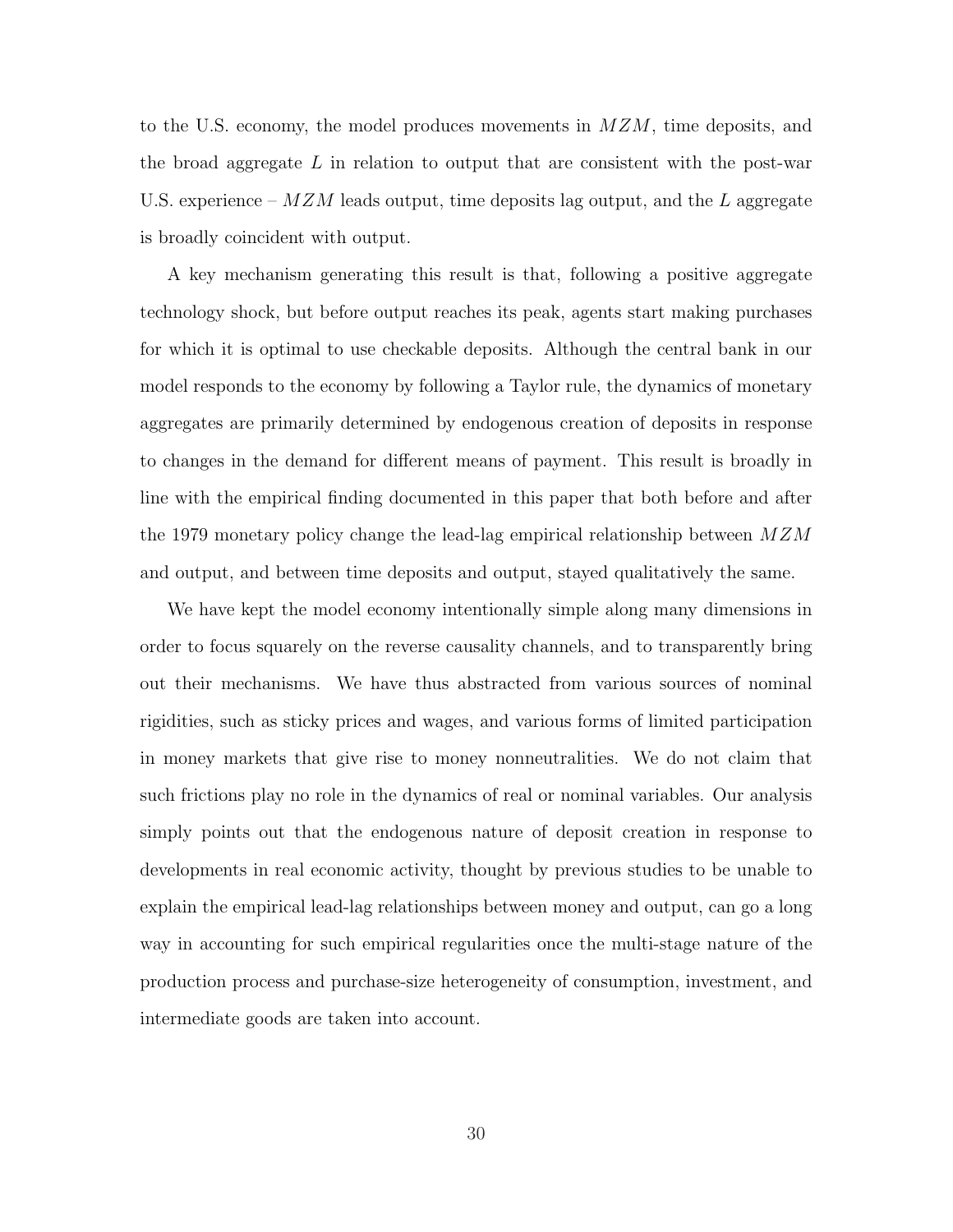# References

- Aiyagari, R. S., A. R. Braun, and Z. Eckstein (1998). "Transaction services, inflation, and welfare," Journal of Political Economy, 106, 1274–1301.
- Baumol, W. J. (1952). "The transaction demand for cash: An inventory theoretic approach," Quarterly Journal of Economics, 66, 545–56.
- Christiano, L. J., and T. J. Fitzgerald (2003). "The Band Pass Filter," International Economic Review, 44, 435–65.
- Christiano, L. J., and R. M. Todd (1996). "Time to Plan and Aggregate Fluctuations," Quarterly Review 1, Federal Reserve Bank of Minneapolis.
- Coleman, W. J. (1996). "Money and output: A test of reverse causation," American Economic Review, 86, 90–111.
- Cooley, T. F., and E. C. Prescott (1995). "Economic growth and business cycles," in Frontiers of business cycle research, ed. by T. F. Cooley. Princeton University Press.
- Dressler, S. (2007). "The cyclical effects of monetary policy regimes," *International* Economic Review, 48, 551–573.
- Edge, R. M. (2007). "Time-to-build, time-to-plan, habit-persistence, and the liquidity effect," Journal of Monetary Economics, 54, 1644–69.
- Freeman, S., and G. W. Huffman (1991). "Inside Money, Output, and Causality," International Economic Review, 32, 645–67.
- Freeman, S., and F. E. Kydland (2000). "Monetary aggregates and output," American Economic Review, 90, 1125–35.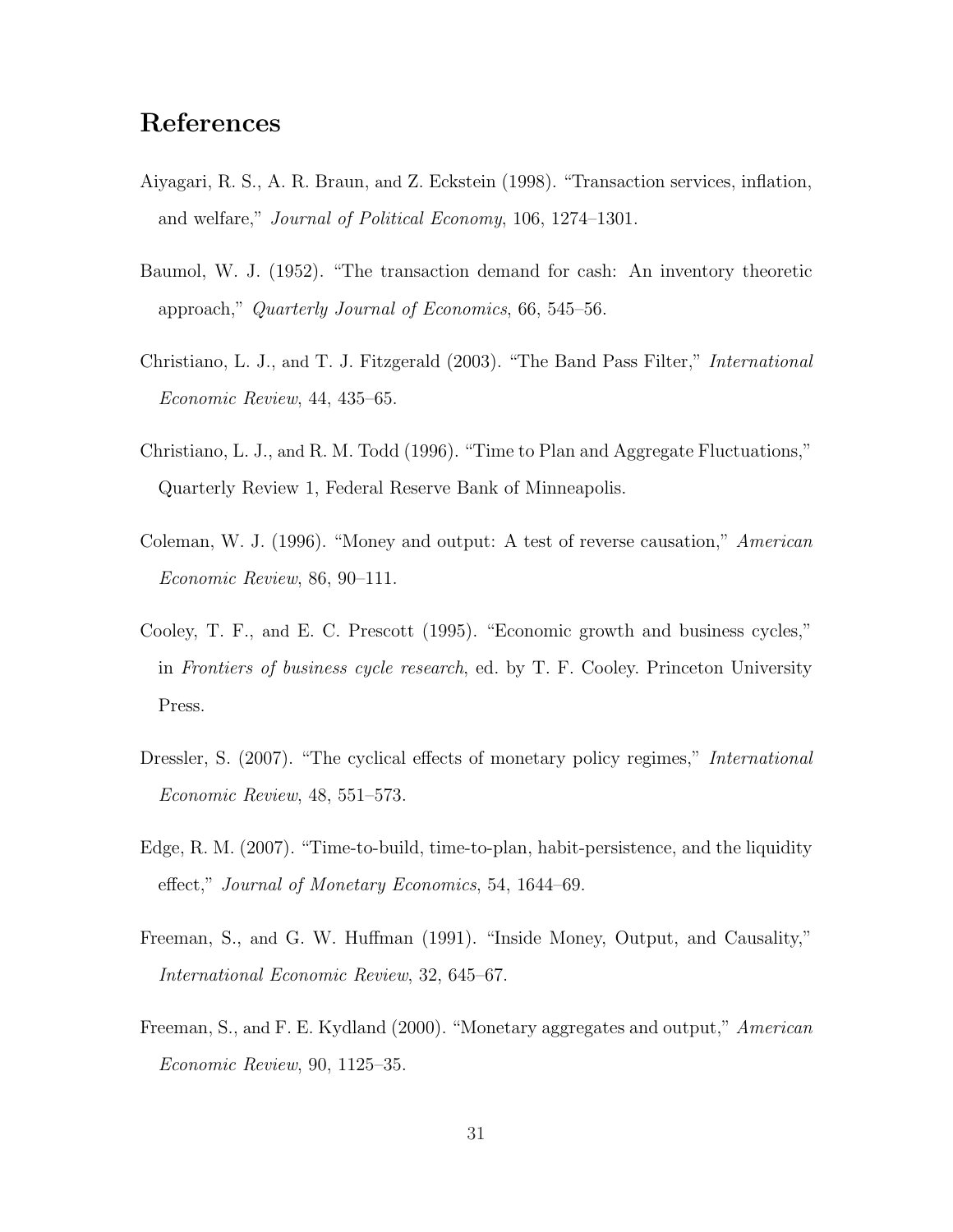- Friedman, M., and A. J. Schwartz (1963). A Monetary History of the United States. Princeton, NJ: Princeton University Press.
- Gavin, W. T., and F. E. Kydland (1999). "Endogenous money supply and the business cycle," Review of Economic Dynamics, 2, 347–369.
- Hansen, G. D. (1985). "Indivisible labour and the business cycle," *Journal of Mone*tary Economics, 16, 309–27.
- Hansen, G. D., and E. C. Prescott (1995). "Recursive Methods for Computing Equilibria of Business Cycle Models," in Frontiers of Business Cycle Research, ed. by T. F. Cooley. Princeton University Press.
- Ireland, P. N. (2003). "Endogenous money or sticky prices?," *Journal of Monetary* Economics, 50, 1623–48.
- King, R. G., and C. I. Plosser (1984). "Money, credit, and prices in a real business cycle," American Economic Review, 74, 363–80.
- Motley, B. (1988). "Should M2 Be Redefined?," Economic Review, Federal Reserve Bank of San Francisco, Winter, 33–51.
- Poole, W. (1991). Statement before the subcommittee on domestic monetary policy of the Committee on Banking, Finance and Urban Affairs, U.S. House of Representatives. Government Printing Office, No 102-82.
- Taylor, J. B. (1993). "Discretion Versus Policy Rules in Practice," Carnegie-Rochester Conference Series on Public Policy, 39, 195–204.
- Tobin, J. (1956). "The interest-elasticity of transactions demand for cash," Review of Economic Studies, 38, 241–47.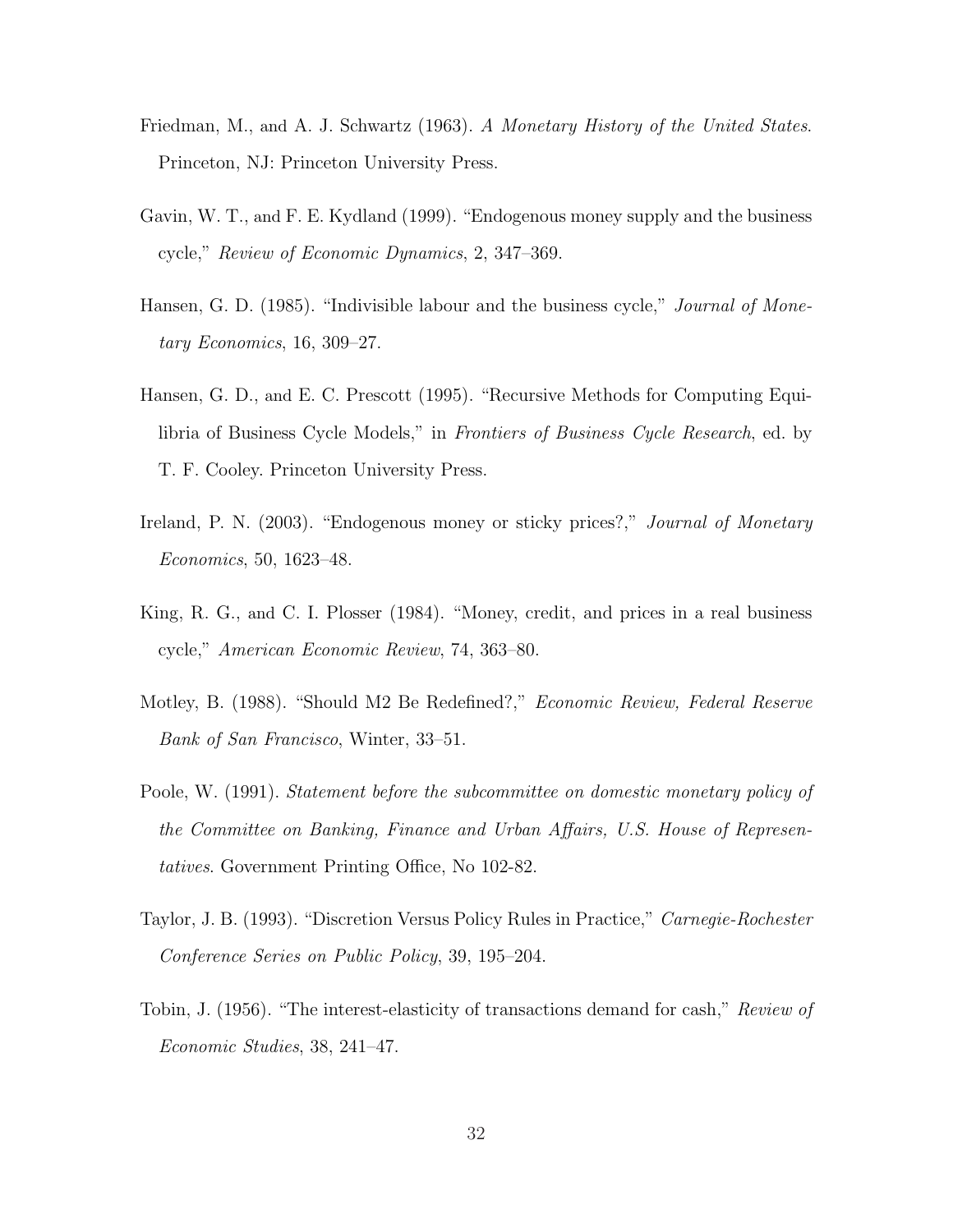(1970). "Money and Income: Post Hoc Ergo Propter Hoc?," Quarterly Journal of Economics, 84, 301–17.

Woodford, M. (2003). Interest and Prices: Foundations of a Theory of Monetary Policy. Princeton University Press.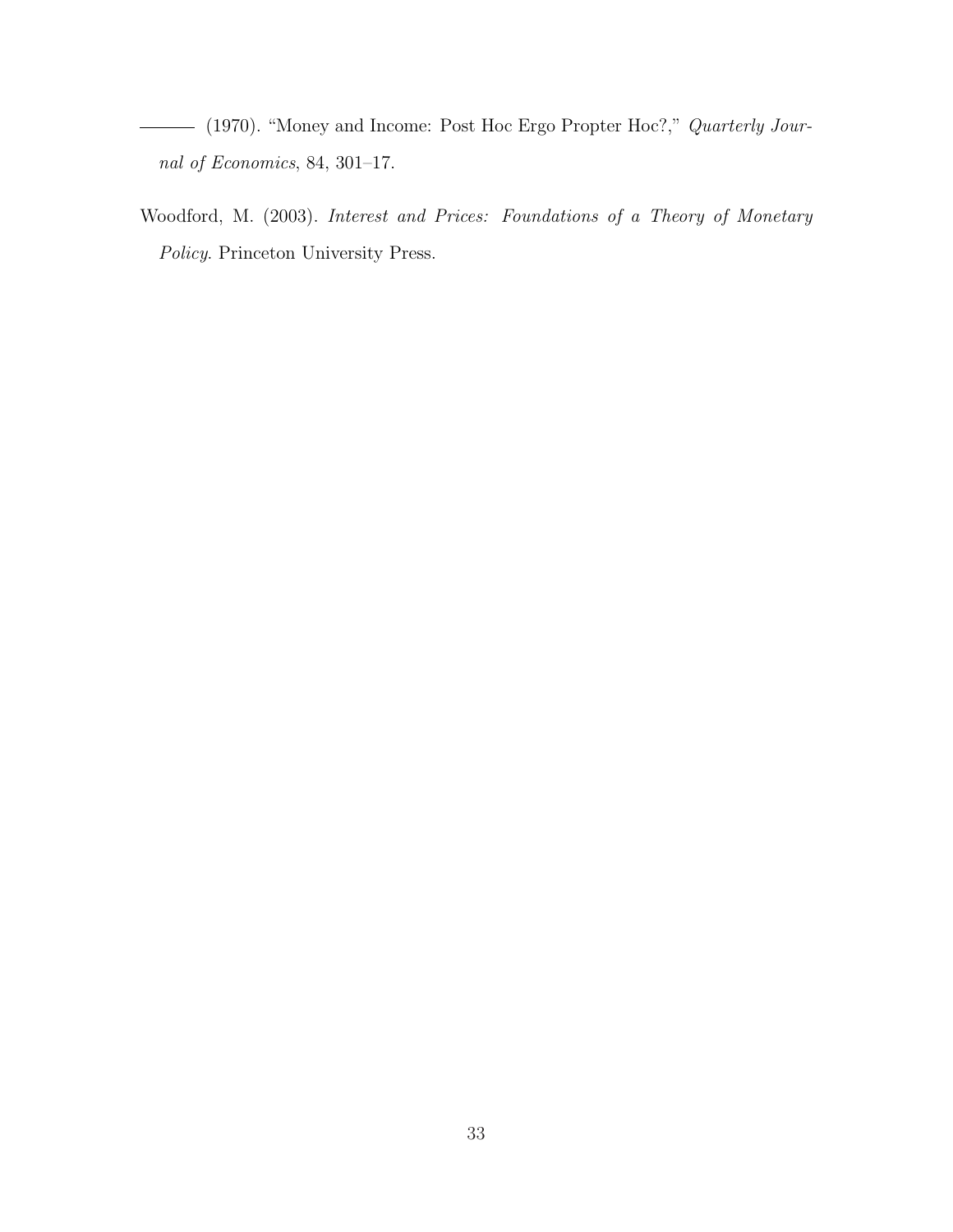

**Figure 1:** Correlations between monetary aggregates in period  $t+j$ and real GDP in period  $t$  for logged data filtered with Christiano-Fitzgerald (2003) band-pass filter, 1959.Q1-2003.Q4.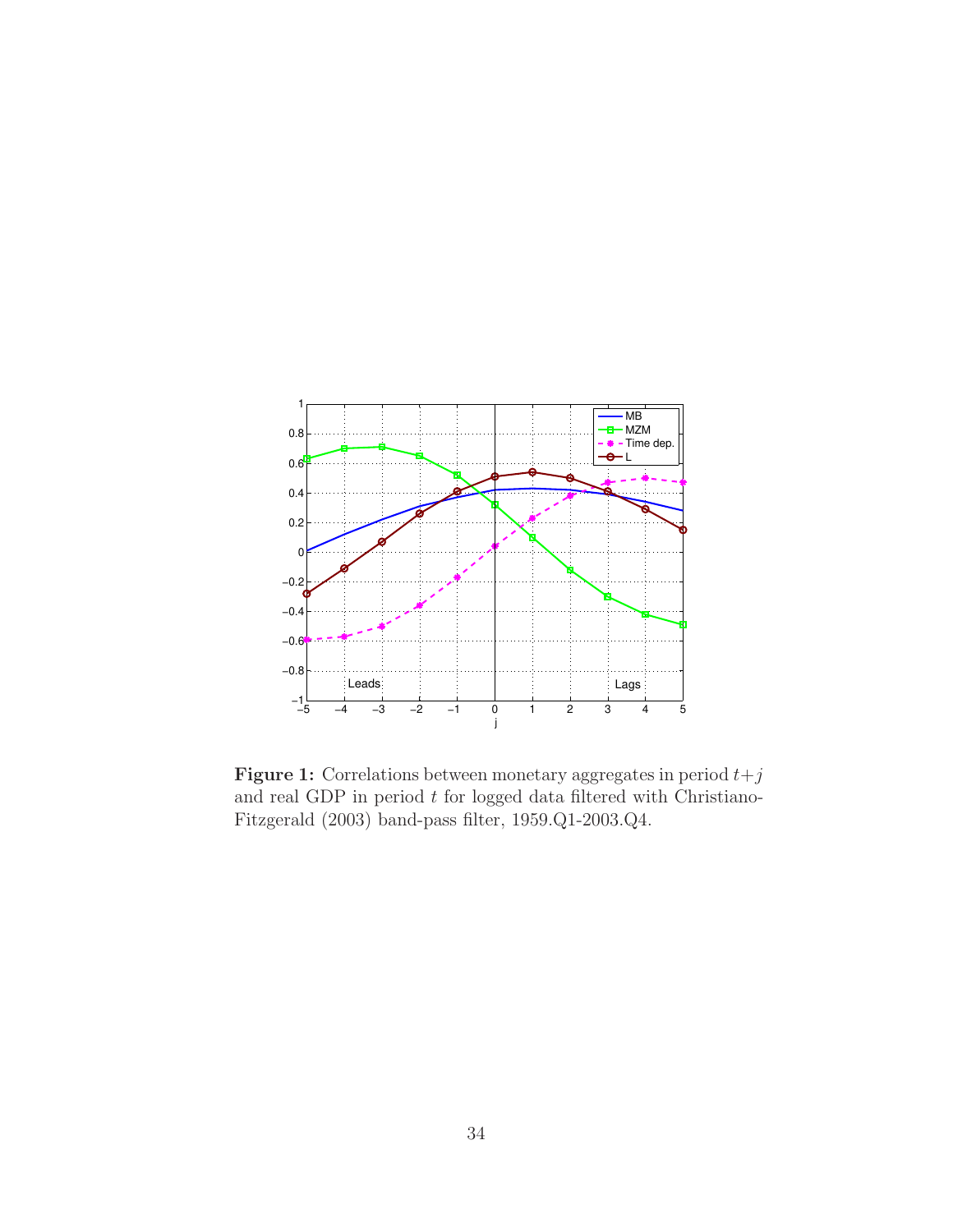

Figure 2: Correlations between deflated monetary aggregates in period  $t + j$  and real GDP in period t for logged data filtered with Christiano-Fitzgerald (2003) band-pass filter, 1959.Q1-2003.Q4.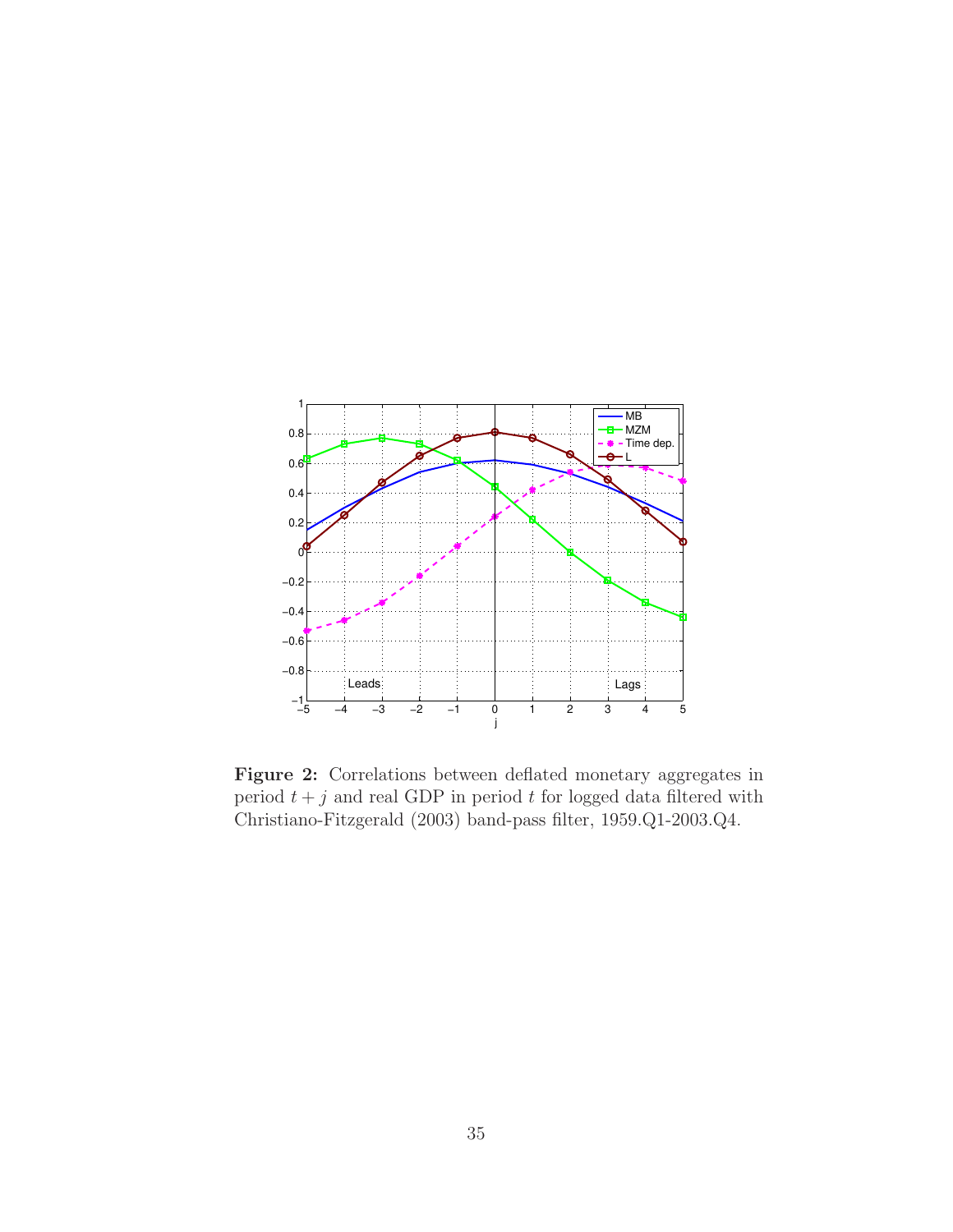

Figure 3: Cross-correlations between monetary aggregates and real GDP in two subsamples. Solid line – 1959.Q1-1979.Q3; dashed line – 1979.Q4-2003.Q4 (1979.Q4-1997.Q4 in the case of time deposits and the L aggregate).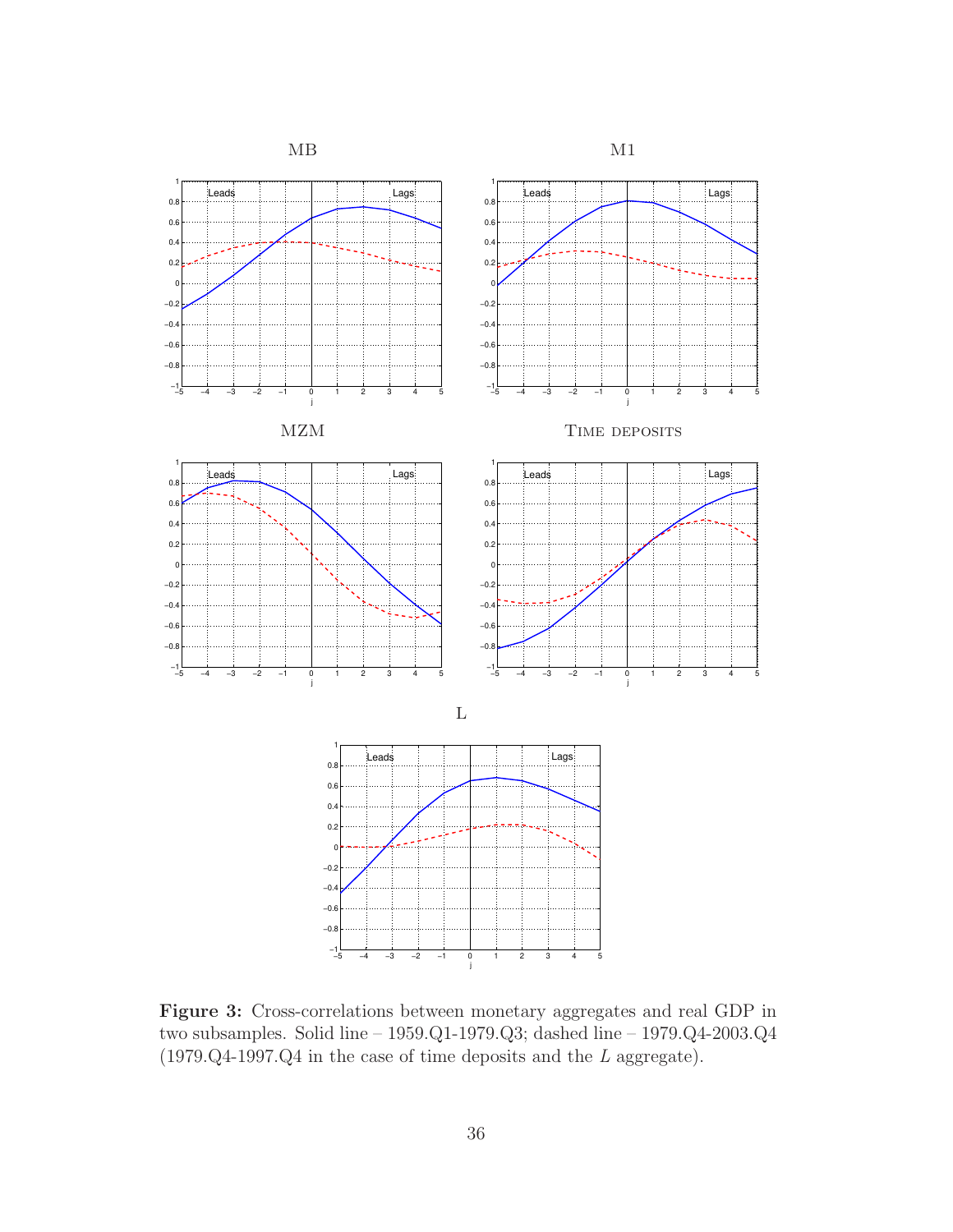

Figure 4: Cross-correlations between deflated monetary aggregates and real GDP in two subsamples. Solid line – 1959.Q1-1979.Q3; dashed line – 1979.Q4- 2003.Q4 (1979.Q4-1997.Q4 in the case of time deposits and the L aggregate).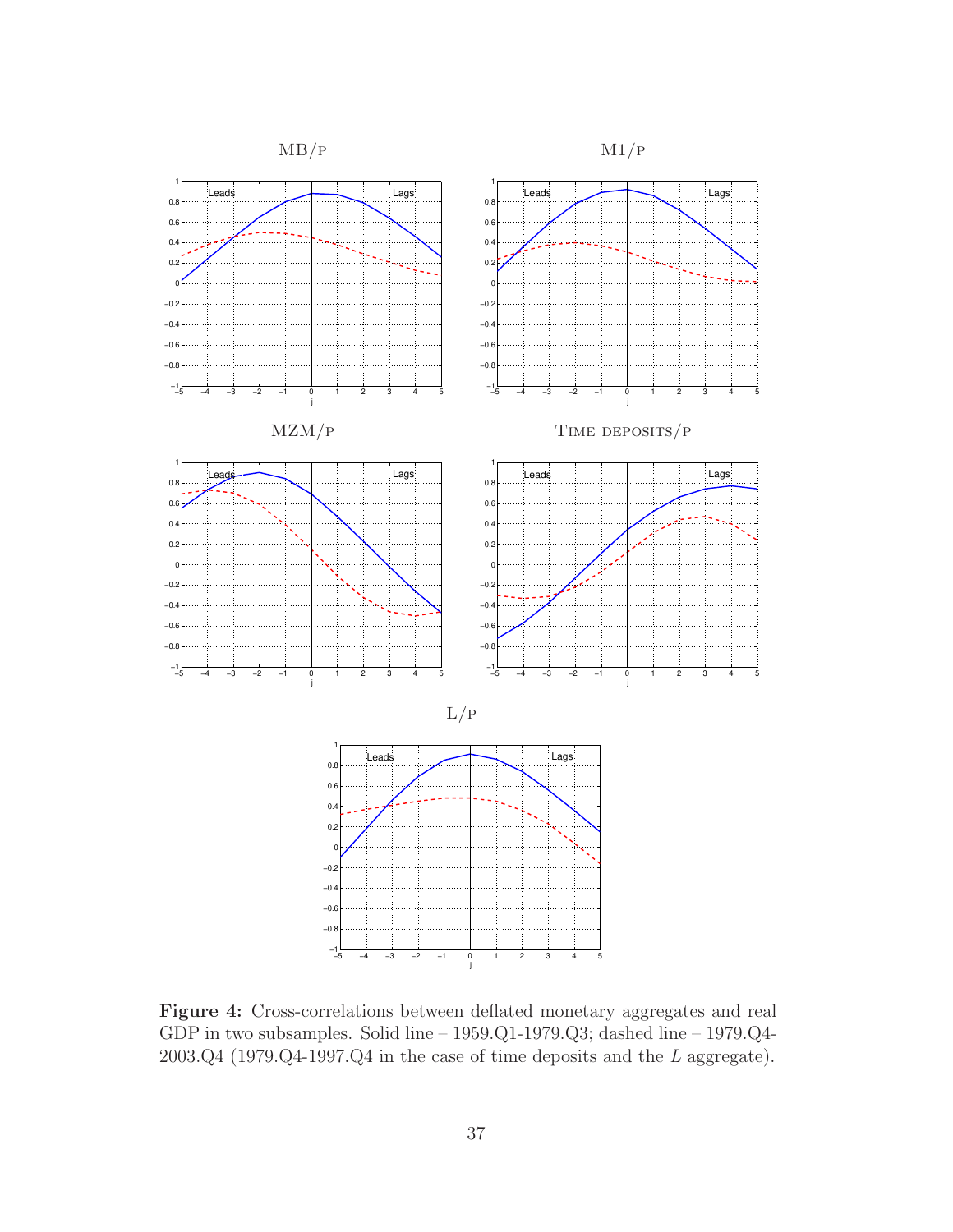| Symbol                 | Value             | Definition                                                                                     |
|------------------------|-------------------|------------------------------------------------------------------------------------------------|
| Preferences            |                   |                                                                                                |
| $\beta$                | 0.994             | Discount factor                                                                                |
| $\boldsymbol{b}$       | 3.028             | Weight on leisure                                                                              |
| Production             |                   |                                                                                                |
| $\theta$               | 0.36              | Capital share in GDP                                                                           |
| $\nu$                  | 4.0               | Parameter governing elasticity<br>of substitution                                              |
| $\zeta$                | $9.026 * 10^{-4}$ | Weight on intermediate goods                                                                   |
| $\delta_K$             | 0.025             | Depreciation rate for capital                                                                  |
| $\delta_X$             | 1.0               | Depreciation rate for<br>intermediate goods                                                    |
| $\rho_z$               | 0.95              | Persistence of the technology shock                                                            |
| $\sigma_z$             | 0.0076            | Standard deviation of $\varepsilon_z$                                                          |
|                        |                   |                                                                                                |
| <b>Banks</b>           |                   |                                                                                                |
| $\alpha$               | 0.1               | Required reserves ratio                                                                        |
|                        |                   | Unit costs for:                                                                                |
| $\Omega_T$             | 0.0571            | time deposits                                                                                  |
| $\Omega_C$             | 0.0581            | checkable deposits                                                                             |
| Transaction technology |                   |                                                                                                |
|                        |                   | Curvature of the purchase-size                                                                 |
|                        |                   | function for:                                                                                  |
| $\omega_C$             | $-0.5$            | consumption goods                                                                              |
| $\omega_K$             | $-2.0$            | capital goods                                                                                  |
| $\omega_X$             | $-1.0$            | intermediate goods                                                                             |
| $\phi$                 | $1.577 * 10^{-4}$ | Cost of withdrawal from time deposits<br>Cost of use of checkable deposits<br>in purchases of: |
|                        | 0.0014            | consumption goods                                                                              |
| $\gamma_C$             | $4.16 * 10^{-5}$  | capital goods                                                                                  |
| $\gamma_K$             | $2.579 * 10^{-4}$ | intermediate goods                                                                             |
| $\gamma_X$             |                   |                                                                                                |
| Monetary policy        |                   |                                                                                                |
| π                      | 0.014             | Steady-state inflation                                                                         |
| $\omega_y$             | 0.125             | Fed's reaction to output                                                                       |
| $\omega_{\pi}$         | 1.5               | Fed's reaction to inflation                                                                    |
| $\rho_R$               | 0.75              | Smoothing coefficient                                                                          |

Table 1: Baseline calibration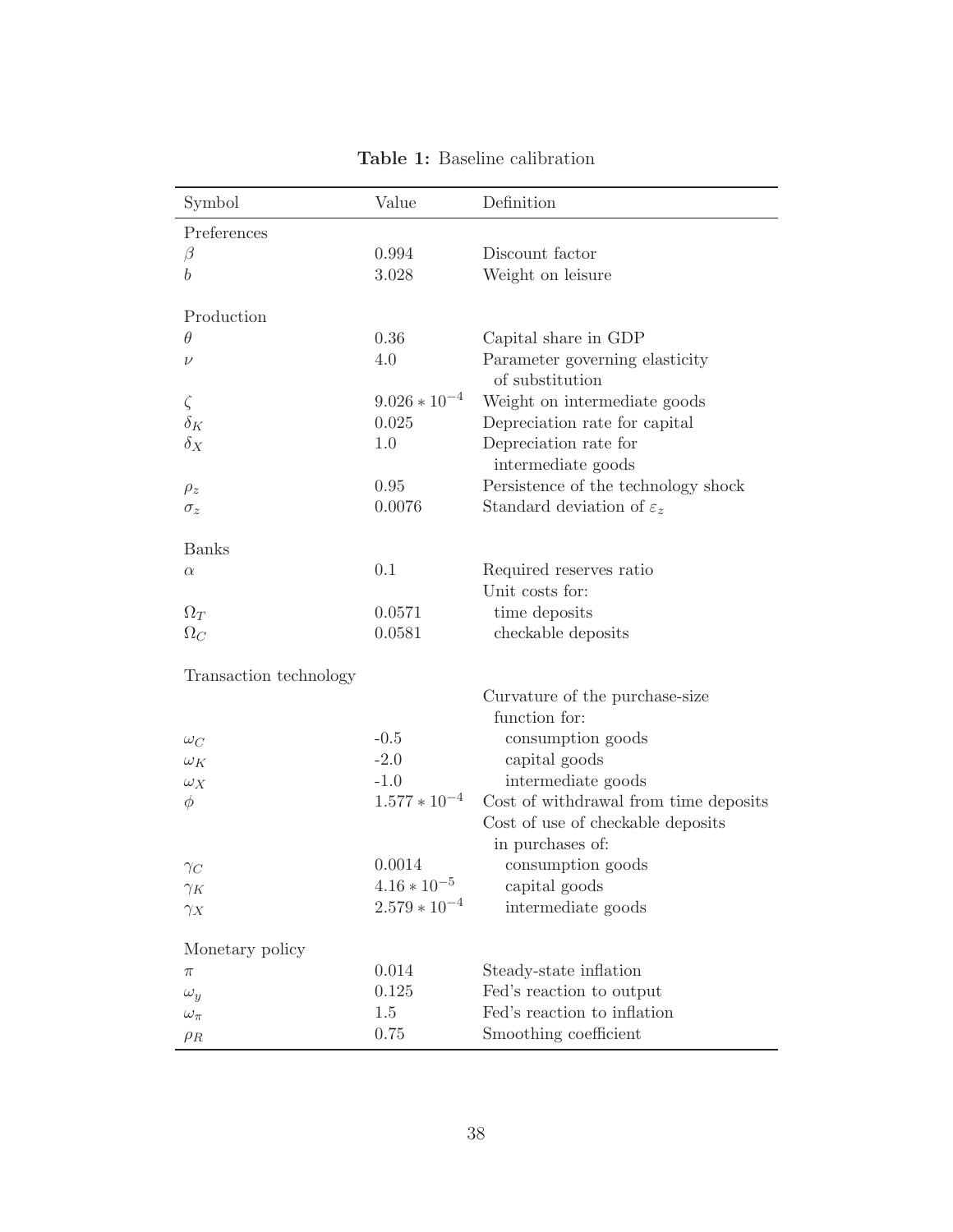

Figure 5: Purchase-size functions for baseline parameterizations:  $C(j) = 1.5j^{0.5}, I_X(j) = 2j, I_K = 3j^2.$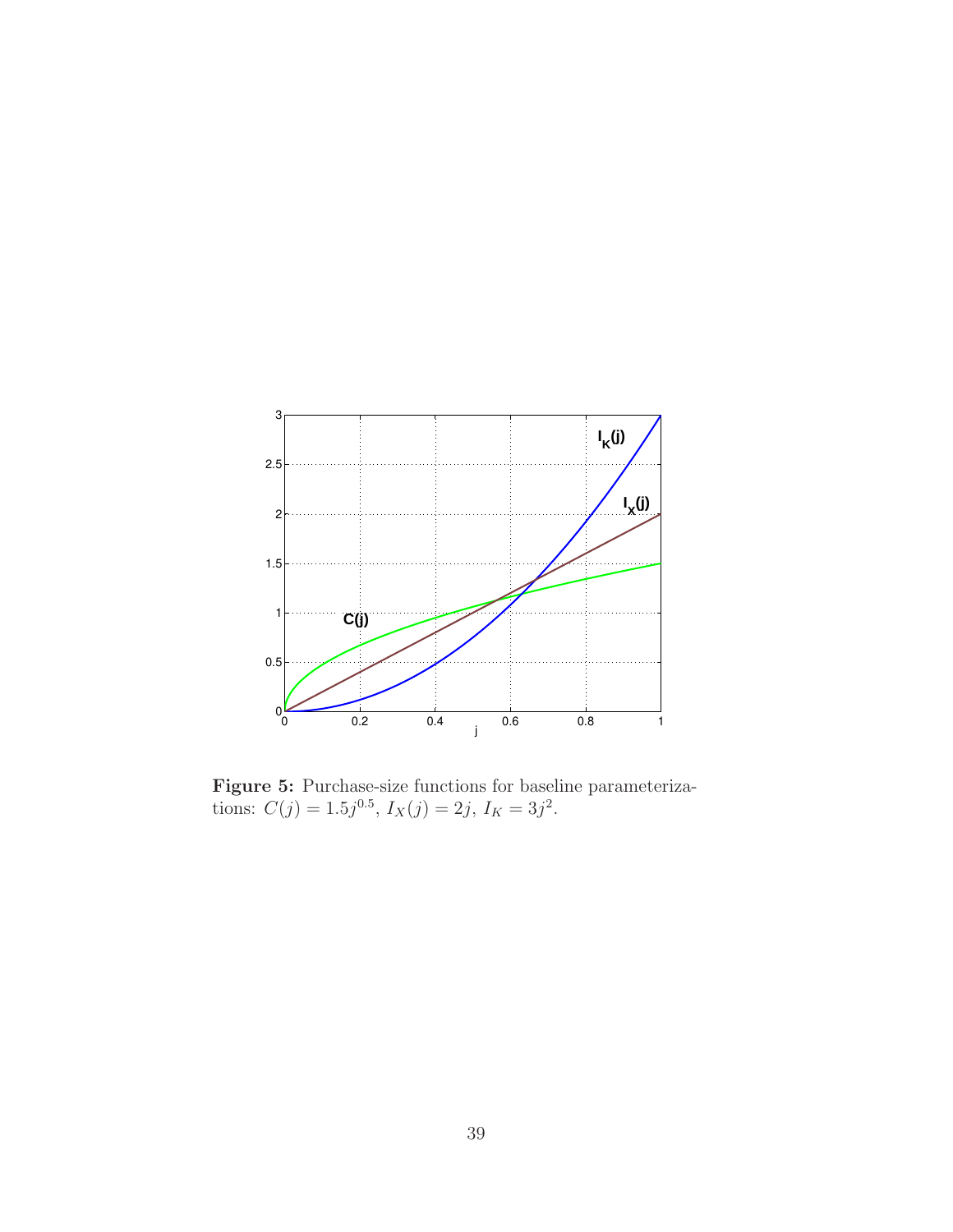

Figure 6: Results for baseline calibration.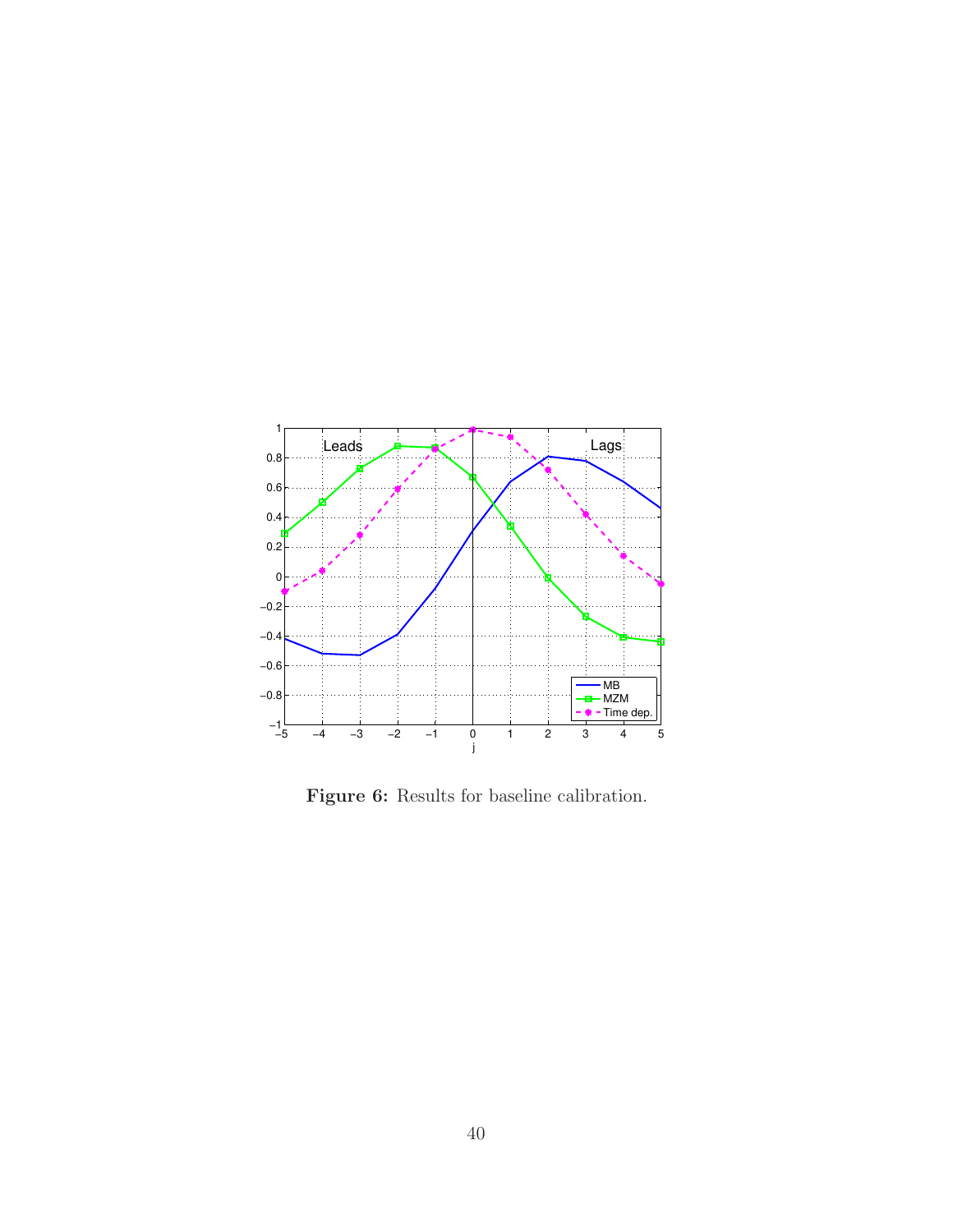|                                   | Correlation of Real GDP with: |          |          |          |          |         |          |          |          |          |          |  |
|-----------------------------------|-------------------------------|----------|----------|----------|----------|---------|----------|----------|----------|----------|----------|--|
| Variable x                        | $x(t-5)$                      | $x(t-4)$ | $x(t-3)$ | $x(t-2)$ | $x(t-1)$ | x(t)    | $x(t+1)$ | $x(t+2)$ | $x(t+3)$ | $x(t+4)$ | $x(t+5)$ |  |
|                                   | U.S. ECONOMY, 1959.Q1-2003.Q4 |          |          |          |          |         |          |          |          |          |          |  |
| <b>GDP</b>                        | 0.03                          | 0.26     | 0.52     | 0.76     | 0.94     | 1.00    | 0.94     | 0.76     | 0.52     | 0.26     | 0.03     |  |
| Consumption                       | $-0.17$                       | 0.06     | 0.29     | 0.51     | 0.69     | 0.80    | 0.83     | 0.78     | 0.68     | 0.54     | 0.38     |  |
| Investment                        | 0.11                          | 0.31     | 0.55     | 0.77     | 0.92     | 0.96    | 0.86     | 0.66     | 0.39     | 0.12     | $-0.11$  |  |
| Change in inp. inventories        | 0.42                          | 0.58     | 0.70     | 0.73     | 0.62     | 0.40    | 0.12     | $-0.16$  | $-0.37$  | $-0.50$  | $-0.54$  |  |
| Hours <sup>a</sup>                | $-0.31$                       | $-0.09$  | 0.18     | 0.46     | 0.71     | 0.88    | 0.94     | 0.89     | 0.75     | 0.56     | 0.34     |  |
| Labor productivity                | 0.74                          | 0.81     | 0.81     | 0.73     | 0.58     | 0.36    | 0.12     | $-0.12$  | $-0.33$  | $-0.47$  | $-0.54$  |  |
| Bank lending                      | 0.22                          | 0.37     | 0.53     | 0.64     | 0.68     | 0.63    | 0.50     | 0.31     | 0.11     | $-0.09$  | $-0.25$  |  |
| Price level                       | $-0.40$                       | $-0.58$  | $-0.73$  | $-0.81$  | $-0.84$  | $-0.79$ | $-0.68$  | $-0.53$  | $-0.34$  | $-0.14$  | 0.06     |  |
|                                   | <b>BASELINE CALIBRATION</b>   |          |          |          |          |         |          |          |          |          |          |  |
| GDP $(y)$                         | $-0.09$                       | 0.07     | 0.33     | 0.64     | 0.90     | 1.00    | 0.90     | 0.64     | 0.33     | 0.07     | $-0.09$  |  |
| Consumption $(c)$                 | $-0.23$                       | $-0.04$  | 0.25     | 0.57     | 0.82     | 0.92    | 0.85     | 0.67     | 0.46     | 0.29     | 0.18     |  |
| Investment $(i_K + dX)$           | $-0.05$                       | 0.11     | 0.37     | 0.67     | 0.91     | 0.99    | 0.87     | 0.58     | 0.25     | $-0.02$  | $-0.18$  |  |
| Change in inp. inventories $(dX)$ | 0.29                          | 0.52     | 0.67     | 0.63     | 0.35     | $-0.08$ | $-0.47$  | $-0.67$  | $-0.63$  | $-0.43$  | $-0.21$  |  |
| Hours $(H)$                       | $-0.10$                       | $-0.02$  | 0.17     | 0.46     | 0.76     | 0.96    | 0.95     | 0.73     | 0.40     | 0.08     | $-0.14$  |  |
| Labor productivity $(y/H)$        | $-0.05$                       | 0.24     | 0.59     | 0.85     | 0.93     | 0.81    | 0.54     | 0.27     | 0.09     | 0.03     | 0.04     |  |
| Bank lending $(Q)$                | 0.17                          | 0.36     | 0.58     | 0.69     | 0.57     | 0.23    | $-0.21$  | $-0.56$  | $-0.69$  | $-0.59$  | $-0.37$  |  |
| Price level                       | 0.54                          | 0.52     | 0.45     | 0.31     | 0.12     | $-0.09$ | $-0.28$  | $-0.42$  | $-0.49$  | $-0.51$  | $-0.50$  |  |

Table 2: Cross-correlations for additional variables

Note: Except for the change in input inventories, which is measured relative to the stock, all series are in logs. Before computing the statistics, the data were filtered with the Christiano-Fitzgerald (2003) band-pass filter. The entries for 'baseline calibration' are averages for <sup>100</sup> runs of the model, with each run of the length of <sup>168</sup> periods. Like the data, the artificial series in each run were filtered with the Christiano-Fitzgerald (2003) band-pass filter.  $a$  Hours are from the Establishment Survey, 1964.Q1-2000.Q4.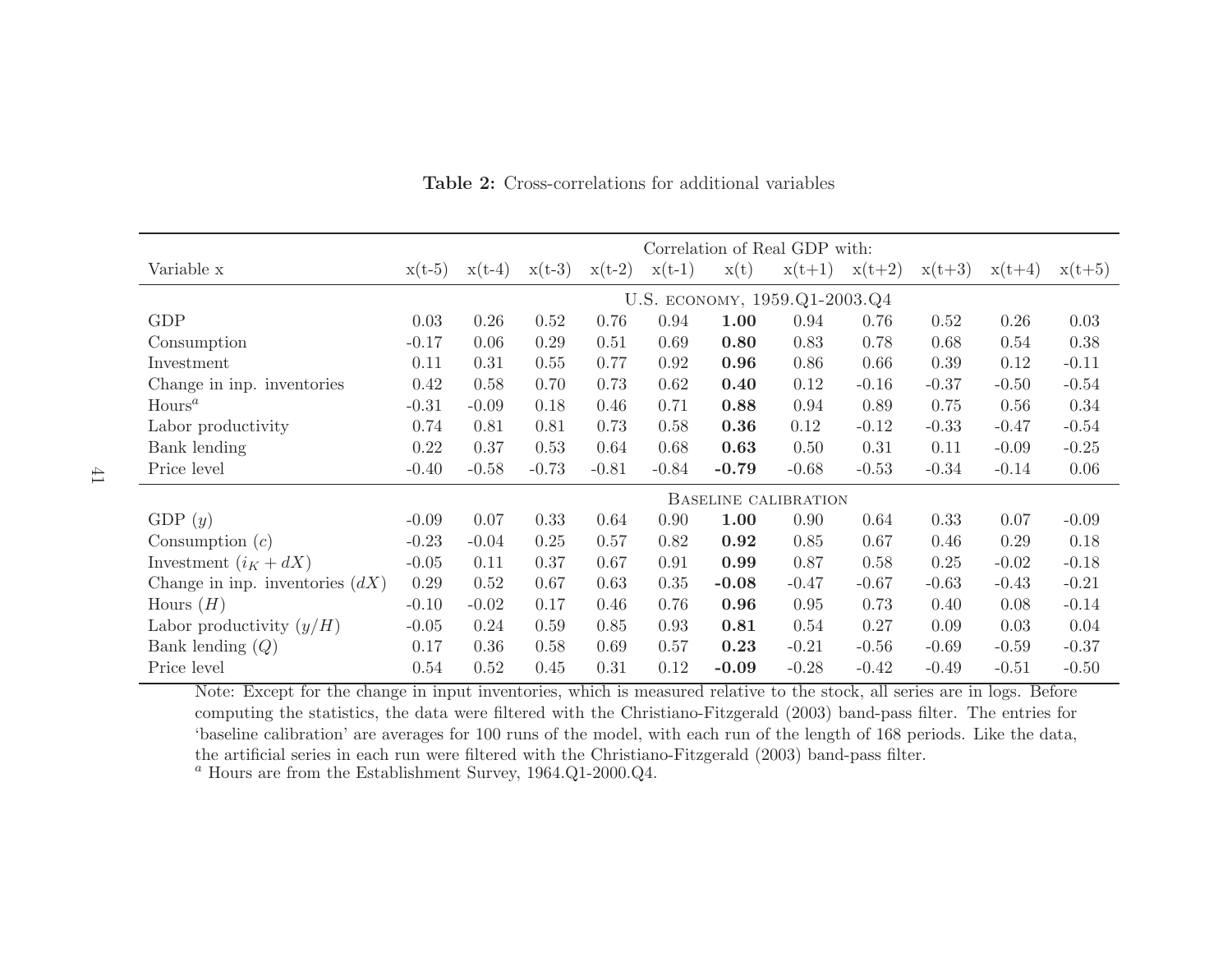Expenditures and real GDP



Figure 7: Responses to a  $1\%$  increase in total factor productivity, baseline calibration.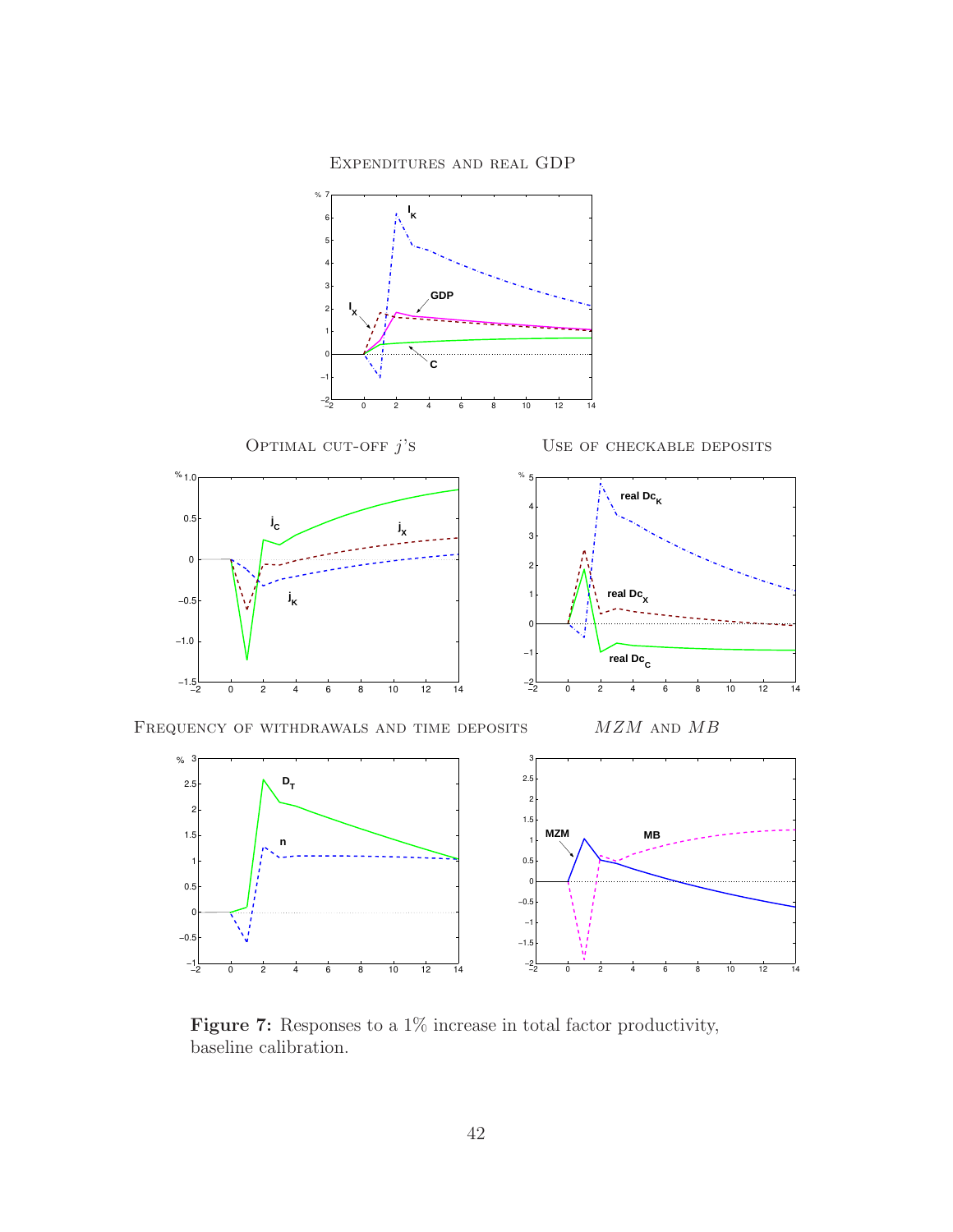

SMALLER STEADY-STATE  $D_C/M$  than LARGER STEADY-STATE  $D_C/M$  than IN BASELINE  $(D_C/M = 29.17)$ 

Equal treatment of purchase types:  $\omega_C = \omega_K = \omega_X = -1$  and  $j_C = j_K = j_X$ 



Figure 8: Alternative parameterizations of the transaction technology.